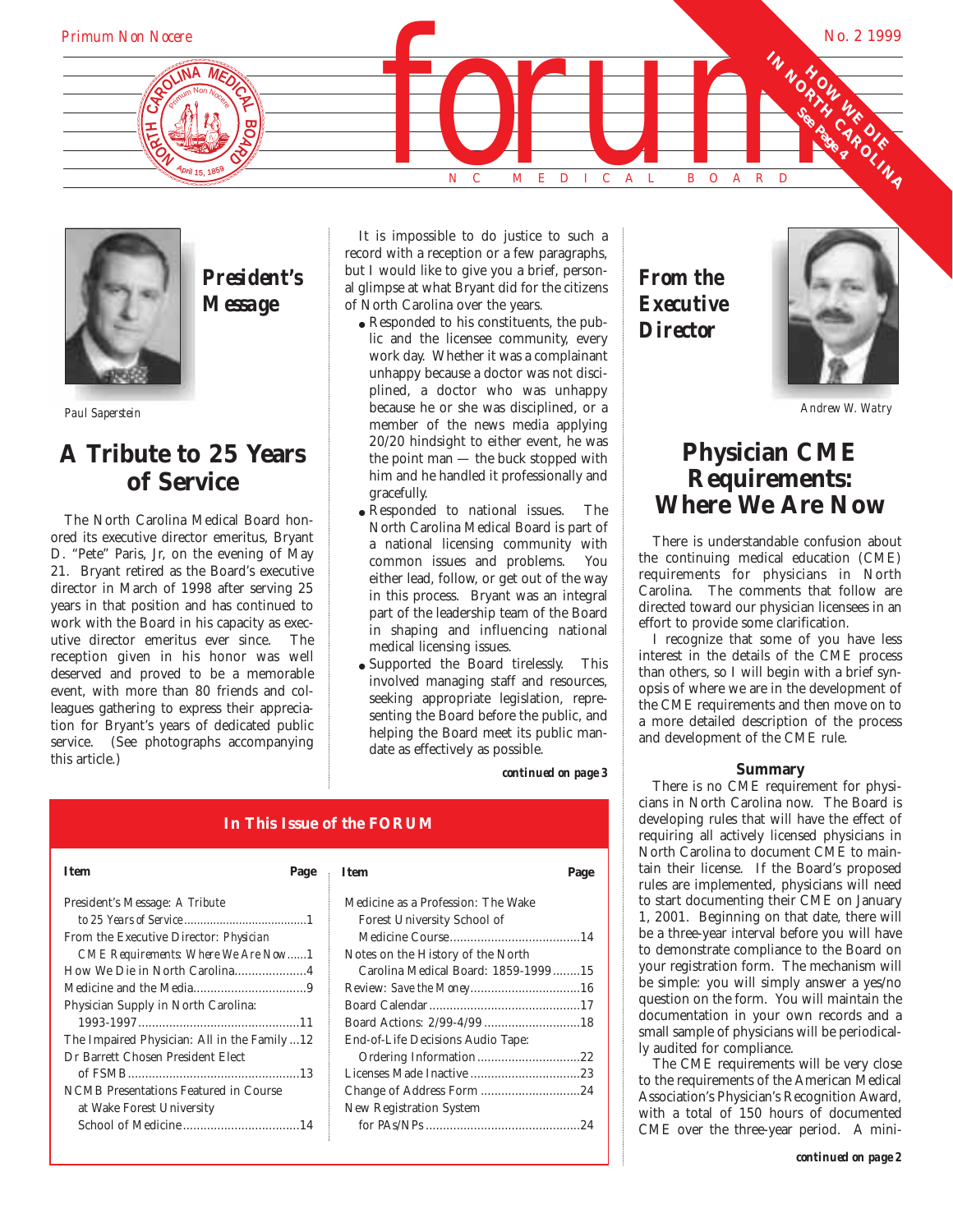

## **Raleigh, NC**

**Vol. IV, No. 2, 1999**

The *Forum* of the North Carolina Medical Board is published four times a year. Articles appearing in the *Forum*, including letters and reviews, represent the opinions of the authors and do not necessarily reflect the views of the North Carolina Medical Board, its members or staff, or the institutions or organizations with which the authors are affiliated. Official statements, policies, positions, or reports of the Board are clearly identified. We welcome letters to the editor addressing topics covered in the *Forum*. They will be published in edited form

depending on available space. A letter should include the writer's full name, address, and telephone number.

## **North Carolina Medical Board**

| Paul Saperstein<br>President<br>Greensboro<br><b>Term expires</b><br>October 31, 2001                                      | John W. Foust, MD<br>Charlotte<br>Term expires<br>October 31, 2001                                            | Charles E. Trado. MD<br>Hickory<br><b>Term expires</b><br>October 31, 1999                                                  | <b>Editor</b><br>Dale G Breaden<br><b>Editorial Assistant</b><br>Jennifer L. Deyton                   |
|----------------------------------------------------------------------------------------------------------------------------|---------------------------------------------------------------------------------------------------------------|-----------------------------------------------------------------------------------------------------------------------------|-------------------------------------------------------------------------------------------------------|
| Wayne W VonSeggen, PA-C<br><b>Vice President</b><br>Winston-Salem<br><b>Term expires</b><br>October 31, 2000               | Hector H. Henry, II, MD<br>Concord<br><b>Term expires</b><br>October 31, 1999                                 | Martha K. Walston<br>Wilson<br><b>Term expires</b><br>October 31, 1999                                                      | <b>Mailing Address</b><br>Forum<br>NC Medical Board<br>PO Box 20007<br>Raleigh, NC 27619              |
| Elizabeth P. Kanof. MD<br>Secretary-Treasurer<br>Raleigh                                                                   | Stephen M. Herring, MD<br>Fayetteville<br>Term expires<br>October 31, 2001                                    | Andrew W. Watry<br><b>Executive Director</b>                                                                                | <b>Street Address</b><br>1201 Front Street<br>Raleigh, NC 27609                                       |
| <b>Term expires</b><br>October 31, 1999<br>Kenneth H. Chambers. MD<br>Charlotte<br><b>Term expires</b><br>October 31, 2001 | Felicia Washington Mauney, JD<br>Charlotte<br><b>Term expires</b><br>October 31, 2000<br>Walter J. Pories. MD | Helen Diane Meelheim<br><b>Assistant Executive Director</b><br>Bryant D. Paris, Jr<br><b>Executive Director</b><br>Emeritus | <b>Telephone</b><br>$(919)$ 326-1100<br>(800) 253-9653<br>Fax<br>$(919)$ 326-1130<br><b>Web Site:</b> |
| John T. Dees. MD<br>Cary<br><b>Term expires</b><br>October 31, 2000                                                        | Greenville<br><b>Term expires</b><br>October 31, 2000                                                         | <b>Publisher</b><br>NC Medical Board                                                                                        | www.docboard.org<br>E-Mail:<br>ncmedbrd@interpath.com                                                 |

## *CME Requirements*

*continued from page 1*

mum of 60 of these hours will be in a CME category roughly equivalent to the AMA and the American Osteopathic Association Category 1 credit. The proposed CME rule will be sent to all physicians and will be published several times in the *Forum*. You will have an opportunity for comment, in writing and/or in person, and provided that the rule passes through all of the required elements of the adoption process, documentation of CME for purposes of registration will begin on January 1, 2001. Validation will not begin until annual registration for January birthdays in 2004.

## **Background**

In August 1997, the North Carolina General Assembly passed a requirement that physicians obtain CME in accord with rules to be developed by the Board. The language appears in NCGS §90-14, where one of the enumerated grounds for disciplinary action is as follows: "(15) Failure to complete an amount not to exceed one hundred and fifty hours of continuing medical education during any three consecutive calendar years pursuant to rules adopted by the Board." This is a public mandate, so a discussion of why CME is required for

physicians is moot. However, the majority of states require CME of physicians and continuing education is a firmly entrenched part of licensure in other professions, including law, real estate, and other health fields.

The Board now had the challenge of implementing the CME requirement by developing rules. The development of rules is a normal process for implementing legislation. An agency such as the Board has to

## **Old Proposed Rule**

Annual enforcement cycle on the registration form by answering a yes/no question concerning compliance with the CME rule.

Total of 50 hours of approved CME required annually.

Thirty hours of provider-initiated CME required each year and 20 hours of physician-initiated CME required each year.

follow rigid statutory guidelines for implementing rules. The purpose of these guidelines is to ensure that the public has an adequate forum for input in the rule-making process. In developing a proposed rule, the Board wanted to make sure it identified an approach to CME that was relevant to practice, useful for licensees, and meaningful to the public.

The Board convened a special task force consisting of 12 individuals representing expertise from a broad range of interested groups. This task force developed a truly cutting-edge CME proposal. To make a long story short, the Board felt the resulting proposal would be consistent with future CME guidelines now being developed by several professional groups and associations, including the American Medical Association. Included in the proposal was a shift away from the old CME nomenclature of Category 1 and Category 2. There were to be two categories of CME: provider-initiated (which was parallel to the old Category 1 in many respects), and physician-initiated (somewhat parallel to the old Category 2, but with a strong emphasis on practice-relevant CME).

The rule that came from this process was viewed by the Board as being a model for North Carolina physicians, placing emphasis on practice-relevant CME on an annual cycle. As the rule was going through the last stages of adoption, however, a problem arose. In April 1999, a group of physicians registered concern with the proposed rule. They felt the rule diverged too much from what was commonly accepted in the old Category 1/Category 2 construct. Also in April, a bill was introduced in the General Assembly that had the effect of challenging the rule. Although the bill (S463) did not contain language that substantively altered the rule, it did present a vehicle for amendment for that purpose at a later time. The Board had diligently pursued public input *continued on page 3*

## **New Proposed Rule**

Three-year enforcement cycle by answering a yes/no question on the registration form every third year.

Total of 150 hours of approved CME required every three years.

Minimum of 60 hours provider-initiated CME required every three years, with the option that all CME can be in this category<br>if the licensee wishes. The difference if the licensee wishes. between provider-initiated CME and the total of 150 hours, if any, must be in approved physician-initiated CME. The detailed definitions of these two categories will be in the new proposed rule.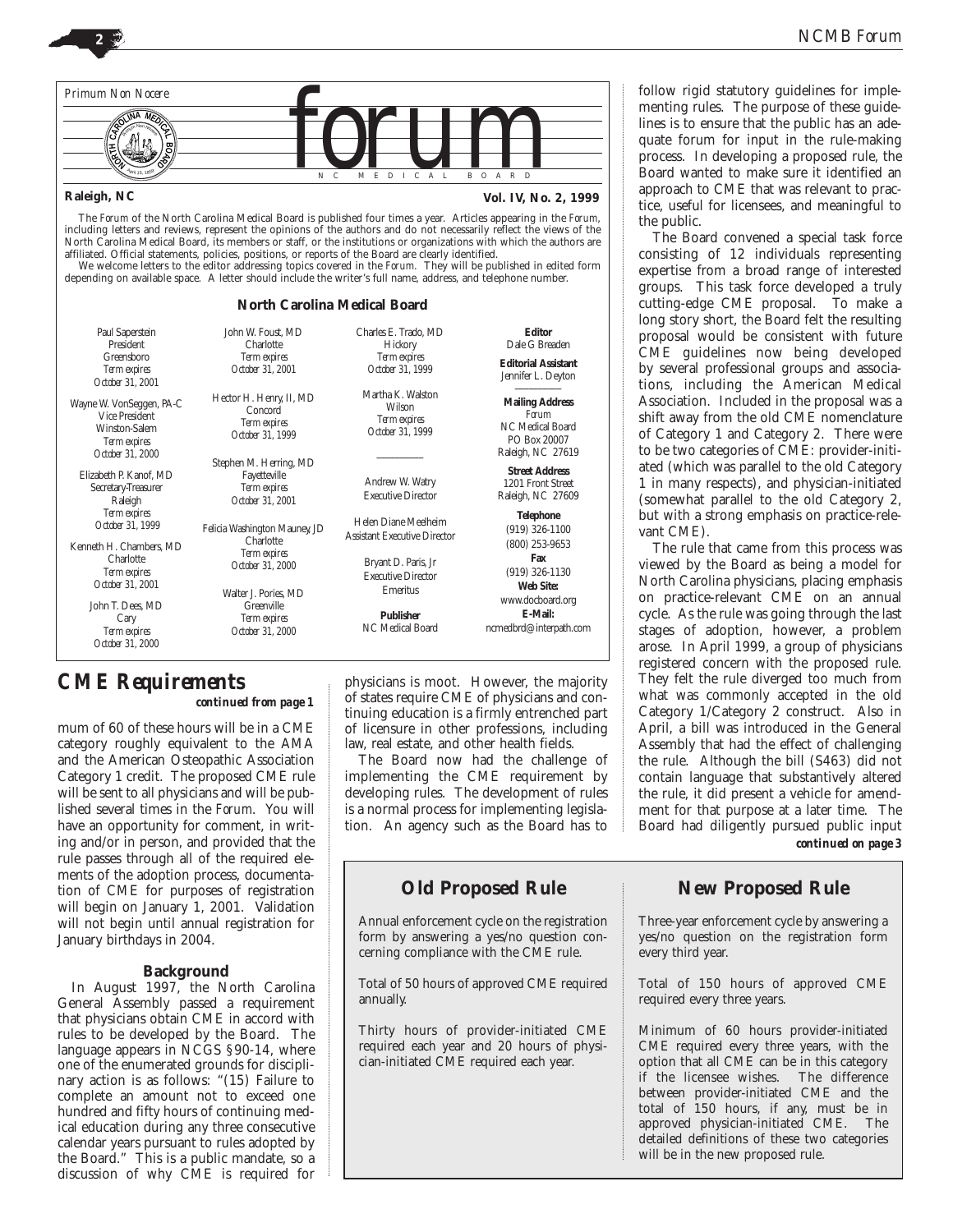## *CME Requirements*

## *continued from page 2*

during the course of rule development but determined, with these two events, that it needed to make some changes. Therefore, the Board has posted an amended rule. In the next issue of the *Forum*, it will post the amended rule in its entirety for your review and comment. The key changes made by the Board are briefly noted in the box that appears with this article.

The rule-making process will provide a period for public input, which can be done in writing, in person, or through both mechanisms. The process will be described in the next number of the *Forum* with appropriate deadlines for public comment.

## **Conclusion**

To summarize, the rule-making process for implementing a CME rule has been delayed for reasons described above, and this delay has probably caused confusion. I hope you find this explanation helpful and that you appreciate the Board's determination to meet its legislative mandate in a way that will be responsive to the needs and concerns of both the physicians and the people of North Carolina.

The Board knows the vast majority of our physicians share a commitment to lifetime learning. It knows those physicians obtain appropriate CME on a regular basis. It knows the CME that is necessary for specialty board recertification, hospital credentials, professional memberships, and other purposes will, in all likelihood, fully comply with the Board's CME rule in spirit and detail. Finally, it knows we have remarkable CME resources in this state, provided through hospitals, medical schools, AHECs, and other entities. Through the CME rule, the Board reinforces all of this and makes clear that none of it should be taken for granted. The Board's fulfillment of its legal mandate has provided an opportunity to emphasize that relevant CME is fundamental to medical practice and to the meaning of medical professionalism.

Please watch for the newly proposed CME rule in the next number of the *Forum*. We encourage your comments and suggestions. ◆

## **North Carolina Medical Board**



**1-800-253-9653**

## *A Tribute to 25 Years*

*continued from page 1*

He was (and is) an integral part of an important public process, and he enters retirement with a large group of supporters who are thankful for his commitment and dedication. First and foremost, of course, is his family, his wife, Patsy, and his son, Bryant; close behind is his Board family, including past and present Board members and staff, and associates and peers in other states.

Congratulations, Bryant, and thanks for all you have done and all you have accomplished for the people of this state. The greatest tribute we can pay you is to promise we will work to continue in that tradition of service. ◆



*Mr Paul Saperstein, president of the NCMB, opens the evening by reviewing the highlights of Mr Paris' career and contributions to the Board.*



*Mr Paris, on left, speaks with former Board member Dr Joyce Reynolds and her son, Richard.*



*Mr Paris' wife, Patsy, on right, and son, Bryant, listen to friends and colleagues paying tribute to Mr Paris.*



*Bryant and Patsy Paris thank everyone for their kind words and thoughts.*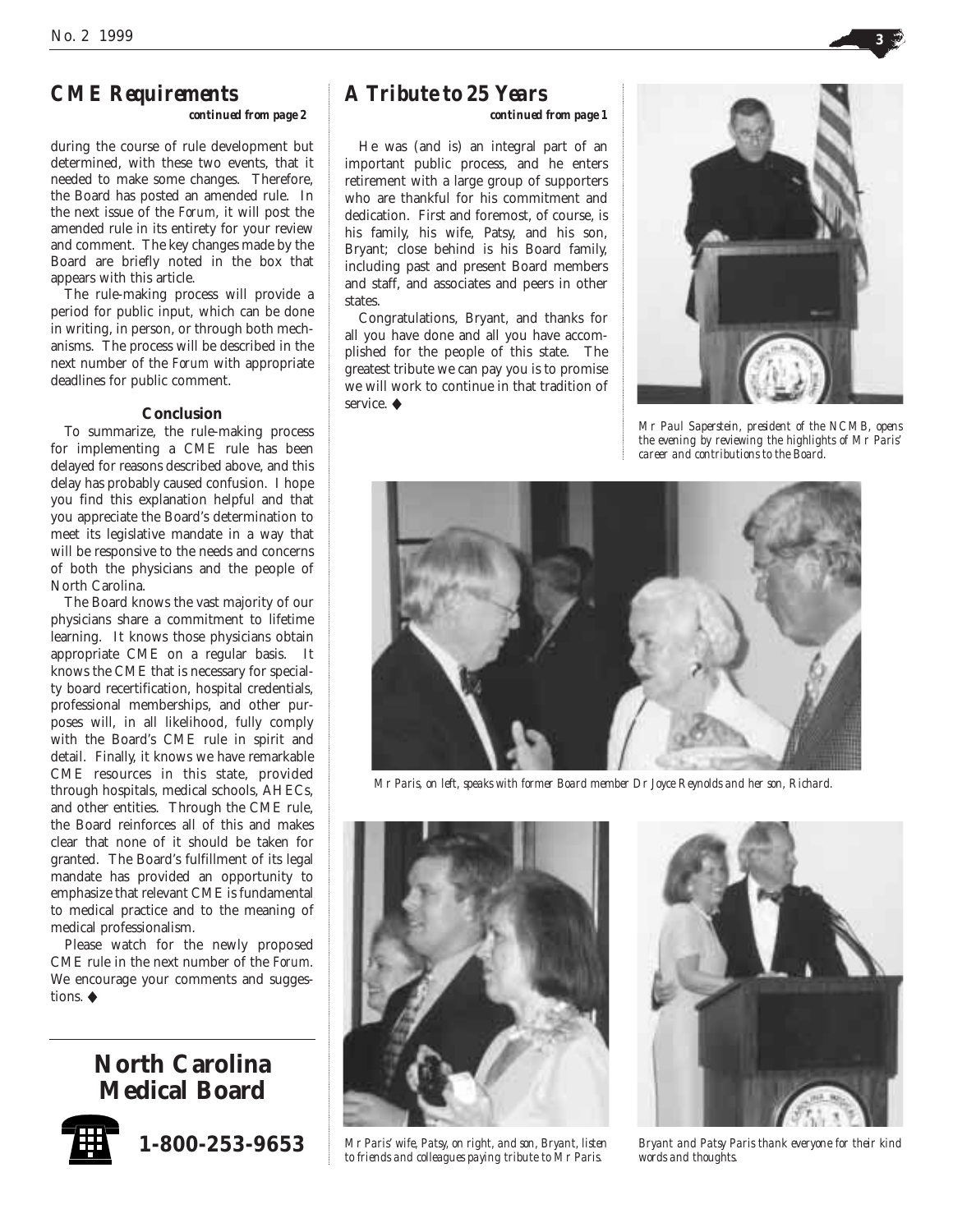# **How We Die in North Carolina**

*Anne M. Dellinger, JD Professor of Public Law and Government Institute of Government University of North Carolina at Chapel Hill*

point before which he might have been sustained at home. Still in the hospital, he was eventually freed from the feeding tube and given morphine for comfort. He died 57 days after admission, during a third bout of pneumonia.

A health care power of attorney giving decision-making power to a daughter might have prevented most of these problems, but like most people, Mr Marion did not have one. Tailoring the language of his living will to make it effective earlier probably would have helped too. Simply by having a living will, he did more to plan for his death than most North Carolinians have done. Yet clearly his living will was not enough.

In October 1998, three North Carolina licensing boards — medicine, nursing, and pharmacy — met to consider how to help

law of England and was later in the American colonies and states. Because suicide was a crime, helping someone carry it out was too. 7

In 1973, the General Assembly abolished the crime of committing suicide and thereby, implicitly, the crimes of attempting and assisting in a suicide.<sup>8</sup> Still, these acts continue to carry a substantial stigma. For instance, in August 1998 a *Raleigh News & Observer* reporter interviewed a terminally ill person as he prepared to kill himself. (The reporter declined to be present at the death, however.) Later, her editors debated whether publishing the account would "implicitly endorse" the man's act. The executive editor did decide to publish it but pointedly denied any endorsement. Instead, with careful neutrality he called the story "a

*L to R: Andrew W. Watry, Mary P. "Polly" Johnson, and David R. Work, executive directors of the state boards of medicine, nursing, and pharmacy, respectively. The staffs of the boards developed and organized the End-of-Life Decisions Forum in October 1998.*

people avoid their worst nightmares surrounding death.4 The meeting examined people's needs, current state and federal law, and both actual and ideal health care for the terminally ill. This article summarizes the law on suicide, assisted suicide, euthanasia, treatment, and withdrawal of treatment for those who are seriously ill. It also describes the three licensing boards' first step toward what may be a historic collaboration.<sup>5</sup>

## **Background**

To understand how we die in North Carolina today, as well as what choices we may have in the future, some history is useful. It is surprising how recently suicide and suicide attempts were crimes in this state. In fact, North Carolina was the last of the states to prosecute an attempt at suicide. In 1961, the supreme court found the act criminal,<sup>6</sup> as it had been for centuries under the common

fair and honest account of one man's search for what he believed was a dignified death."9

North Carolina's highest court has dealt very harshly with "mercy killing," or euthanasia. For shooting his father in a hospital bed, a man was convicted of firstdegree murder and received a mandatory life sentence, which was upheld on appeal. At trial, the judge told the jury that they could infer malice<sup>10</sup> (though they did not have to do so) from the defendant's use of a deadly weapon, and that the defendant's knowledge that his father was at the brink of death was not a defense (though they could consider that knowledge). Both instructions were challenged on appeal. The supreme court upheld them, but not unanimously. The chief justice urged a distinction in punishment because the son's intentions were  $good.<sup>11</sup>$ 





*Prof Dellinger*

the care he wanted.1 After he died, one of his daughters described the experience of acting as his advocate. Speaking of the divisions that emerged among patient, family, and physician, and eventually within the family, she said:

In June 1998, the *Wall Street Journal* reported on 70-year-old North Carolinian Claude Marion, who thought that he had prepared for death 10 years ahead of time, but still did not receive

[My father] just tried really hard to do the right thing. And he died in a very undignified way. I felt so helpless. . . . My sister and I felt we had been to war. . . . I don't think there's a good guy and a bad guy here. . . . I think people were doing what they were taught.<sup>2</sup>

Following Mr Marion's emergency surgery at Wake Forest University Baptist Medical Center in Winston-Salem, he slipped in and out of consciousness, unable to make his wishes known. Although four successive complications repeatedly brought him close to death, the attending physician would not honor the living will, believing that Mr Marion was not "terminal" (defined by the physician as having no chance for recovery).3 A hospital ethics council was convened, which agreed with Mr Marion's daughters that his condition was terminal. Rejecting the council's opinion, the physician said he would continue to treat aggressively. A judge appointed Mr Marion's daughters his guardians. Meanwhile, though, some of their aunts and uncles took the physician's side, and the family began arguing. While his daughters were finding another physician, Mr Marion passed the

This article takes part of its title from the book *How We Die: Reflections on Life's Last Chapter,* by S.B. Nuland (New York: Alfred A. Knopf, 1994).

Reprinted with permission from *Popular Government*, 64(3) (Spring 1999), a publication of the Institute of Government of The University of North Carolina at Chapel Hill.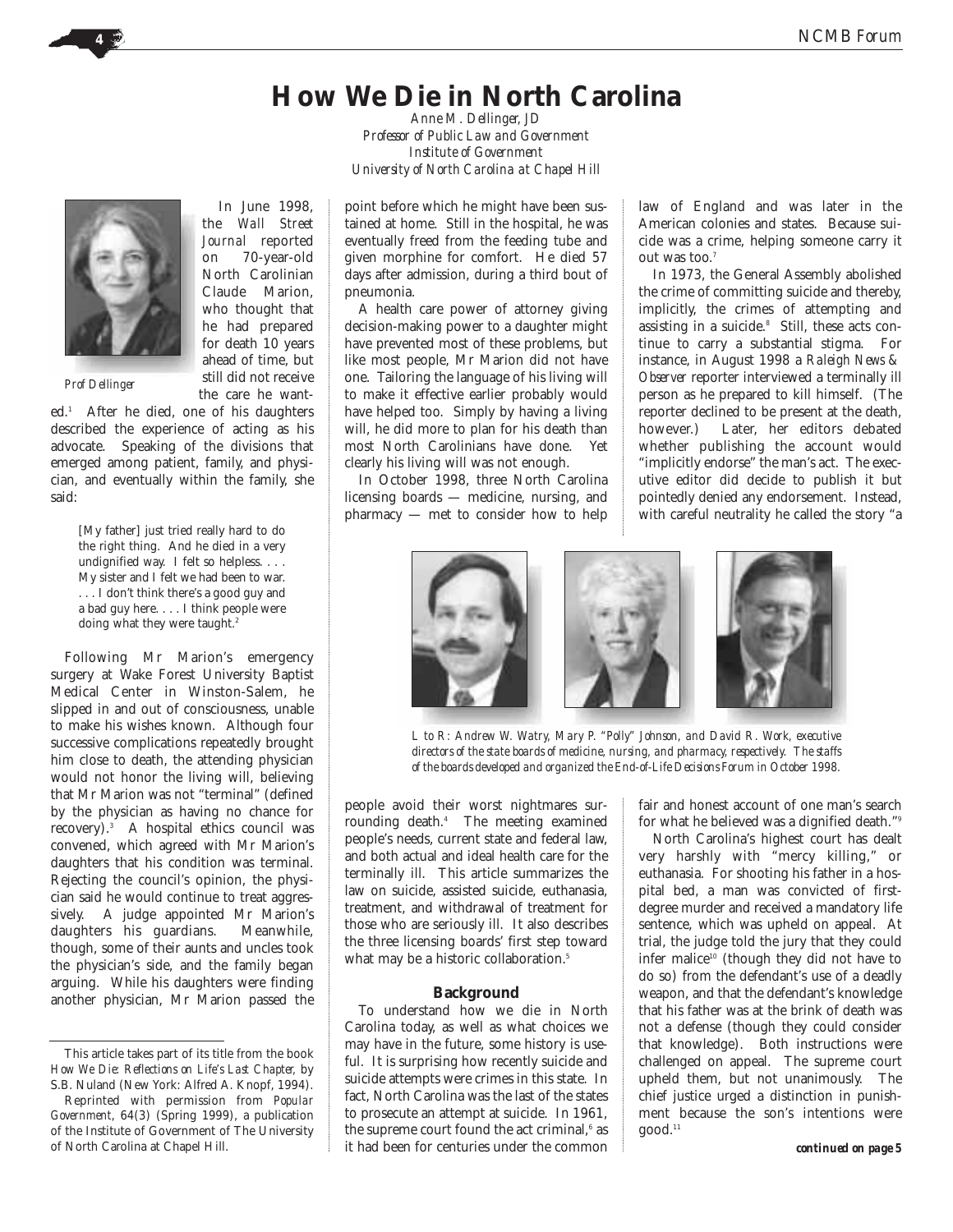*continued from page 4*

In 1982, Asheville was the scene of a prosecution that was particularly troubling because the event on which it was based was hard to classify as euthanasia or assisted suicide. The defendant, an elderly woman, said that, in accord with her sister's wishes, she had connected a hose to a car's exhaust and left the garage so that her sister could turn on the ignition. Investigators from the sheriff's department accepted this account. $12$ The medical examiner, however, called the death a homicide, carried out against the victim's will. In his opinion, "a person who'd taken that drug dosage — particularly a cardiac patient dependent on a walker to move about — would not have been able to carry out the suicide that reportedly took place."13 Nearly a year after her sister's death, the defendant was charged with second-degree murder but allowed to plead guilty to voluntary manslaughter. She received a six-year suspended sentence, a \$2,000 fine, and probation for five years.<sup>14</sup>

A member of the state attorney general's staff may have played an important part in the decision to prosecute, although the office issued no formal opinion. According to news reports, Lester Chalmers, special deputy attorney general, advised the local prosecutor that an indictment for seconddegree murder would be appropriate.<sup>15</sup> Chalmers also implied doubt about the legality of assisted suicide.16 State and local medical examiners involved in the inquest urged a murder prosecution.<sup>17</sup> Initially inclined against any charge, much less murder, the prosecutor finally did bring the second-degree murder charge, noting, "Suicide is legal, and so is aiding and abetting a suicide. But the thin line between suicide and homicide in such a case is a legal dilemma."<sup>18</sup> Fixing that line continues to be a problem.

At least once, a decade ago, the state boards of medicine and nursing reviewed actions by a doctor and a nurse that raised the possibility of euthanasia.<sup>19</sup> An elderly, terminally ill woman who had a living will was removed from a respirator at her request and her family's. Just before and for some time after removal, she received morphine.<sup>20</sup> When that did not "stop the struggling and suffering," <sup>21</sup> a nurse recommended that the doctor use Pavulon.

According to the board of nursing,

Pavulon is a paralytic agent whose action works on the respiratory muscles. Its primary use is in anesthesia. The drug is used in some instances in which patients on respirators are "fight-<br>ing" the respirators, and for the pur-

poses of controlling the patient's breathing. There is no clinical usage for Pavulon in a patient that is not on a respirator. 22

Indeed, the nurses assigned to the patient would not administer the drug after the doctor ordered it. The supervising nurse, who made the recommendation, then administered four doses of Pavulon within seven minutes. The patient was pronounced dead within two minutes of the last injection.

Both boards reviewed the circumstances of the death, questioning the appropriateness of several aspects of the care. The board of medicine formally revoked the physician's license but immediately restored it without further penalty. <sup>23</sup> The board of nursing was more severe. It suspended the nurse's license for 18 months for three reasons: administering excessive morphine, suggesting that the doctor use Pavulon, and administering it.<sup>24</sup>

## **The Present**

There is no social consensus now on most of the issues surrounding dying — not even pain relief. Moreover, the risk of disapproval from some quarters is not the only or even the most serious problem. More troubling is the frequent confu-

**There is no social** sion about the nature *consensus now on most of the issues surrounding dying — not even pain relief.*

of acts that might lead to a wished-for death and the uncertainty about their legality. For example, polls indicate that the public sees little dif-

ference between assisted suicide and patientrequested euthanasia and would like both available.25 A study of physicians shows similar results: physicians, and therefore probably other health professionals, often confuse assisted suicide and euthanasia.26 On the other hand, judges, prosecutors, and the law sharply distinguish between the two acts (although the evidence may not clearly reveal which was committed).

The following sections describe the current legal status of certain aspects of dying.

## *Suicide*

"Suicide" is "the act or an instance of taking one's own life voluntarily and intentionally."<sup>27</sup> Committing or attempting to commit suicide is not a crime in North Carolina.

## *Assisted Suicide*

A leading treatise on death and dying discusses at length what "assisted suicide" means and how it differs from euthanasia and homicide (if it does).<sup>28</sup> The treatise cites a source that says the difference is illusory, ing" the respirators, and for the pur- **and, as noted earlier, much of the public and** 

a significant minority of physicians do not distinguish meaningfully between assisted suicide and euthanasia. Most people, however, continue to draw a moral distinction between responding affirmatively to "Help me kill myself " and responding affirmatively to "Kill me." How to treat the two acts, and what constitutes each, are problems for all interested parties (patients, health providers, courts, district attorneys, health licensing boards, legislatures, the United States attorney general, and the Drug Enforcement Agency). For present purposes, though, a loose definition of "assisted suicide" may be helpful: it can be thought of as the act of providing a competent person with the means to take his or her own life.

In general, assisting someone in committing suicide is legal. That is, an ordinary person who hands a knife to someone who is desperate or holds a ladder for that someone to reach a window ledge should have no legal problem. But the situation can be more complicated if there is a special, legally recognized relationship between the helper and the person wanting to die. In certain relationships — parent and minor child, bank trustee and depositor, and doctor and patient, to name a few — one party is legally obligated to protect the other to some extent.<sup>29</sup>

We simply do not know whether or when a health professional will be seen as failing to protect a patient if he or she helps the patient die. (Some patients and professionals think that the professional's duty to the patient should include easing death in a variety of ways.) The means of assistance most often discussed — now legal in Oregon — is providing medication for a patient to administer to herself or himself.30 A legal question for all health professionals is whether helping patients die is a normal, appropriate part of their practice. If not, then their doing so might make them liable under tort law.

For physicians and pharmacists, there is a second legal problem. If they provide prescription drugs to a patient outside "the usual course of . . . professional practice," they are guilty, like anyone else, of violating state and federal controlled substances acts.<sup>31</sup> The severe penalties associated with violations are in addition to any discipline imposed by licensing boards or any tort actions filed by a patient's estate or family.

Two voluntary associations, the North Carolina Medical Society<sup>32</sup> and the North Carolina Licensed Practical Nurses Association,<sup>33</sup> are on record as opposing their members helping with suicides, but no state appellate court has passed on the issue, and the North Carolina Department of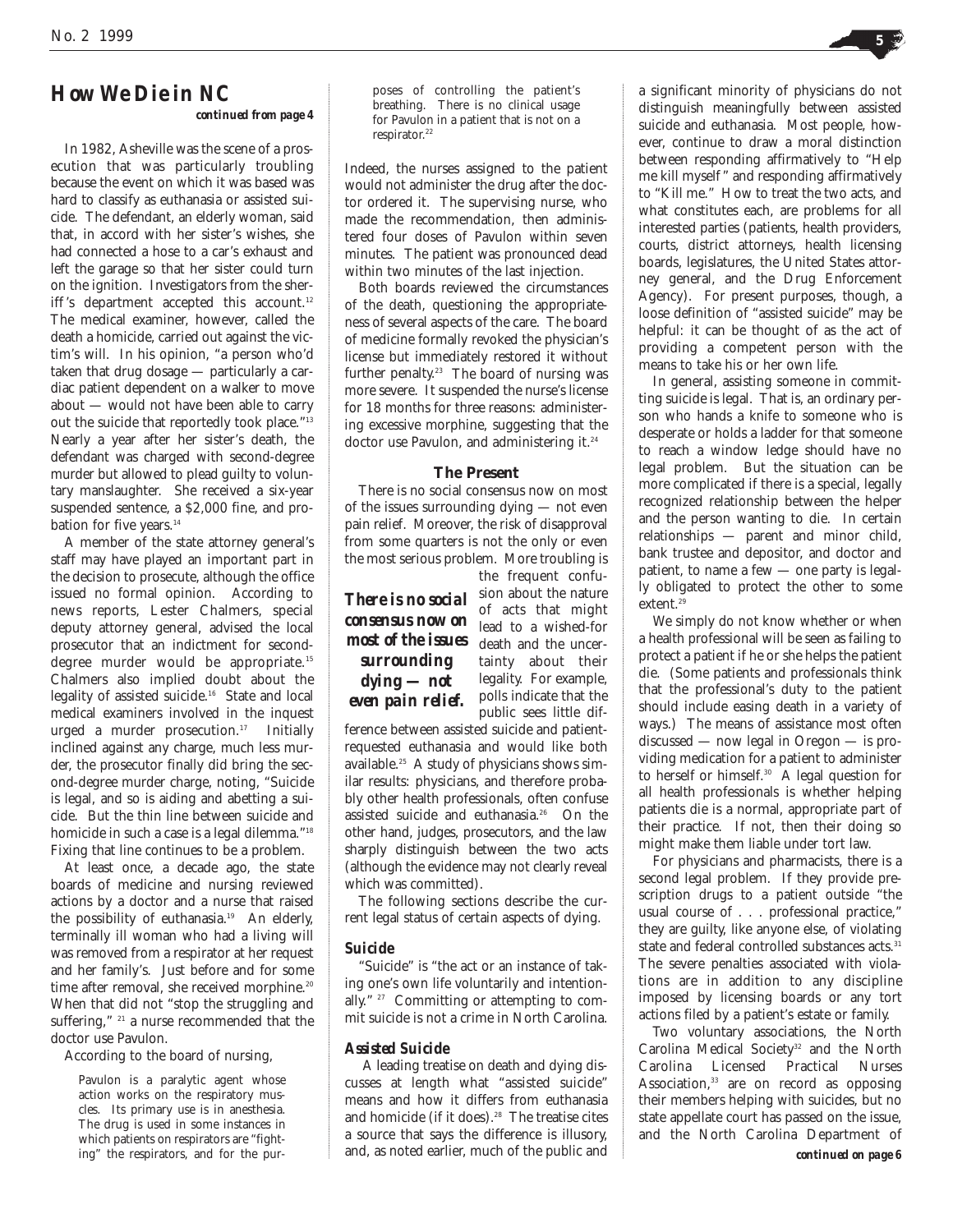*continued from page 5*

Justice has not issued a formal opinion.<sup>34</sup> Health practitioner licensing boards, especially the boards of medicine, nursing, and pharmacy, could help clarify the situation for their members, but so far they have not done so.

Medicine's and nursing's practice acts, which authorize the boards to issue and revoke licenses, contain language that they might use to forbid their licensees from assisting in suicides. The board of medicine could find, for instance, that a doctor who provided a lethal prescription or instructed a patient in a suicide technique was guilty of "unprofessional conduct" or "departure from . . . the standards of acceptable and prevailing medical practice, or the ethics of the medical profession." Because both are grounds for disciplining physicians, the board could then suspend or revoke a doctor's license to practice.<sup>35</sup>

The definition of nursing in the Nursing Practice Act does include helping patients to "the achievement of a dignified death." 36 Another part of the act, however, allows board action against a nurse who "[e]ngages in conduct that endangers the public health," <sup>37</sup> and a court has held that the section may apply to a case involving a single patient.<sup>38</sup> The statute also lets the board discipline a nurse who "[i]s unfit or incompetent to practice nursing by reason of deliberate or negligent acts or omissions" or "[e]ngages in conduct that . . . harms the public in the course of any professional activities or services." 39 In addition, regulations under the statute forbid a nurse's "practicing . . . beyond the scope permitted by law." 40

The state board of pharmacy would have more difficulty using its practice statute to prevent pharmacists from filling a lethal prescription for a patient. The Pharmacy Practice Act is more specific about what is improper practice, and none of its language seems easily applicable to suicide. The most nearly relevant provision allows adverse action if someone is "negligent in the practice of pharmacy." <sup>41</sup>

## *Euthanasia*

"Euthanasia" may be defined as "the intentional putting to death of a person with an incurable or painful disease intended as an act of mercy. $\frac{1}{x}$   $42$  This act very likely is murder under North Carolina law. In fact, personally administering lethal medication to a patient could be first-degree murder, either as "murder by poison" or simply as

deliberate and premeditated killing.43 In other words, like the man who shot his father, a doctor or a nurse would not escape punishment because she or he meant to benefit the patient — not even if the patient has asked for death.

## *Pain Relief*

Pain relief is probably the most important of the end-of-life issues because of the effect of pain on dying people and the fear it engenders in nearly everyone who contemplates dying in the United States today. Despite efforts from several directions to clarify the legality of giving pain-relieving medication that may shorten life or even kill, the matter is not yet clear enough.

Health professionals know that a number of drugs may depress breathing, especially opioids (derivatives of opium or similar, synthetic narcotics), which are among the most effective painkillers.<sup>44</sup> They also know that relieving pain is among the highest goals of their professions, that United States medicine has been widely criticized by its practitioners and others for failing in that regard,<sup>45</sup> and that a major malpractice suit for failure to relieve pain succeeded in North Carolina. In that case, a Hertford County jury returned a verdict of \$15 million against Hillhaven Corporation for a nursing home's refusal to administer pain medication ordered by a physician for a man dying of cancer. 46

About 20 states expressly approve the use of pain-relieving medication, even though it may shorten life.47 North Carolina has no statute, regulation, or case law to that effect. However, in a recent position statement, North Carolina's board of medicine addressed one of the most difficult areas of pain management, the use of opioids to treat chronic nonmalignant pain. The board said, "It should be understood that the Board recognizes opioids can be an appropriate treatment for chronic pain." 48 Because the board

## **Recommended Reading**

N.M.P. King and A.M. Davis: Advance Directives for Medical Decision Making in North Carolina: Rights, Duties, and<br>Questions, Popular Government, Questions, *Popular Government*, 62(3):2-11 (Spring 1997) and 62(4):38-49 (Summer 1997), Institute of Government of The University of North Carolina at Chapel Hill.

N.M.P. King: New Portable DNR Order Advances Patient Rights, *Forum*, 3(1):6-8 (1998), North Carolina Medical Board.

takes that position for the harder question of chronic illness, perhaps its doing so for terminal illness should be assumed. In the position statement on chronic illness, the board does call attention to federal guidelines encouraging greater use of opioids for the terminally ill, but it makes no further comment. If the board approves North Carolina physicians' use of the federal guidelines, its saying so explicitly — perhaps by incorporating the guidelines into its own position statement — would be helpful.

Because of the fear of severe penalties for violating controlled substances acts, pharmacists and physicians would pay close attention to any position announced by the North Carolina Board of Pharmacy. The pharmacy board has not spoken, however. A single item in its newsletter (not a report of a board action or even a board discussion) is the only indication of the extent to which the board wants pharmacists to help relieve the pain of the terminally ill. The statement reads,

[T]he alleviation of pain through prescription drugs, including narcotics, is a normal part of medical care. In short, pharmacists should not fear action from the Board of Pharmacy if they are dispensing substantial amounts of narcotics for a legitimate medical need, such as to relieve pain for patients who will not be with us six months or one year hence due to their deteriorating health.49

The federal controlled substances act points practitioners in the same direction that is,toward relieving pain, even if doing so jeopardizes the patient's life. The act requires doctors who prescribe medication for purposes of maintaining a drug addict to register with the Drug Enforcement Agency, <sup>50</sup> but regulations state that the act is not meant to limit a physician who prescribes opioids for intractable pain when no relief or cure is possible or has been found after reasonable effort.<sup>51</sup> Some states have amended their controlled substances acts to make the same assurance. North Carolina has not. If the General Assembly wanted to encourage physicians to relieve pain without fear of legal consequences, one avenue would be to amend the definition of "Drug dependent person" in state law<sup>52</sup> to exclude the dying.

## *Life-Sustaining Treatment*

Refusal, withholding, and withdrawal of life-sustaining treatment all are legal choices *continued on page 7*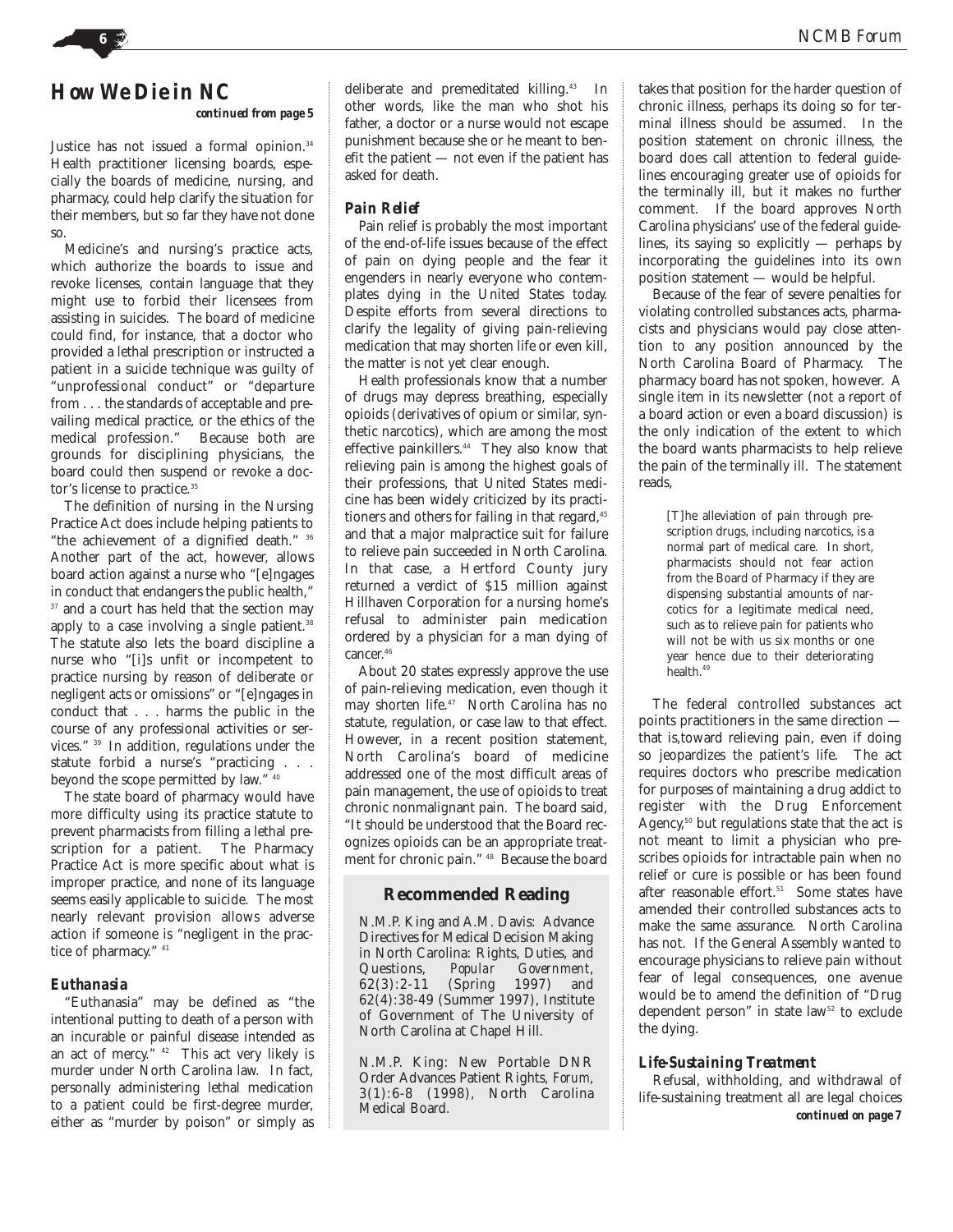## *continued from page 6*

under state law. (As noted earlier, the difficulty may lie in getting the choices honored.) North Carolina has long allowed residents to express preferences about how they die. The state enacted the Right to Natural Death Act<sup>53</sup> in 1978, not so much to create new rights as to recognize existing ones.54 A person may refuse extraordinary medical interventions, including artificial nutrition and hydration, or ask to have them discontinued.55 State law also permits residents to name an agent to choose their health care in certain circumstances.<sup>56</sup>

On the other hand, the statutes creating patient rights in terminal care caution that the state does not "authorize any affirmative or deliberate act or omission to end life other than to permit the natural process of dying." 57 Furthermore, whether North Carolina doctors and hospitals or other facilities must carry out a patient's wishes is not settled. Some states require this by statute. An attorney general's opinion advises that a physician or a facility need not follow a patient's wishes or transfer the patient to caretakers who will. But the opinion also says that providers may be liable for assault and battery if they force treatment on a patient.<sup>58</sup>

The United States Supreme Court seems to acknowledge that competent people have a constitutional right to refuse medical treatment.59 A federal statute requires health facilities, as a condition of Medicare or Medicaid participation, to ask every patient about advance directives and to explain the options available under state law for creating them.<sup>60</sup>

## *The Future*

The receptivity of North Carolina law to letting people control important aspects of their death is comforting. However, a writer (and North Carolinian) recently referred to laws like those described earlier as being for some Americans only "feeble protections against their dread of modern dying." 61 Health professionals, and each person considering her or his own death, want expanded rights — or at least opportunities — as well as enough certainty about the law to exercise the rights that are nominally available. It was to pursue those goals that the End-of-Life Decisions Forum met on October 23, 1998, in Raleigh.

The approximately 120 participants in the forum were members of the boards of medicine, nursing, and pharmacy; the boards' staffs, including legal counsel; employees of other state agencies; health professionals

who work directly with dying people; a few interested citizens; and invited speakers. In most ways, the group was typical: everyone, after all, is "competent" to discuss dying. In a few ways, though, the group's greaterthan-average expertise and concern about the subject were evident. For example, when a speaker asked how many had an advance directive, everyone raised a hand. Among Americans in general, fewer than 10 percent have taken that step.

The forum's principal speaker, Lawrence Gostin.<sup>62</sup> established the context of the meeting. He described social and historical forces, and mistakes and fears, that have made it hard in the United States to regulate dying. He noted that many Americans fear too much care at the end of life, accurately sensing a strong bias in American medical

*The receptivity of North Carolina law to letting people control important aspects of their death is comforting.*

education and practice toward continuing treatment. The bias may be traced to (1) the technological imperative that is, pressure to use the marvelous lifesaving machines

and techniques that the United States health care system has perfected; (2) defensive medicine — that is, health care providers' misuse of treatment to protect themselves against liability; and (3) confusion about who may decide for the (incompetent) dying person.

In recent decades, the law has resolved two important issues by abandoning the distinctions between not beginning treatment and stopping it, and between ordinary and extraordinary care. In 1997, the United States Supreme Court gave the states permission to retain a third distinction, between letting nature take its course and actively helping someone to die.<sup>63</sup> At the same time, by declining to review the Oregon statute allowing physician-assisted suicide, the court indicated that states are free to make the opposite choice. Clearly, every state may decide a range of issues about how people die.

The ultimate goal of law and medicine in this area is helping people die well, and an essential component of the goal is pain relief. The keynote speaker urged forum participants to debate the nature of a high-quality death: What resources are needed? How can every person's pain be made tolerable? How can the mental anguish and the mental disabilities of dying be addressed? His own recommendations included a closer relationship among the medical, nursing, and pharmacy professions.

After brief presentations by other speak-

ers,<sup>64</sup> participants divided into seven small groups, each with a mix of experience and interests, to discuss the following questions:

- Should North Carolina licensing boards set standards for end-of-life care? Should health professions' practice acts or rules further define the standards? If so, what should the standards be?
- Are patterns of practice (treatment) changing? How? If not, should they be?
- What are the major barriers to patient choice with respect to dying?
- What aspects of end-of-life care in North Carolina need attention to bring about policy development, education, or regulation?

The seven groups split three ways on whether licensing boards should adopt standards. Some thought it essential so that professionals could treat pain adequately and help patients fulfill their last wishes. Others were cautious because of political risks and a feeling that state regulation of dying is antidemocratic. They preferred that the three boards follow rather than lead society in its evolution on these matters. A middle group wanted flexible standards, or none at all, for the time being. To them, process seemed more important now than answers.

All the groups believed, however, that professional standards for terminal care are changing, mostly for the better. They credited the hospice movement, patients' insistence on "palliative" care (treatment intended to reduce the severity of symptoms without curing the disease), the emergence of nursing as a more independent profession, and recognition of that development by medicine.

The groups offered a number of reasons for patients' wishes being overlooked so often: patients' and health care providers' reluctance to plan for death; time pressures and the cost of care; a perception that abandoning aggressive treatment is immoral; and the difficulty of communicating patients' preferences to the necessary parties.

On the last question, there was again more agreement. All participants supported education in end-of-life choices for the public, legislators, other policy makers, and health professionals. Many preferred permissive rather than mandatory legal regulation of these issues. Above all, they hoped that the forum itself would be reconvened and that the boards of medicine, nursing, and pharmacy would establish procedures for cooperating on behalf of the terminally ill and the dying.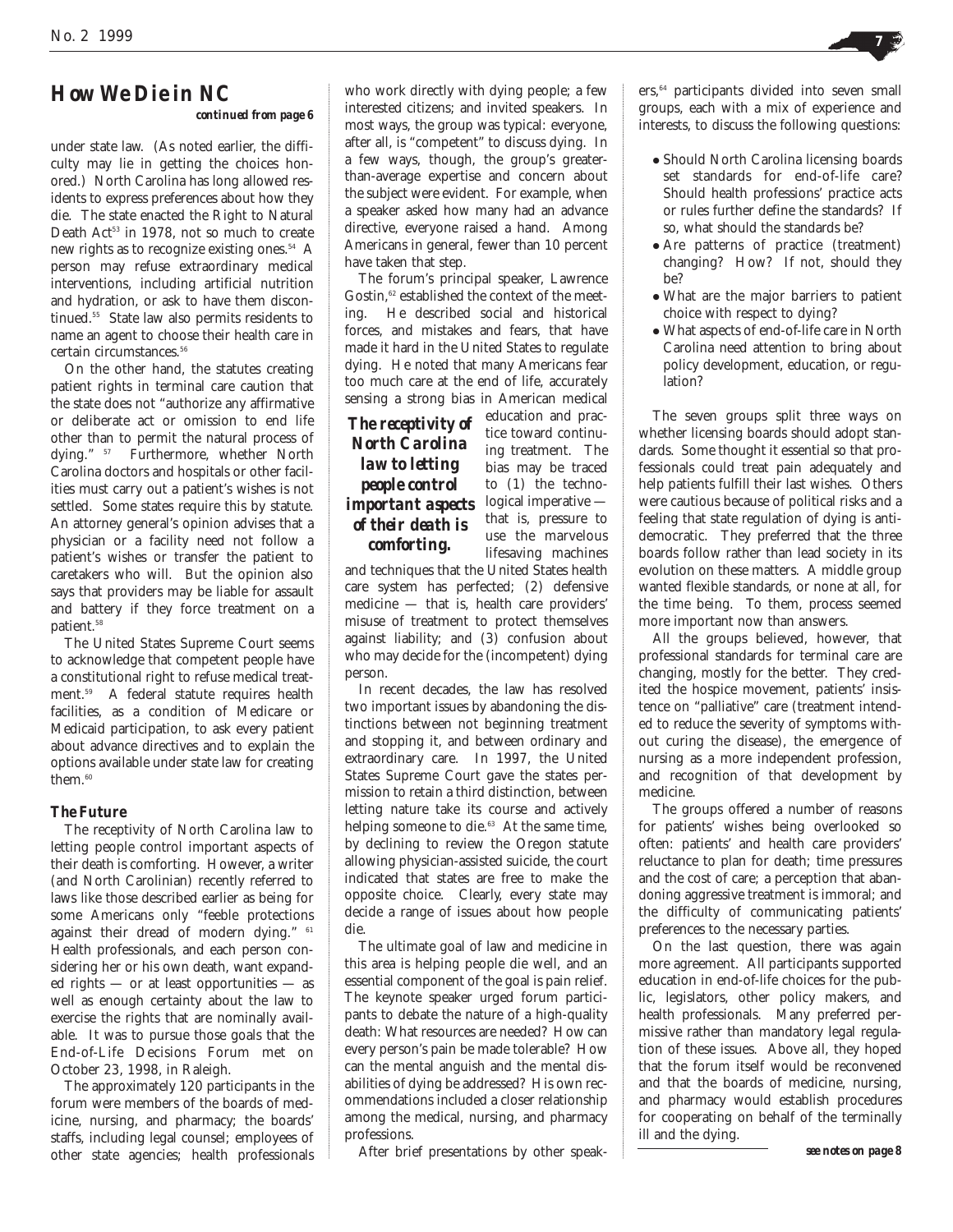*continued from page 7*

## **NOTES**

1. Becky Bull, "Best-Laid Plans: Living Wills Are Supposed to Eliminate Many Painful Decisions for Family Members. So Why Don't They?" *Wall Street Journal Interactive Edition,* June 1, 1998, available at http://www.wsj.com.

2. Bull, "Best-Laid Plans."

3. Bull, "Best-Laid Plans."

4. End-of-Life Decisions Forum, Raleigh, NC, Oct 23, 1998.

5. The forum itself was a milestone in the boards' relationship. Although they have met together occasionally in recent years, the forum was the first time they agreed to explore jointly an issue with serious implications for regulation by all three. Together, their staffs planned what the objectives of the forum would be, what points should be covered, and who would speak. The focus of the meeting was what board members needed to know about their profession's role in the process of dying and what more needed to be done in North Carolina to bring about desirable change. (Telephone conversation with Mary P. Johnson, executive director, North Carolina Board of Nursing, Jan 12, 1999.)

6. State v Willis, 255 NC 473, 121 SE2d 854 (1961).

7. "Since suicide is a crime, one who aids or abets another in, or is accessory before the fact to, selfmurder is amenable to the law." *Willis*, 255 NC at 477, 121 SE2d at 856-57.

8. "Such offenses [assisting suicide], in the absence of statute to the contrary, would not be criminal offenses in a jurisdiction in which suicide is not a crime." *Willis*, 255 NC at 477, 121 SE2d at 857.

9. Martha Quillin, "A Good Death: The Last Days of Sam Niver," *Raleigh News & Observer,* Aug 23, 1998, available at http://search.newsobserver.com. The editorial note is by Anders Gyllenhaal.

10. Malice is a necessary element of murder.

11. According to the dissent,

Almost all would agree that someone who kills because of a desire to end a loved one's physical suffering caused by an illness which is both terminal and incurable should not be deemed in law as culpable and deserving of the same punishment as one who kills because of unmitigated spite, hatred or ill will. Yet the court's decision in this case essentially says there is no legal distinction between the two kinds of killing.

State v Forrest, 321 NC 186, 200, 362 SE2d 252, 260 (1987).

12. United Press International, " Mercy Killing' Trial to Begin Today," *Asheville Citizen*, May 25, 1982.

13. Ron DuBois, "Woman Indicted in Sister's Death," *Asheville Citizen*, April 8, 1982.

14. Barbara Blake, "Sentence Suspended in Mercy Killing,'" *Asheville Times*, May 26, 1982.

15. United Press International, " Mercy Killing' Trial."

16. AP Wire Service, "Murder Trial May Address Mercy Killing," Asheville Times, April 19, 1982.

17. AP Wire Service, "Murder Trial."

18. Dubois, "Woman Indicted."

19. North Carolina Board of Nursing, Order in

the Matter of \_\_\_\_\_\_\_\_ [name omitted by author], RN, Certificate #59124, June 16, 1989, p 5 (hereinafter "Order").

20. 44 mg of Morphine IV-push in 45 minutes. "Order," p 3.

21. In its investigation, the board of nursing found that the patient's "struggle was with breathing. She did not appear to be having discomfort or pain." "Order," p 3.

22. "Order," p 4.

23. Telephone conversation with James Wilson, general counsel, North Carolina Medical Board, Sept 15, 1998.

24. "Order," pp 7-9.

25. Peter G. Filene, *In the Arms of Others: A Cultural History of the Right-to-Die in America* (Chicago: Ivan R. Dee, 1998), 195.

26. Ezekiel Emanuel et al, "The Practice of Euthanasia and Physician-Assisted Suicide in the United States," *JAMA* 280 (Aug 12, 1998): 507- 13.

27. *Merriam-Webster's Collegiate Dictionary* (10th ed) (Springfield, Mass: Merriam-Webster, 1997), sv "suicide."

28. Alan Meisel, "Criminal Liability: Assisted Suicide and Euthanasia," chap 18 in *The Right to Die* (2d ed), vol 2 (New York. Wiley Law Publications, 1995).

29. The closeness and the intensity of the relationship are not the issue. Spouses, for example, do not have such protective obligations to each other.

30. As used here, "providing" means prescribing, filling a prescription, or, in the case of a nurse, delivering a dose ordered by a doctor.

31. According to regulations under North Carolina's statute, anyone "dispensing" (writing or filling a prescription for) controlled substances must register, but doctors and pharmacists are exempt when practicing and when licensed in North Carolina "by their respective boards to the extent authorized by their boards " 10 NC extent authorized by their boards." ADMIN CODE 45G.0108. Likewise, federal regulations (incorporated into the state's code at 10 NC ADMIN CODE

45G.0301) say,

A prescription for a controlled substance to be effective must be issued for a legitimate medical purpose by an individual practitioner acting in the usual course of his professional practice. The responsibility for the proper prescribing and dispensing of controlled substances is upon the prescribing practitioner, but a corresponding responsibility rests with the pharmacist who fills the prescription. An order purporting to be a prescription issued not in the usual course of professional treatment or in legitimate and authorized research is not a prescription within the meaning and intent of section 309 of the Act (21 U.S.C. 829) and the person knowingly filling such a prescription, as well as the person issuing it, shall be subject to the penalties provided for violations of the provisions of law relating to controlled substances.

21 CFR §1306.04.

32. North Carolina Medical Society, *Physician-Assisted Suicide*, Substitute Report PP-1992, adopted Nov 8, 1992. The society's office is in Raleigh, NC.

33. North Carolina Licensed Practical Nurses Association, *Position Statement on Assisted Suicide*, adopted May 1, 1998. The association's office is in Durham, NC.

34. Telephone conversation with Gayl Manthei, special deputy attorney general, Health and Public Assistance Section, Aug 1998.

35. The language is from NC Gen Stat §90- 14(a)(6). Hereinafter, the North Carolina Statutes will be cited as GS.

36. GS 90-171.20(7). The statement was probably meant to recognize the important role of nursing in hospice care. (Telephone conversation with Howard Kramer, general counsel to the North Carolina Board of Nursing, Sept 2, 1998.) 37. GS 90-171.37.

38. *In re* Cafiero v North Carolina Board of Nursing, 102 NC App 610, 403 SE2d 582 (1991).

39. GS 90-171.37(5), (6).

40. 21 NC ADMIN CODE 36.0217(7).

41. GS 90-85.38(9).

42. *Stedman's Medical Dictionary* (26th ed) (Baltimore: Williams & Wilkins, 1995), sv 'euthanasia.'

43. GS 14-17. See also Thomas H. Thornburg (ed), *North Carolina Crimes* (4th ed) (Chapel Hill, NC: Institute of Government, The University of North Carolina at Chapel Hill, 1995), 61-65.

44. Law enforcement concerns on this point may be exaggerated, however. A federal government panel concluded,

[R]espiratory depression is infrequently a significant limiting factor in pain management because, with repeated doses, tolerance develops. This tolerance allows adequate pain treatment without much risk of respiratory compromise. [A dying patient] should not be allowed to live out life with unrelieved pain because of a fear of side effects; rather, appropriate, aggressive, palliative support should be given.

A. Jacox et al, *Management of Cancer Pain*, Clinical Guideline No 9, AHCPR Publication No 94-0592 (Rockville, MD: Agency for Health Care Policy and Research, Public Health Service, U.S. Department of Health and Human Services, March 1994), 8.

45. *See* North Carolina Medical Board, *Position Statement: Management of Chronic Non-Malignant* Pain (Raleigh, NC: NCMB, adopted Sept 13, 1996). The statement begins, "It has become increasingly apparent to physicians and their patients that the use of effective pain management has not kept pace with other advances in medical practice."

46. "Hillhaven Is Ordered to Pay \$15 Million to Ex-Patient's Estate," *Wall Street Journal*, Nov 26, 1990. The case, brought by the administrator of Henry James' estate, was *Falson v Hillhaven Corporation*. The parties reached a private settlement, and the verdict was not appealed. (Telephone conversation with Ronald Manasco, plaintiff 's attorney, Rocky Mount, NC, Sept 23, 1998.)

47. Thomas R. Reardon, Statement of the American Medical Association to the Subcommittee on the Constitution of the House Judiciary Committee, July 14, 1998, available at http://www.ama-assn.org.

48. NCMB, *Position Statement: Management of Chronic Non-Malignant Pain.*

49. *N.C. Board of Pharmacy* 13, no 4 (April 1992: 1.

50. 21 USC §823(g).

51. 21 CFR §1306.07(c).

52. GS 90-87(13). The Uniform Commission on State Laws recommends such amendments.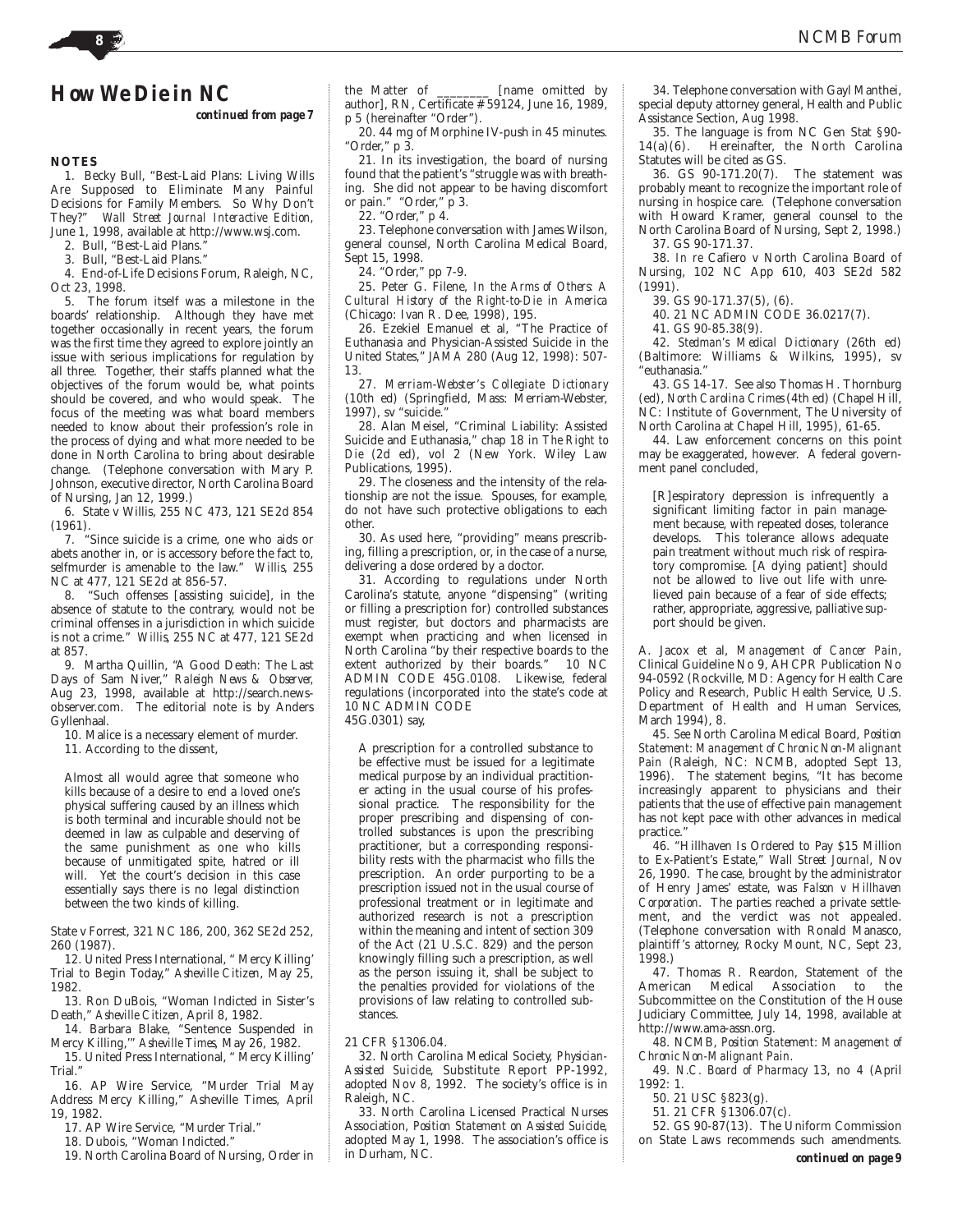*continued from page 8*

Jacox et al, *Management of Cancer Pain*, 14.

53. GS Art 23, Ch 90.

54. See Opinion of Attorney General to C. Robin Britt, Sr, secretary, NC Dept of Human Resources, Jan 5, 1995. \_\_\_N.C.A.G.\_\_\_, available at www.jus.state.nc.us. The act and its amendments emphasize that North Carolinians retain additional common law rights to control the circumstances of their death. GS 90-320.

55. GS 90-321.

56. GS 32A-15 through -26. The law names dire circumstances (terminal illness, permanent coma, severe dementia, and persistent vegetative state)  $[GS 32A-25(3)(e)]$ , but the person appointing an agent is free to identify other circumstances in which the agent would begin to act [GS 32A- $25(4)$ ].

57. GS 90-320(b).

58. Advisory opinion to R. Marcus Lodge, general counsel, NC Dept of Human Resources, from Ann Reed, senior deputy attorney general, and James A. Wellons, special deputy attorney general, NC Dept of Justice, May 23, 1996.

59. Cruzan v Director, Mo Dep't of Health, 497 U.S. 261 (1990). Justice Sandra Day O'Connor's concurrence states the point more forcefully than the majority opinion, which merely assumes a liberty interest for purposes of the specific case. In a later case, a majority of the Supreme Court shows the same reluctance to acknowledge this right fully: "We have . assumed, and strongly suggested, that the Due Process Clause protects the traditional right to refuse unwanted lifesaving medical treatment." Washington v Glucksberg, 521 U.S. 702 (1997).

60. Patient Self-Determination Act, 42 USC §§1395cc (Medicare), 1396a (Medicaid).

61. Filene, *In the Arms of Others*, 184. Filene notes that the most commonly used forms of living wills do not apply to those dying slowly of severe chronic illnesses or to people living in a persistent vegetative state. He also points out that "both a living will and a proxy can be thwarted by doctors, hospital administrators, or right-to-life groups." Filene, *In the Arms of Others*, 185.

62. Lawrence O. Gostin, professor of law, Georgetown University; professor of law and public health, the Johns Hopkins University; formerly executive director, American Society of Law, Medicine & Ethics.

63. *Glucksberg*, 521 U.S. 702 (holding that Washington's ban on assisted suicide does not violate fundamental liberty interest); Vacco v Quill, 521 U.S. 793 (1997) (holding that New York's ban on assisted suicide does not violate Equal Protection Clause).

64. Nancy King, associate professor, Dept of Social Medicine, UNC-CH -- "Bioethical Issues"; George C. Barrett, member, NC Medical Board, and chair, Committee on Ethics, NC Medical Society -- "Medical Regulatory and Professional Issues"; William Campbell, dean, School of Pharmacy, UNC-CH -- "Preparing Health Professionals in the Academic Setting"; Catherine Clabby, medical reporter, *Raleigh News & Observer* -- "The Media"; Sharon Dixon, senior vice president, Hospice at Charlotte -- "The Hospice Perspective"; Joseph Buckwalter, past president, Hemlock Society -- "The Hemlock Society Perspective"; David Swankin, president, Citizen Advocacy Center -- "Consumer Protection"; and Anne M. Dellinger, professor, Institute of Government, UNC-CH -- "North Carolina Law." ◆

# **Medicine and the Media**

*Glinda S. Cooper, Ph.D., Epidemiology Branch, National Institute of Environmental Health Sciences*

During the past decade, the amount of news coverage of medical research has vastly increased. Institutions and journals send out press releases about articles that previously would have passed unnoticed by the general public. Based on these

*Dr Cooper*

press releases, newspapers, radio, and television news programs often feature a medical story as a front-page or lead-in report. The result, for the practicing physician and for the public, can be confusion.

Confusion arises when the news stories present such limited information that it is not possible to fully evaluate the real meaning of the story. Confusion also arises when, as is very common, one research report contradicts, or seems to contradict, another. Some of this confusion may be an inevitable

result of "soundbites" and "headline news," but some results from a basic contradiction between the aims of news reporting (immediate dissemination of information to as wide an audience as possible) and the aims

*"The process one goes through when reading a news story about a medical report is similar to the process one goes through when reading (or writing) the actual report."*

of research (an often slow process of discovery, review, questioning, and either acceptance or rejection by what may be a small group of peers).

The process one goes through when reading a news story about a medical report is similar to the process one goes through when reading (or writing) the actual report. There are specific questions that need to be addressed in order to interpret the significance of the study. Physicians, reporters, and the public can all benefit from being aware of what to beware of when reviewing medical research.

## **How Large Is the Study?**

In real estate, the most important criteria are said to be "location, location, location." In research, this axiom could be "sample size, sample size, sample size." Nothing else

has as large an influence on the interpretation of the study.

- Beware of small samples: small studies that produce results that are "not statistically significant" may simply be too small to provide a precise estimate or to differentiate between a "positive" and a "negative" result. Small studies that produce "statistically significant" results are also problematic: a "statistically significant" result means that it is unlikely that the result would have occurred by chance. But statistical tests provide no protection from odd things, or odd people, affecting results. One or two "outliers" will have a much bigger effect in a study with 10 people than in a study with 100.
- Beware of reports in which it is not possible to determine how many people (or observations) are included in each of the major analyses. This is particularly important in situations in which a strong effect is reported in one, and only one, sub-group. This sub-group could be very small, in which case you are back to the situation of "Beware of small samples."

How small is small? It depends on the type of study and what is being studied: clinical studies with less than 20 patients and case-control studies with less than 100 total participants could be considered "small." In cohort studies (where a group of people is followed over time, such as clinical trials or epidemiologic studies like the Nurses' Health Study), the relevant number is not the size of the group, but rather the number of the "outcome" that is being studied (eg, the number of drug complications, or the number of women who develop breast cancer).

## **What Does the Study Measure and How Does It Measure It?**

*continued on page 10* The level of detail and the information sources used in medical research can vary substantially. This is true for both "outcomes" (eg, the presence or absence of a particular symptom, diagnosis, clinical feature, or complication) and for "exposures" (eg, medications, diet, medical conditions, smoking habits). For example, the presence of



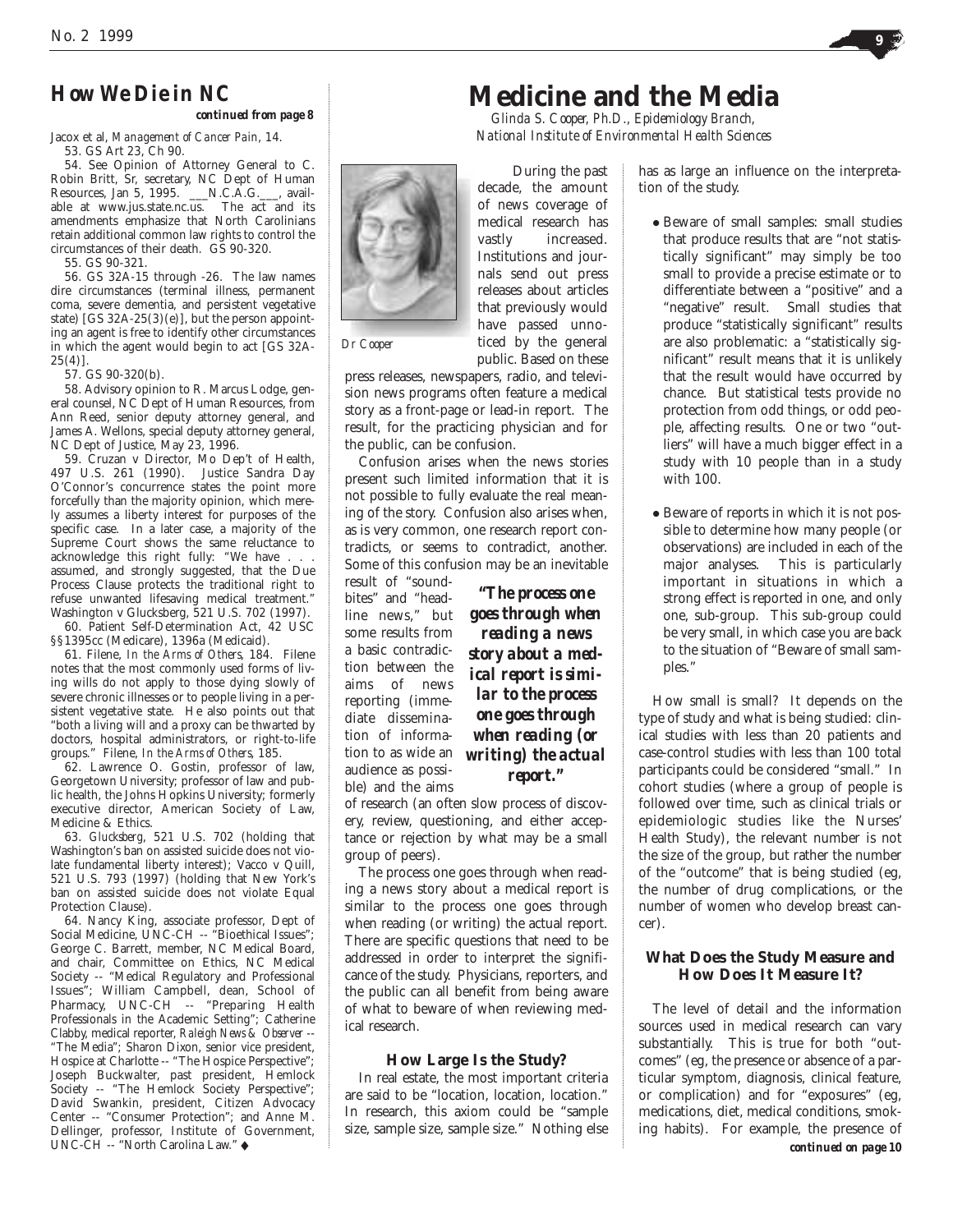## *Medicine and the Media continued from page 9*

hypertension could be measured by selfreport or by three blood pressure measurements conducted using a standardized pro-

tocol. Use of a specific drug could be based on a single question with a yes or no answer, extensive year-by-year histories of medication use including information about dose and compliance, or records of prescriptions ordered or

*"Beware of measures based on people's memory, particularly for events or experiences that happened many years ago."*

filled. At the very least, you should be able to tell what was measured and how the measurement was obtained; at the very best, you will also be given a sense of the reliability and accuracy (compared to some kind of gold-standard) of the measures.

- Beware of measures based on people's memory, particularly for events or experiences that happened many years ago. Some things are remembered with a high level of accuracy (eg, age at first pregnancy), but others (often the less significant events) are not.
- Beware of measures based on blood samples obtained *after* someone has gotten sick. Many illnesses (especially those that cause weight loss) can affect blood levels of a variety of compounds.

## **What Did the Study Find?**

"The results were highly significant." This is a common statement in news reports and, all too often, in the medical journal reports of research studies. But the statistical significance of the results does not provide any information about the magnitude of the results. In a large study, very small differences between two groups may be statistically significant (the differences are unlikely to have occurred because of variability due to chance), but of no real clinical or biological importance.

• Beware of reports that do not provide both a measure of the magnitude of the effect and a measure of the variability in this estimated effect. This measure of variability could be in terms of a standard error of the estimate, a confidence interval around the estimate, or a test of statistical "significance" (p-value). But to be meaningful, the measure of the

magnitude of the effect must also be provided.

## **How Should the Results of the Study Be Interpreted?**

The news media, by their very nature, emphasize "new" stories. But it may take many years before the significance of a particular research report is fully known or appreciated. On the other hand, time may bring retractions or lack of confirmation of the initial "breakthrough" findings. An example is the highly publicized report in *Nature* in 1994 by Morrison, et al, of a strong association between osteoporosis (low bone density) and a particular gene for the vitamin D receptor. Part of the data for this study was later retracted because of discrepancies in the laboratory assays that were discovered in subsequent research by the same group and the association has received only limited support in subsequent studies.

● Beware of first reports. First reports, even if they come from a well-conceived, well-done study, are often not confirmed by subsequent research.

Researchers are often urged to include a discussion of the contribution of their work to the understanding of basic biologic mechanisms or significance to public health. It can be tempting to speculate about the farreaching importance of a particular study.

*"Beware of first reports. First reports, even if they come from a well-conceived, well-done study, are often not confirmed by subsequent research."*

But the further one goes from what was directly measured in the study, the greater the likelihood for unsupported or erroneous conclusions. For example, a 1997 study in the journal *Pediatrics* by Herman-Giddens, et al, measured age at menarche and other stages of development in

17,077 African-American and white girls ages 3 to 12. Based on a variety of measures, African-Americans matured an average of a year earlier than whites. But a major focus of some of the news articles about this report was speculation about the role of estrogenlike chemicals, found in some pesticides, plastics, and hair products, in producing early sexual development. This particular study did not measure any of these products or chemicals, so this emphasis was a potentially misleading "spin" to the study. It may be that estrogen-like chemicals effect age at menarche, but that was not demonstrated in this particular study.

● Beware of the urge to over-interpret, or over-extend, the results of a study beyond the specific question it was designed to address.

## **Why Was This Particular Study Done?**

It is important to place any new study in the context of previous related research. Consistency between studies, in terms of the results, strengthens the findings. But differ-

*"Differences between studies do not necessarily signify that one is "right" and the others wrong."*

ences between studies do not necessarily signify that one is "right" and the others "wrong." The reasons that different results may have been found (such as differences in the age groups that were studied, or differences in the measures that were

used) may provide important insights that could not be obtained in a single study.

● Beware of news reports that emphasize conflicts between studies or researchers. In war or politics, the conflicts and differences of opinion may be the main point that the news story needs to convey. This is not the case for medical research.

## **Conclusion**

A research study published in a medical journal should provide information about the issues described above. In most cases, a well-written 200 word abstract can do the same. A well-written news story should strive for this same level of information; anything less is a disservice to researchers, health care providers, and the public.

## **Resources:**

*IFIC Review*: How to Understand and Interpret Food and Health-Related Scientific Studies. International Food Information Council. July 1997. (http://ificinfo.health.org/brochure/ificrevu.htm)

Victor Cohn. *News & Numbers: A Guide to Reporting Statistical Claims and Controversies in Health and Other Fields*. Ames Iowa: Iowa State University Press, 1989. (abbreviated version, http://www.facsnet.org/report\_tools/news\_nu mbers/main.htm) ◆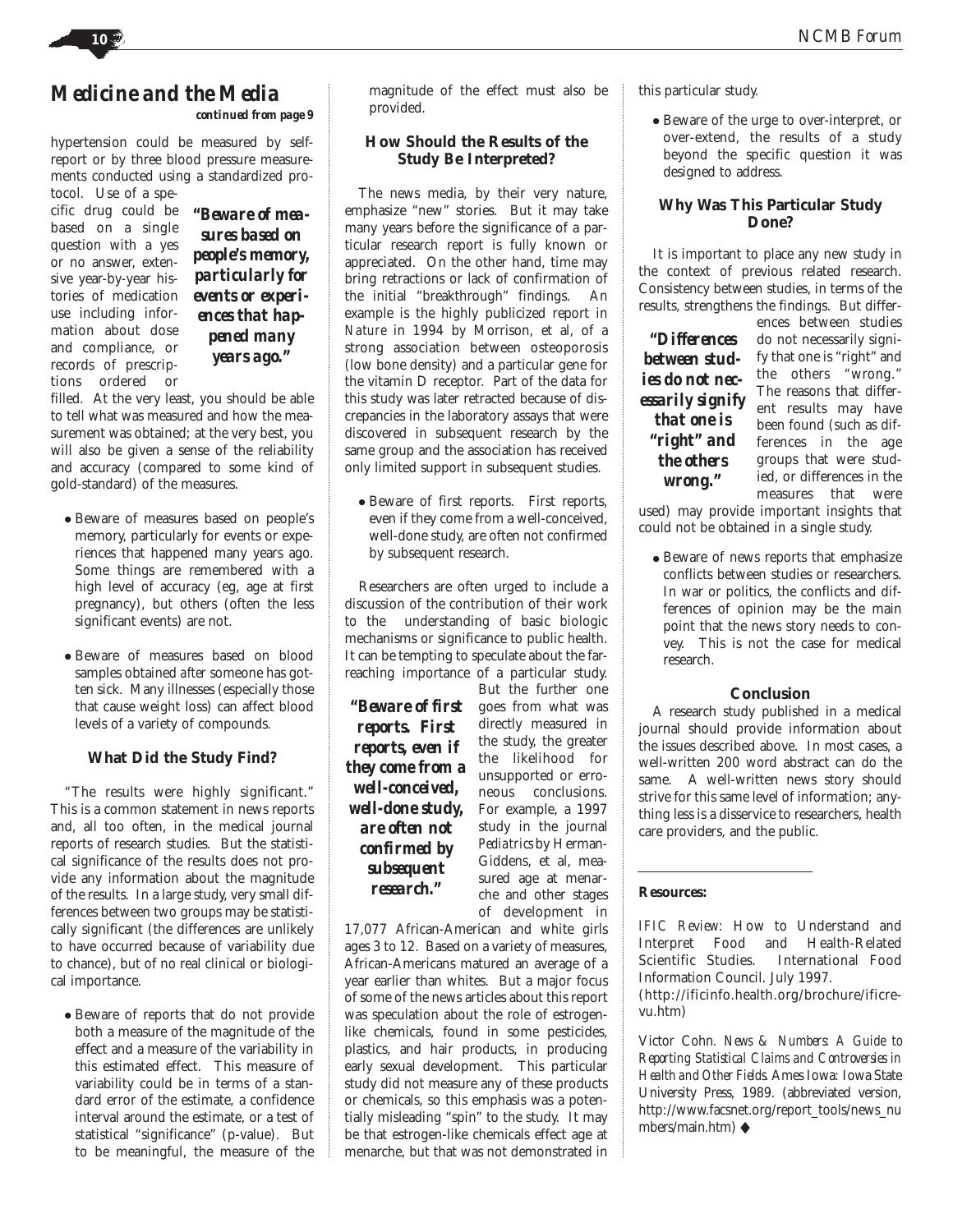

# **Physician Supply in North Carolina: 1993-1997**

*Michael J. Pirani, PhD, Director Health Professions Data System Sheps Center for Health Services Research, UNC, Chapel Hill Thomas C. Ricketts, PhD, MPH, Deputy Director Sheps Center for Health Services Research, UNC, Chapel Hill Director, Rural Health Research Program* 

## **Data**

The growth in the number of patient care physicians in North Carolina between 1993 and 1997 was nearly identical to that for the U.S. as a whole. The state's physician supply grew by 13.1 percent compared to 13.0 percent for the nation (Table 1).

1993 and 22.8/10,000 in 1997, an increase of 8.2 percent. There were similar comparative trends for primary care physicians. The nation as a whole saw a ratio improvement of 10.6 percent and North Carolina's primary physician to population ratio grew by only 6.4 percent (Table 2).

|                   | <b>Total Patient</b><br>Care Physicians |         | Primary Care<br>Physicians |         | Percent Change<br>Total | Percent Change<br>Primary Care |
|-------------------|-----------------------------------------|---------|----------------------------|---------|-------------------------|--------------------------------|
|                   | 1993                                    | 1997    | 1943                       | 1997    |                         |                                |
| North<br>Carolina | 12,704                                  | 14.366  | 5.174                      | 5,886   | 13.1%                   | 13.8%                          |
| United States     | 543, 155                                | 613.720 | 245,064                    | 283.115 | 13.0%                   | 15.5%                          |

A more revealing analysis of the physician supply of the state and the nation takes account of population growth. North Carolina is a rapidly growing sun-belt state and population growth is faster here than in other states. In this time period, North Carolina's population grew by 6.9 percent compared to the nation's 4.4 percent. This is reflected in the relative change in physician-to-population ratios. North Carolina had 18.3 physicians for every 10,000 people in 1993. That ratio improved by 5.8 percent by 1997 to 19.3 physicians per 10,000. However, the increase in physicians to population in the state lagged the nation; across the United States, there were 21.1/10,000 in

## **Cooperative Effort**

These trends can be tracked because of the 20 years of cooperation between the North Carolina Medical Board, the North Carolina Area Health Education Centers (AHEC) Program, and the Cecil G. Sheps Center for Health Services Research at the University of North Carolina at Chapel Hill.

Since 1976, the North Carolina Medical Board has shared statistical and demographic data with the Sheps Center. The Center has, in turn, published an annual report on the numbers and locations of the practicing physicians in the state and conducted analyses of the supply and distribution of physicians for policy makers and professional

|                   | Total Patient<br>Care<br>Physicians/10,000 |      | Primary Care<br>Physicians/10.000 |          | Percent Change<br>Total | Percent Change<br>Primary Care |
|-------------------|--------------------------------------------|------|-----------------------------------|----------|-------------------------|--------------------------------|
|                   | 1993                                       | 1997 | 1943                              | 1997     |                         |                                |
| North<br>Carolina | 18.3                                       | 19.3 | 75                                | 7.9      | 5.8%                    | 0.4%                           |
| United States     | 21.1                                       | 22.8 | 9.5                               | $10.5 -$ | 8.2%                    | 10.6%                          |

associations. The data that are maintained in this system are contributed by licensed physicians who fill out a brief series of descriptive questions as part of the annual registration process. The data remain the property of the North Carolina Medical Board and are released only with permission of the Board or its executive director.

This cooperative effort between the University of North Carolina and the Medical Board is unique to our state. As a result, North Carolina has the only comprehensive longitudinal data set describing the location, distribution, and practice characteristics of physicians in the United States. Statistical data collected in the 1998 license renewal cycle will soon be available, and the change in physician supply will be examined closely to determine if the divergence between North Carolina's and the nation's physicians growth rates has continued.

The Sheps Center also conducts detailed analysis of the geographic distribution of physicians and makes use of the location data to help the state identify areas where the physician supply might cause problems in accessing health care services. At the same time, the Center works with other licensing boards to compile data on 14 other categories of licensed health professionals.

Over the next year, Sheps Center staff will be producing a report on 20-year trends in physician and other health professional distribution and practice. This 20-year trend book and other health work force research at the Center are possible through the cooperation of the North Carolina Medical Board and the licensed physicians in the state, who have supported this data collection and use since 1977. Reliable, timely data describing the numbers of practicing health care professionals are essential in a system that depends on a mix of private initiative and public support. North Carolina has made effective use of these data to help plan for the future as well as resist the urge to make changes for change's sake.

## **Information Available**

These data are available to interested individuals and organizations through the Center's reports and publications. We annually publish the *North Carolina Health Professions Data Book*. This publication includes state-, region-, and county-level statistics from the health professions licensing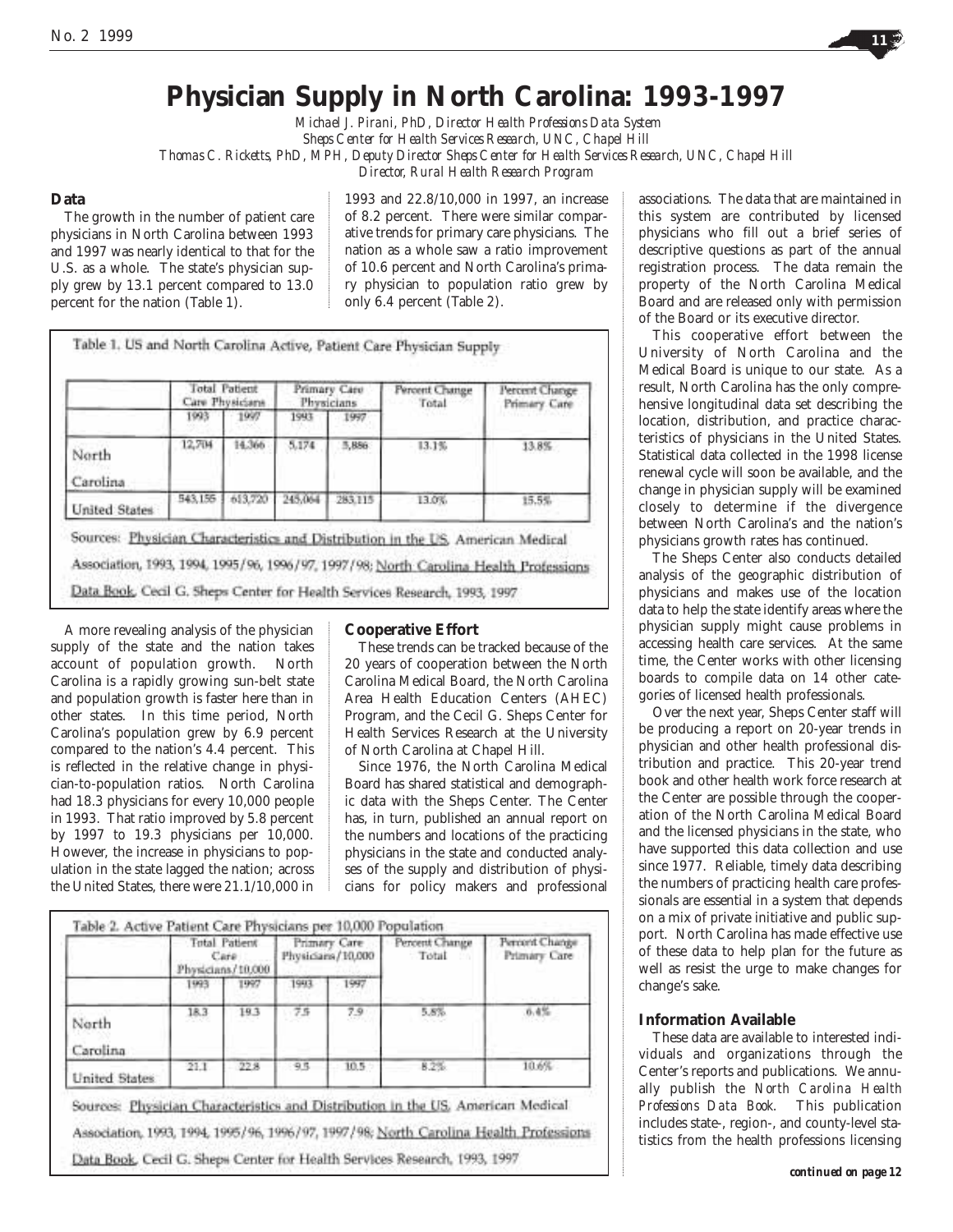# *Physician Supply in NC*

*continued from page 11*

boards, as well as demographic and healthrelated information, and is available at cost for \$20.00. The *NC Health Professions Supply by County Pocket Guide*, a two-page pamphlet designed to give basic information about the supply of active health professionals by county, is available at no charge. To order the *Data Book* or the *Pocket Guide*, contact the Health Professions Data Coordinator at (919) 966-7112, or by email at (nchp@unc.edu). The *Pocket Guide* may also be accessed and downloaded at our web site: HYPERLINK http://www.shepscenter.unc.edu/hp/.

## *Acknowledgement*

Special thanks to Laura M. Smith and Hazel L. Hadley of the Sheps Center for their efforts.

*Notes:*

.....................................

Primary care physicians are defined as the following specialties: family practice, general practice, general internal medicine, general pediatrics, and obstetrics/gynecology.

The Data System updates files by comparing new license renewal information to existing records. This updating practice includes changes in practice specialty and other characteristics included on the renewal forms.

Due to incomplete reporting, the data must be carefully compared to prior information before public release. This process of updating means final statistical data are available one year after their submission ◆

## **National Practitioner Data Bank Reports: Numbers at the End of 1998**

Data released by the federal National Practitioner Data Bank, operated by the Division of Quality Assurance of the Health Resources and Services Administration's Bureau of Health Professions, indicates there were more than 200,000 reports on physicians and other health care practitioners in the NPDB as of December 31, 1998. Of those,

- malpractice payments numbered 154,372;
- state licensing actions numbered 29,372;
- clinical privilege reports numbered 7,680;
- actions by professional societies numbered  $358$ ; and
- Medicare exclusions numbered 10,231.

Authorized by Congress in 1986, the NPDB has been in actual operation for almost 10 years. It is currently proposing to modify its rules on malpractice reporting by calling for reports on physicians who are not named as defendants but whose actions are involved in claims against corporate entities (hospitals, groups, etc) that lead to payments. According to those in charge of the NPDB, this change could as much as double the number of malpractice reports to the NPDB.

# **The Impaired Physician: All in the Family**

*Daniel M. Avery, MD, Past President American Society of Forensic Obstetricians and Gynecologists*

The effects of alcoholism or addiction on families are devastating. Patients so impaired usually deny family problems even exist.



A young physician I know was recently admitted to a residential program for treatment of his alcoholism. When told his wife was to be interviewed by a family counselor, he asked: "Why? This is my problem. It certainly hasn't affect-

*Dr Avery*

ed my family." His 17-year-old daughter ran away from home at the height of his impairment. His 16-year-old son was a very angry young man with an attitude, doing poorly in school. His 13-year-old daughter didn't know if she would pass to the next grade in school and wasn't sleeping well for worry that her parents might divorce. But, no, his addiction to alcohol was having no effect whatsoever on his family.

## **The Family Knows**

The family knows something is wrong long before the alcoholic or addict ever realizes a potentially fatal disease is ravaging both his or her personal and the family's health, work, social life, and finances. Denial is such that the consequences to the family are always overlooked. Alcoholics think their families don't know, but they almost always do. Spouses, parents, significant others, and even the youngest children know something is wrong, they just don't know what.

Treatment programs consider families a major priority. Some of the greatest rewards in treating substance abusers are found in the families. Many addicts enter treatment under the threat of impending divorce or being driven from their home. Later, they discover that family therapy can save a good marriage gone bad and revitalize shattered family relationships. Most residential treatment programs include a family week when spouses, children, significant others, parents, and siblings participate in therapeutic and educational programs. This is a time for processing anger, disturbing thoughts, and problems, but most of all a time for healing. It's also often a launching pad for saving marriages and families.

Addiction is a dreadful disease for everyone involved and not all marriages are salvageable, but, surprisingly, most are. The commitment to seek treatment and try to work through family problems together is at least a beginning. Family members can expect to be involved in group counseling, individual family and marital counseling, and, of course, personal counseling.

## **Education and Understanding**

Education is foremost in any treatment program and addiction medicine is no different. Most family members come to the treatment center thinking this is all their fault, not realizing they are being affected by and are not the cause of their loved one's serious disease. The best analogy is uncontrolled diabetes mellitus. Most understand and accept this disease concept of addiction but some don't. Some others never will.

His or her family will eventually realize the alcoholic/addict will never be cured of the disease, but in treatment they will also realize there is a relatively good prognosis. If they must cope with a member's lifethreatening illness, this is the one to have. My friend, with support from his family, can control his disease by not drinking, reading the *Big Book*, and going to meetings. These are infinitely easier than treatment of malignancies or severe diseases of the liver, heart, or kidneys.

We all know there are no guarantees with medical or surgical treatment, but treatment of alcoholism and other addictions does have a guarantee: as long as you don't drink or use, you won't get drunk or stoned. Substance abuse is just another aspect of life — it's all about the choices you make.

Monthly individual counseling sessions for the couple, in addition to family week, allow an opportunity to resolve past and current problems. Individual counseling for some family members may be necessary and can often be arranged closer to home.

One of the biggest problems with residential treatment is that the patient receives counseling every day in the round-the-clock therapeutic milieu while family members receive only intermittent counseling. Therefore, the patient logically should be therapeutically well ahead of the family, and when the patient returns home the family commonly expects him or her to be completely back to normal. Such is almost never *continued on page 13*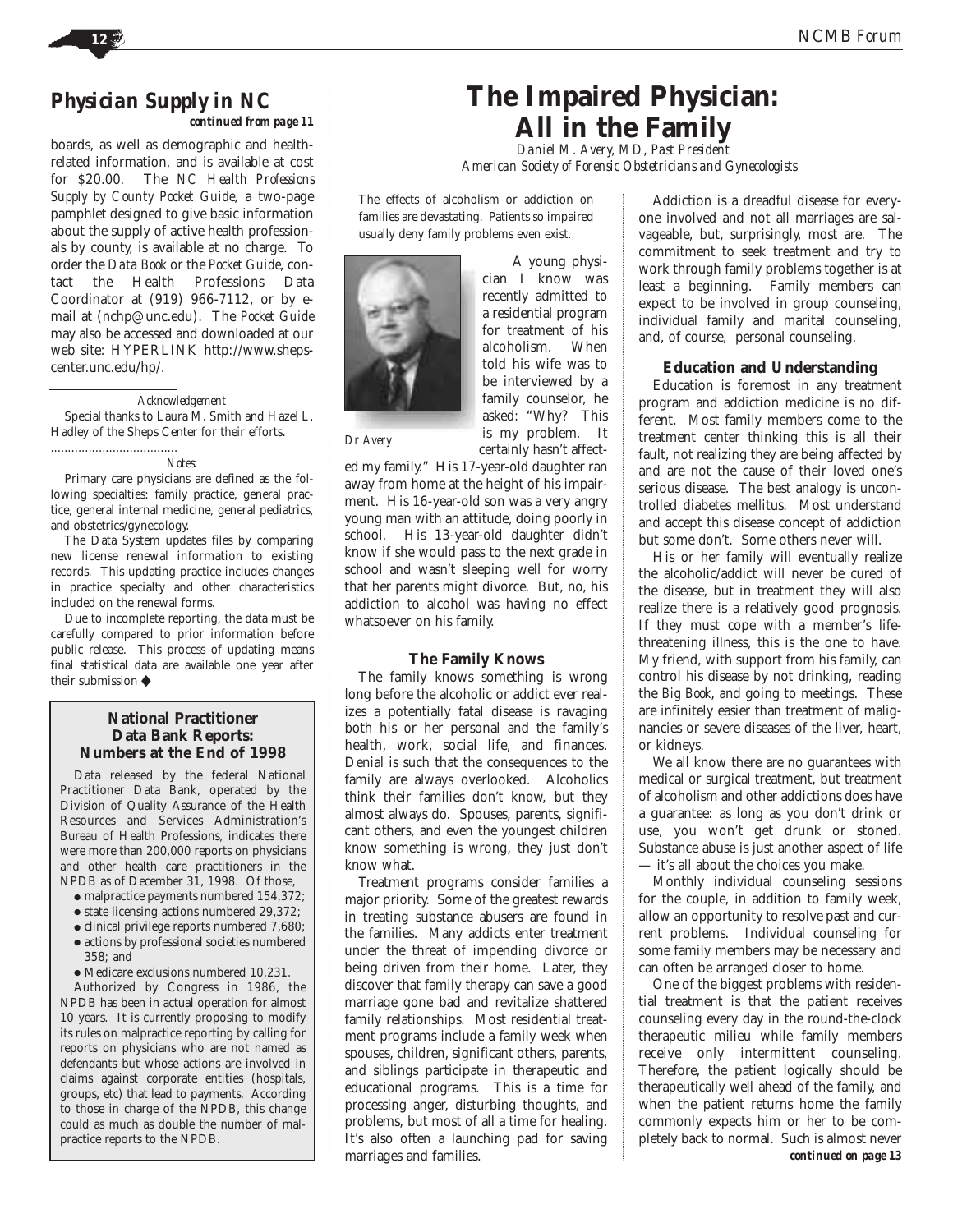# *Impaired Physician*

*continued from page 12*

the case. Addicts leave the residential treatment program with tools to start solving life's problems, but the vast majority of those problems have been addressed only minimally if at all.

## **Real Work Begins at Home**

Sobriety in and of itself does not eradicate all the other problems. The family may expect a brand new "fixed" spouse or parent, but the first month at home is when the work really begins. The character defects in AA's Fourth and Fifth Steps are still lurking in the background, and anger, denial, and isolation can quickly reemerge. Imagine a wife expecting her alcoholic husband to be cured, only to find he still gets angry and screams at the children. Immediately, things seem no better, perhaps even worse, than before.

Most treatment programs require 90 AA or NA meetings within the first 90 days back at home, and this may seem onerous to the family. Daddy or mommy has been away in treatment for a long time, so how come he or she must still go to these meetings every day? It's absurd even to consider going to three AA meetings within 24 hours, but meetings are one of the tools vital to alcoholic recovery. Actually, there are some 20 points in a good recovery program, including:

- meetings;
- meditation;
- time with family;
- therapy;
- marriage counseling;
- medical care; ● adequate rest;
- 
- reading the *Big Book*;
- talking to others in recovery; ● pursuing a spiritual life;
- 
- placing reasonable limits on work; ● avoiding hunger, anger, loneliness, and fatigue;
- working a Twelve Step Recovery Program.

Spouses often are disturbed by meetings or therapy groups that interfere with family activities, failing to realize that sometimes it is necessary to place recovery above everything else lest everything else be lost. Marital and family therapy almost always must be continued on returning home, sometimes with additional individual therapy. Reason and proper planning can prevent many conflicts. Most large treatment programs provide quarterly visits allowing families to return for more focused therapy. Yearly retreats are also an opportunity for revitalization.

## **Where There's a Will There's a Way**

Financial support is another common family problem. How is the family to survive while its breadwinner goes off to treatment and is out of work? Are there adequate savings? Can the remaining parent's salary alone forestall an impending mortgage foreclosure? Children commonly fear financially losing their home. Most centers offer plans for financing the cost of treatment when full insurance coverage is not available, but everyday living expenses, such as groceries, utilities, clothing, insurance, etc, can be intimidating.

There are many ways to get by and all include some form of help from others. Employers are far more likely today than in the past to allow time off for substance abuse treatment and rehabilitation rather than to terminate one's employment. Many times, loans from family members are necessary to financially survive treatment. But where there's a will there's a way, and far more make it than don't.

The effects of alcoholism or addiction on families are devastating. Patients so impaired usually deny family problems even exist, and this is the hallmark of their disease's denial. Fortunately, proper treatment and family therapy can save many marriages and families.

Reprinted with permission from the October 1998 number of the American Society of Forensic Obstetricians and Gynecologists publication *The Medicolegal OB/GYN Newsletter*. ◆

## **Dr Barrett Chosen President Elect of FSMB**



On Saturday, April 24, 1999, in St Louis, MO, at their Annual Meeting, the members of the Federation of State Medical Boards of the United States selected George C. Barrett, MD, of Charlotte, as the Federation's presi-

*George C. Barrett, MD*

dent elect. He will take office as president of that organization in April 2000.

Dr Barrett was a member of the North Carolina Medical Board from 1992 to 1998, chaired most of the Board's committees at one time or another, and was president of the Board in 1996-97. He was a member of the Federation's Board of Directors from 1996 to 1998, and became vice president of the group in 1998.

A native of Roxboro, North Carolina, he is a graduate of the Bowman Gray School of Medicine and did his postgraduate training

at Buffalo General Hospital, Duke University Medical Center, North Carolina Baptist Hospital and Bowman Gray School of Medicine.

He is certified by the American Board of Radiology, with a medallion in nuclear medicine. In 1986 and 1989, he pursued advanced studies in bioethics at the Kennedy Institute of Georgetown University in Washington, DC. He is a fellow of the American College of Radiology and a member of the North Carolina Medical Society, the Mecklenburg County Medical Society, and numerous other professional organizations. On April 16, 1999, just days before his selection as president elect of the Federation of State Medical Boards, he received the 1999 Distinguished Service Award of the University of North Carolina at Charlotte, which is the most prestigious non-academic tribute offered by that university.

The Federation of State Medical Boards of the United States, founded in 1912, is the national voluntary membership organization of state medical boards. It has 68 member boards representing every medical licensing jurisdiction in the United States, including Puerto Rico, Guam, and the Virgin Islands. (In some states, medical doctors — MDs and doctors of osteopathy  $-$  DOs  $-$  are licensed by separate boards. All belong to the Federation, however.)

Among other things, the Federation, with the National Board of Medical Examiners, is responsible for the United States Medical Licensing Examination (USMLE). It also operates the Board Action Data Bank, which is a permanent record of disciplinary actions taken by all medical boards and which keeps each member board informed of disciplinary actions taken by other member boards.

Andrew Watry, executive director of the North Carolina Medical Board, has noted that Dr Barrett is continuing the Board's distinguished record of leadership in the Federation. Over past years, three members of the Board have served as president of the national organization: Joseph J. Combs, MD, in 1956-57; Frank L. Edmondson, MD, in 1971-72; and Bryant L. Galusha, MD, in 1981-82. The Board's David S. Citron, MD, served on the Federation's Board of Directors in the 1980s, and Dr Galusha served as the Federation's executive vice president from 1984 to 1989.

"Our national organization is fortunate to have such a remarkable person, a man of vision and integrity, to lead it into the new century and the new millennium," Mr Watry said. "He will bring the same creative dynamism to the Federation that he has shared with the Board." ◆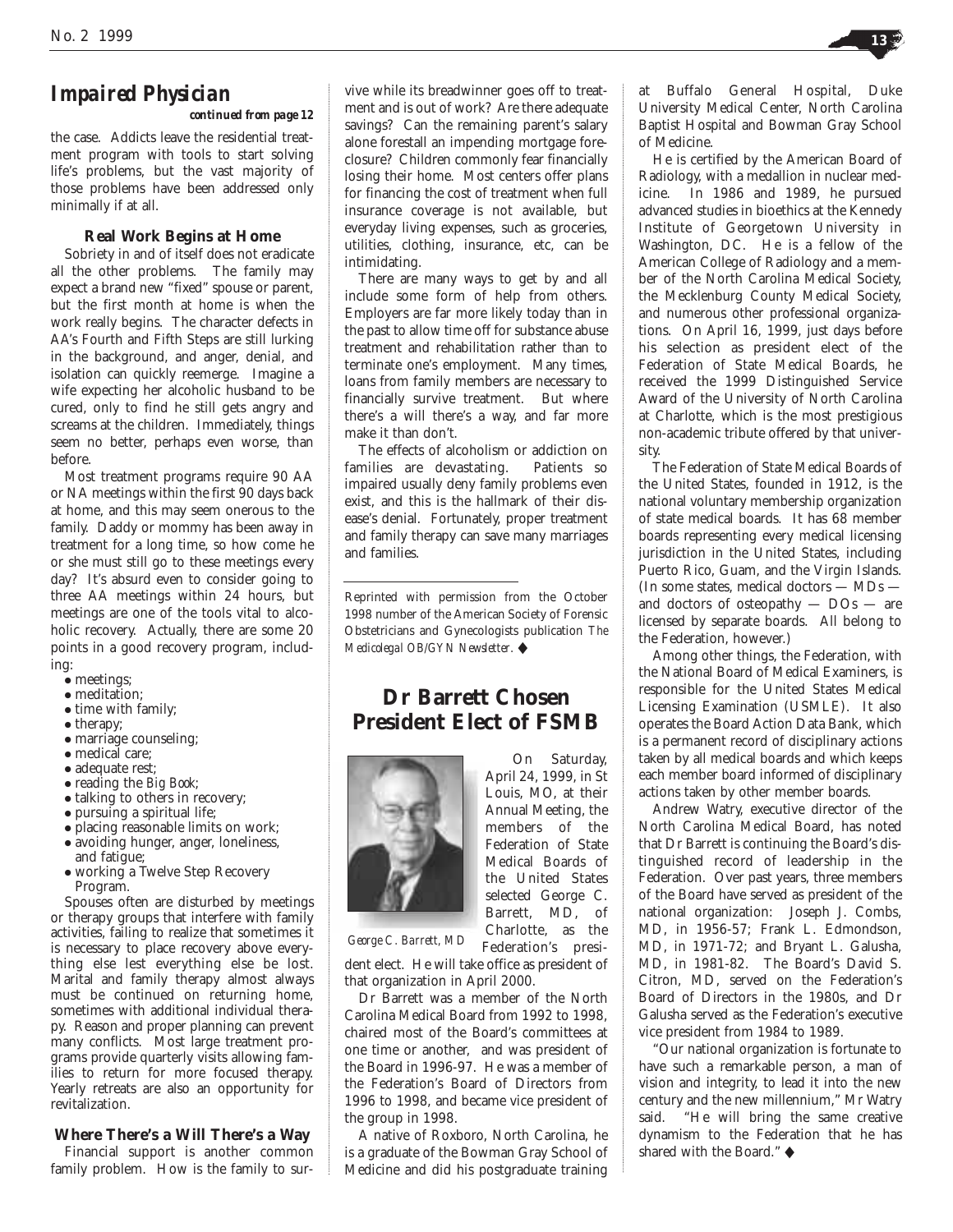## **NCMB Presentations Featured in Course at Wake Forest University School of Medicine**

On March 3, 1999, more than a hundred second-year medical students and some faculty members attended a seminar featuring the North Carolina Medical Board. This was one of a series of presentations in a course titled Medicine as a Profession (MAAP), a required part of the curriculum at Wake Forest University School of Medicine.

This is the third year that a presentation concerning the Board was part of the MAAP course. Traditionally, the immediate past president of the Board is the featured speaker. Three past presidents were present in the audience this year: Dr Eben Alexander; Dr Walter Roufail; and Dr Charles Trado, who was to speak on the program. Also present were Mr James Wilson, director of the Board's legal department, who was making his third appearance as a speaker, and Dr Jesse Roberts, medical coordinator of the Board.

After a brief introduction by Dr Roufail, who is now on the faculty of the school, Mr Wilson presented an historical perspective on and evolutionary review of the Board. He followed with a detailed discussion of the Board's workings and the most common reasons a very small percentage of licensees have to come before the Board. The range of sanctions that could ensue was also outlined. Mr Wilson was asked a number of questions by the students, indicating a significant interest in the ethics of medical practice even at that stage of their education.

Dr Charles Trado followed with his view on the impact of managed care on medical practice. His presentation, forceful and unequivocal, was warmly received by the students. Asked specifically about the position of the Board on issues arising from conflicts between physicians and managed care organizations, Dr Trado reminded the students that the Board deals only with its licensees, not with organizations. He also urged them to read and keep the Board's Position Statement on the Physician-Patient Relationship. This, he said, is the basis on which the Board decides the ethical behavior of the physician without regard to the financial arrangements of his or her practice.

That same afternoon, small groups of students, with the help of faculty tutors, discussed the hypothetical case of a physician who may have committed a series of infractions stemming from sexual advances made to one of his patients. Material for this discussion was provided, in part, by the Board's counsel, Mr Wilson.

The following article by the director of Wake Forest's MAAP course, Chaplain S. Bryant Kendrick, DMin, provides an overview of the course and its purpose. ◆

# **Medicine as a Profession: The Wake Forest University School of Medicine Course**

*Chaplain S. Bryant Kendrick, DMin*



*Dr Kendrick*

The Medicine as a Profession (MAAP) course at the Wake Forest University School of Medicine represents a significant component of the way the university seeks to educate its medical graduates in medical professionalism.

## **Impact of Professional Issues**

Medical professionalism draws primarily from the three areas of ethics, law, and humanities. Through the MAAP course, students develop an appreciation of the impact of professional issues on the role of physicians in our society and on the physician-patient relationship. The course has been a part of the curriculum in the first and second years of medical school for some time.

A few of the course offerings are listed here to give an idea of the range of issues considered important for medical students to encounter in the area of professionalism:

- ethical and legal aspects of the physicianpatient relationship;
- codes and oaths in medical ethics and managed care;
- confidentiality, assessing patient decision-making capacity, and informed consent;
- the role of medical boards in the professional lives of physicians;
- the physician and the arts;
- sexual discrimination and harassment;
- caring for patients with HIV;
- issues in death and dying (advance directives, palliative care, and Hospice);
- the relation of medicine and religion;
- ethical and legal issues in organ donation;
- general research ethics and the roles of animals in research;
- cultural diversity in medicine;
- barrier issues in the physician-patient relationship;
- stress in the life of the physician; and
- DNR orders and futile medical care.

## **MAAP Reinvented**

The MAAP course is currently being reinvented as the curriculum of the medical school shifts to a case-based modality. In this new way of educating medical students, the professionalism content will be embedded in the weekly cases the students encounter. Each case is modeled on "reallife" patients so that the education of the medical student has a much more clinical orientation. This "in-context learning" allows the medical student to sense the relevance of the entire curriculum to her/his role as a physician because the biomedical and professional issues are embedded in the history of the patient and the encounter with the physician.

Another feature of the new curriculum is its use of computers. On entrance to the medical school, each student is issued a laptop computer. Through the medical school network, students can communicate with each other through e-mail, documents can be created in small group sessions and sent to faculty evaluators, and there is ready connection with important sites on the World Wide Web.

In the MAAP course, for example, the students are presented with a list of Web sites relevant for developing an understanding of the professionalism issues involved in the week's cases. Working in small groups under the guidance of faculty mentors, these students use the computer-based resources, along with more traditional educational media and materials, to enhance their understanding of professionalism in medicine and develop reasonable strategies to respond to the professionalism challenge presented in the case.

The pedagogy of in-context learning enables the professionalism issues of modern medicine to be experienced as relevant to the care of patients on a par with the sciences of medicine, since these issues are presented to the student in the ways in which they will be encountered in the clinical experience of the physician: mixed in an encounter with a patient. ◆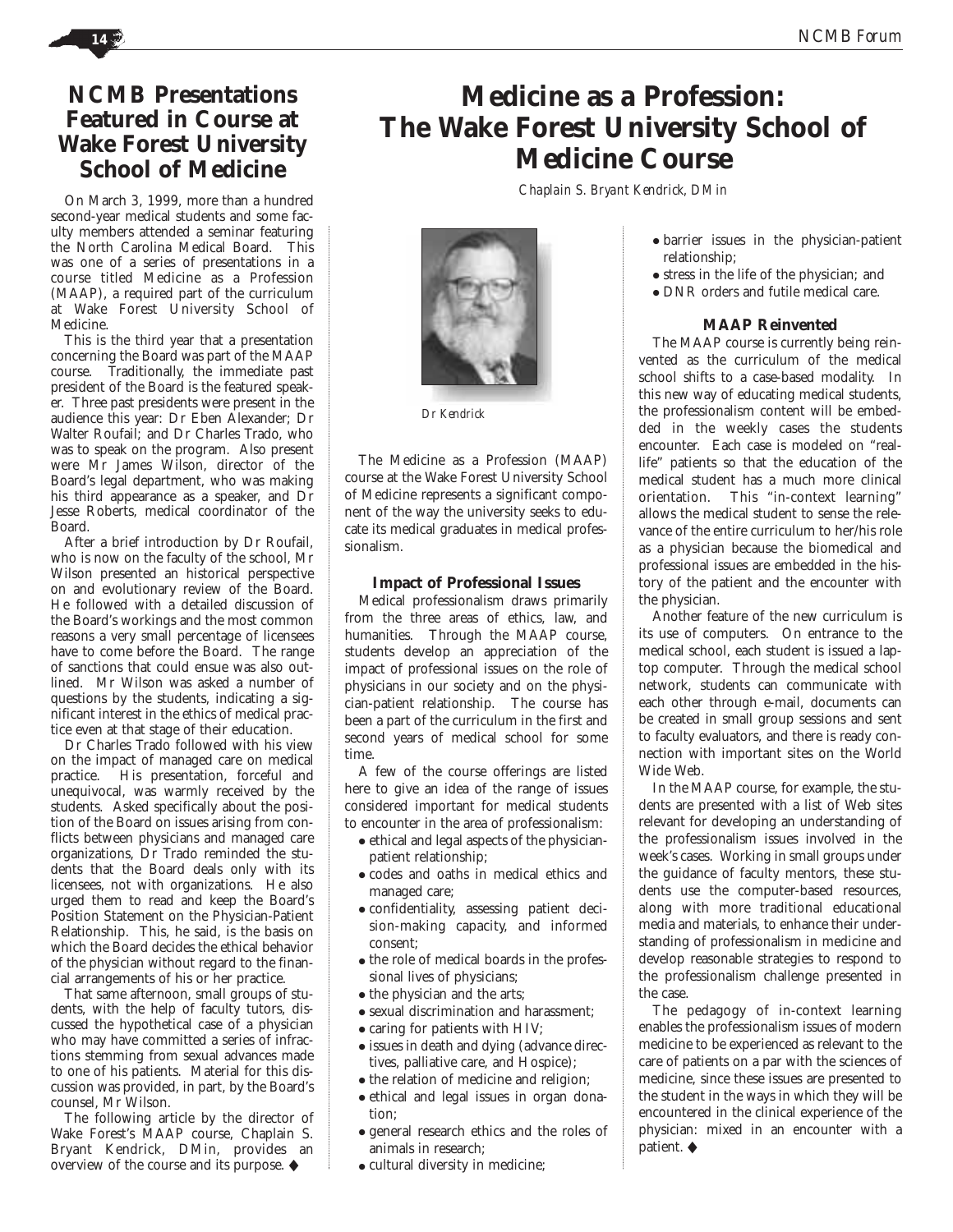

*Executive Director Emeritus, NCMB*

ed to and named by the Governor.)

## **Characteristics of the First Medical Practice Act**

- ◆ The practice of medicine without a license was not declared a misdemeanor.
- ◆ There was no provision allowing licensure by endorsement, only authority to conduct an examination.
- ◆ The Board was to meet once a year, alternately in Raleigh and Morganton.
- ◆ The license fee was set at \$10.
- ◆ A medical degree was not required for a license. The applicant only had to be 21 years of age, be of good moral character, and pass the examination.
- ◆ The Board could rescind a license upon

## **FIRST BOARD — 1859-1866**



*Clockwise from lower left:* Dr W.H. McKee, Raleigh; Dr Christopher Happoldt, Morganton; Dr C.E. Johnson, Raleigh; Dr O.F. Manson, Townsville; Dr J.G. Tull, New Bern; Dr Caleb Winslow, Hertford; *Center:* Dr J.H. Dickson, Wilmington. *Not pictured:* Samuel T. Iredell, Secretary.

proof that a physician had been guilty of grossly immoral conduct.

◆ Those who were practicing medicine before passage of the act in 1859 were exempt from its provisions.

## **Through the Years**

◆ The first Board (see photo) consisted of Dr James H. Dickson, Wilmington, president; Dr Charles E. Johnson, Raleigh; Dr William H. McKee, Raleigh; Dr Christopher Happoldt,

Morganton; Dr Otis F. Manson, Townesville; Dr J. Graham Tull, New Bern; and Dr Caleb Winslow, Hertford. The Board's secretary was Samuel T. Iredell.

- ◆ The Board issued its first license to Dr Lucius C. Coke of Palmyra, in Martin County, at its first session on June 6, 1859.
- ◆ In 1885, legislation was adopted to require licensed physicians to register with the clerk of the Superior Court in the county in which they were practicing. (This requirement was repealed in 1967.)
- ◆ The first woman, Dr Annie Lowrie Alexander, Cowan's Ford, was licensed

in May 1885. first African American man, Dr M.T. Pope, Rich Square and Raleigh, was licensed in 1886, and the first African American woman, Dr Lucy Hughes Brown, was licensed in 1894. (The first African American graduate of a regular medical school to practice in North Carolina was James Francis Shober, MD, of Wilmington, who entered practice in 1878 and was exempt from the licensing requirement because he earned his degree prior to January 1, 1880.)  $\blacktriangleright$  The

◆ Until 1899, the Board had to offer its examination to anyone who requested it, whether formally trained or not.

As a result, some non-graduates held licenses. An 1899 amendment to the law required an applicant to be a graduate of a regular medical school with at least three years of study.

◆ In the early 1920's, the Board accepted certification by the National Board of Medical Examiners in lieu of the Board's written examination. In 1953, this practice was discontinued on the basis of an opinion by the North Carolina Attorney *continued on page 16*

*Mr Paris*

continuing medical regulatory board in the United States, tracing its direct history back 140 years to 1859. Even before the Medical Society of

The North Carolina Medical Board is the oldest

the State of North

Carolina was created in 1849, members of the medical profession and others supported the idea of regulating the practice of medicine in the state. Finally, thanks in part to the growth of the Medical Society's influ-

ence with the General Assembly, legislation was adopted on February 17, 1859, establishing what was then called the Board of Medical Examiners of the State of North Carolina. The legislation became effective on April 15, 1859, the date that now appears on the Board's logo.

The Medical Society, as authorized by the statute, elected the first Board of Medical Examiners on May 12, 1859. The Board consisted of seven members, all of whom were physicians. Until 1890, all seven Board members were elected as a group to serve for six years. Each newly elected Board replaced the previous Board and no Board member could succeed himself. In 1890, an attempt was made to stagger the members' terms of service. This

experiment ended in 1902. In 1968, staggered terms were reintroduced and continue in use today.

The first public member was added in 1981. In 1993, two more public members were added, along with one "at large" member and a physician assistant or nurse practitioner. These five added members are appointed directly by the Governor and bring the total membership of the Board to twelve. (The Medical Society still elects seven physician members, who are nominat-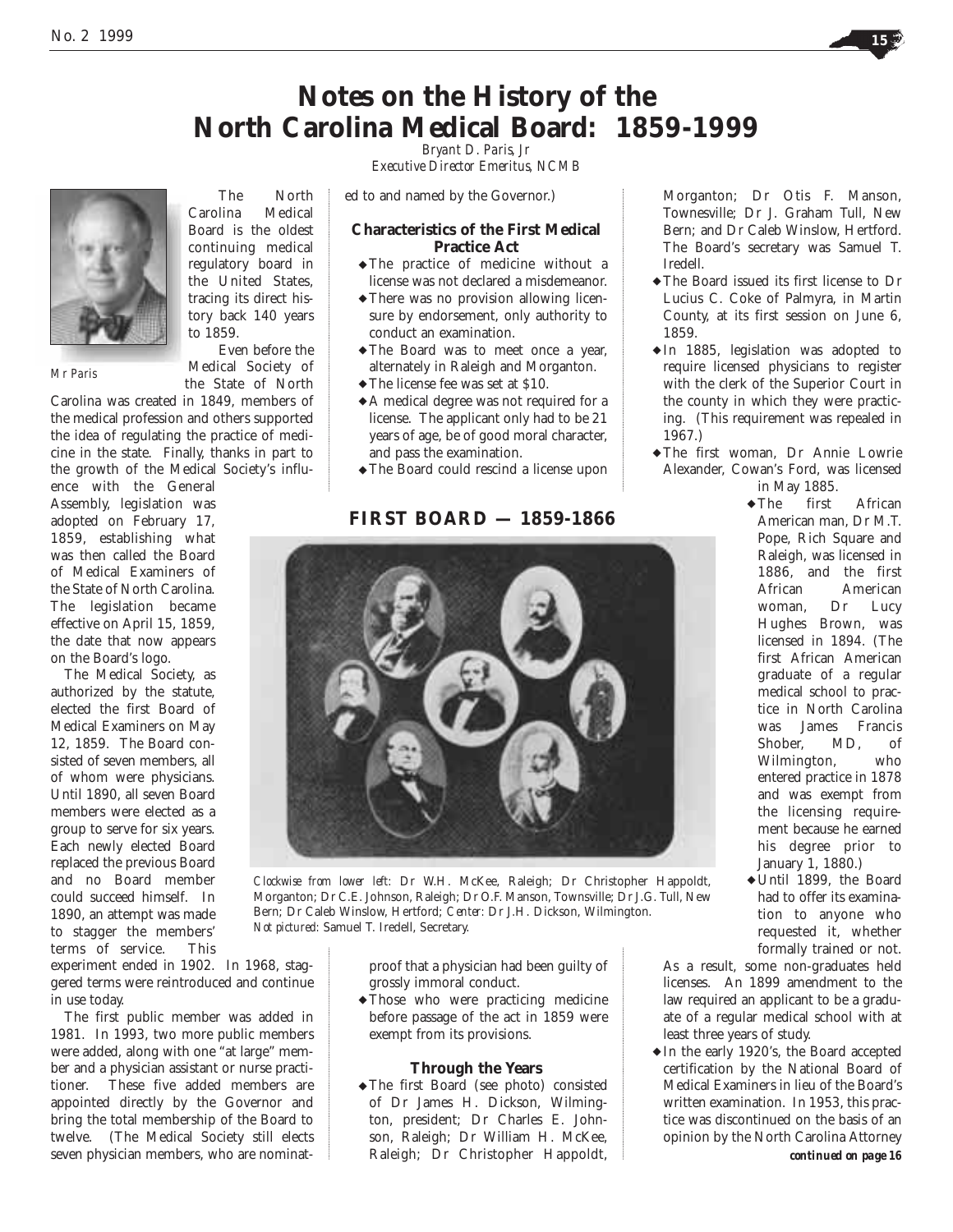## *History of Medical Board continued from page 15*

General. In 1971, however, specific legislation was adopted authorizing the Board to issue a license on the basis of certification by the NBME.

- ◆ An illustrated history of the Board's first century was written by Dr Ivan M. Procter, a former secretary of the Board, and Dorothy Long, MA, and published by the Board in 1959.
- ◆ Between 1859 and 1959, the Board issued 11,721 licenses. Between 1960 and 1998, the Board issued 34,622 licenses. (See accompanying table.)
- ◆ Prior to the inception of the Federation Licensing Examination (FLEX) in 1968, the Board routinely used the "Blue Book" examination, a subjective method of testing. The FLEX was steadily altered and improved over the years in which it was used. Finally, between 1992 and 1994, the FLEX and the examination of the National Board of Medical Examiners were merged, creating the United States Medical Licensing Examination (USMLE), which is used by all states today.
- ◆ In 1975, the first woman physician was elected to the Board. In 1980, the first African American physician was elected. ◆ Physician Assistants:

In early 1971, legislation allowed the Board to approve PAs to perform medical acts. At first, PAs were not permitted to prescribe medications. In 1975, the law was amended to specifically permit PAs and nurse practitioners to prescribe. Today, licensed PAs number 1,743.

◆Nurse Practitioners:

In 1973, legislation was adopted to allow NPs with advanced training to perform medical acts. Today, approved NPs number 1,369.

- ◆ Professional Corporations: Prior to 1969, physicians were unable to incorporate. With legislation that year, physicians, individually and as groups, were able to form professional corporations. Since then, 4,854 professional corporations have been filed. Of these, 2,656 are currently active.
- ◆ Emergency Medical Personnel: Beginning in 1973, the Board was given the authority to approve medical personnel who were performing acts above the basic life support level. Also with that responsibility came the Board's duty to approve non-physician individuals to administer epinephrine for insect stings.
- ◆ Post-Graduate Medical Education:



Prior to 1977, applicants for a license were not required to have post-graduate medical education or training. With an amendment to the Medical Practice Act at that time, applicants for a full license were required to have at least one year of post-graduate training. Then, in 1985, the law was modified to require three years of post-graduate training for foreign medical graduates.

- ◆ In 1995, the General Assembly changed the Board's name to the North Carolina Medical Board.
- ◆ After ten years publishing a small newsletter, the Board introduced its *Forum* at the opening of 1996. The

*Forum* soon became known as the best medical board publication in the country, combining essays, topical commentaries, news items, and disciplinary reports in an attractive and well designed format.

◆ In 1998, the Board elected its first public member president, Mr Paul Saperstein, Greensboro.

In closing, it should be pointed out that the form, words, and size of the license certificate first adopted by the Board in 1859 are still used today, though in 1976 it was decided that pronouns indicating gender should appropriately reflect the sex of the licensee. ◆

# **REVIEW**

## **Save the Money** *James A. Wilson, JD*

*Director, NCMB Legal Department*

Let me save you \$24.95. *Bad Medicine*, a new book by Lawrence J. O'Brien, blames physicians and, to a lesser extent, the federal government for the financial problems of health care in the United States. Physicians' narrow-mindedness and greed have led this nation to the brink of bankruptcy, and the Congress has willingly taken us there, intoxicated by the lobbying money of the medical establishment. The only things that will save us are enrolling everyone in an HMO that

requires selection of a primary care physician, cutting the total physician population in half (keeping most of the generalists), and employing modern scientific and information-systems methods in patient management. In essence, the book is a diatribe promoting managed care.

O'Brien begins with the proposition that the supply of medical care drives demand for medical care since physicians determine the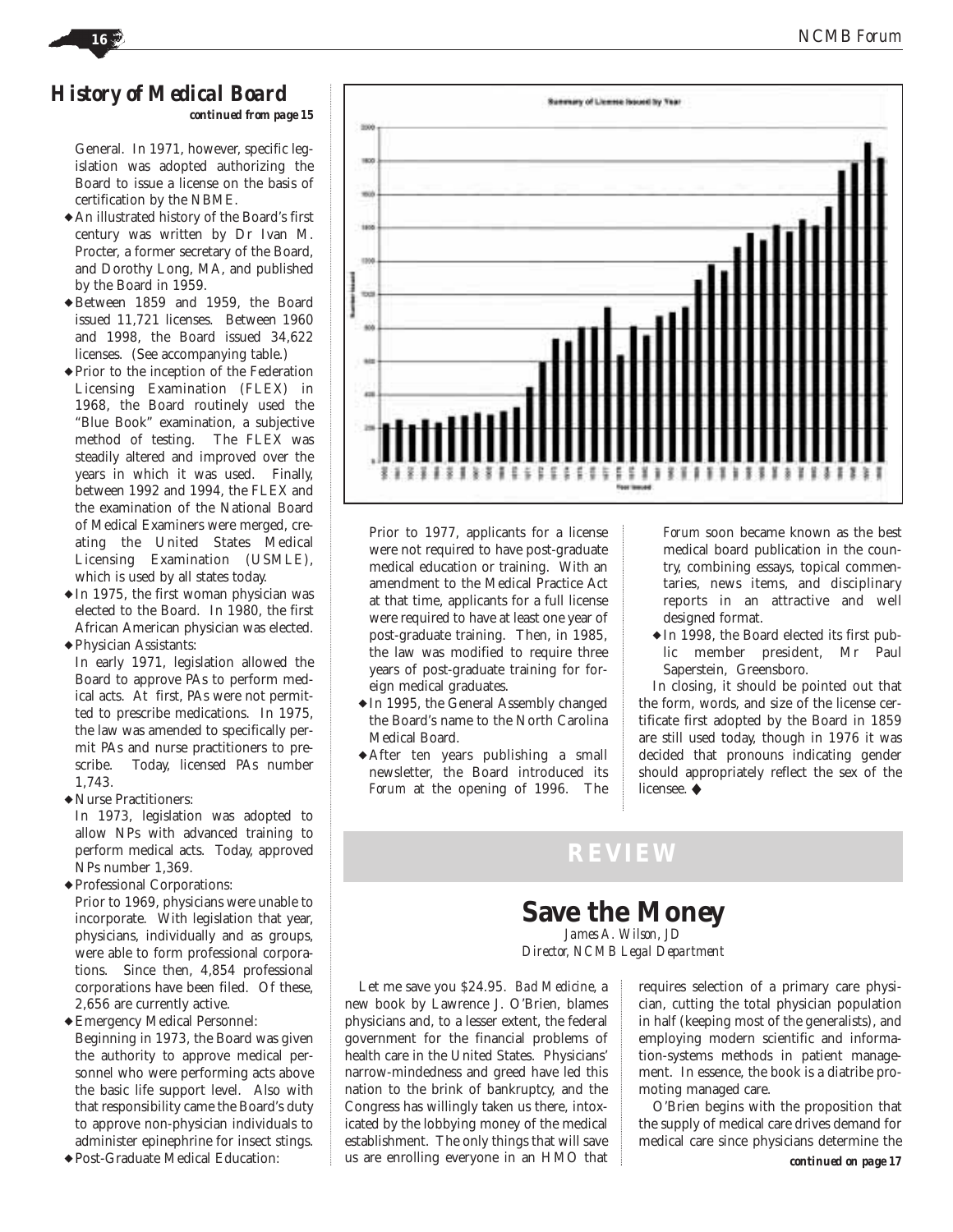## *Review*

## *continued from page 16*

need for there own services. He cites examples of regional variations in the rate of performance of certain surgeries and from there asserts that "widespread and irrefutable patterns of unnecessary and inappropriate testing and treatment" exist because physicians care more about their own income than their patients' needs. As it is, he charges, a license to practice medicine is "a license to steal."

*Bad Medicine: How the American Medical Establishment Is Ruining Our Healthcare System* Lawrence J. O'Brien Prometheus Books, Amherst, NY, 1999 283 pages (notes, index), \$24.95 cloth (ISBN 1-57392-260-9)

\_\_\_\_\_\_\_\_\_\_\_\_\_\_\_\_\_\_\_\_\_\_\_\_\_\_\_\_\_\_\_\_\_\_\_\_

\_\_\_\_\_\_\_\_\_\_\_\_\_\_\_\_\_\_\_\_\_\_\_\_\_\_\_\_\_\_\_\_\_\_\_\_\_

Medical science is mired in a world view analogous to a Copernican (outdated, in his judgment) conception of cosmology, O'Brien argues, leaving physicians with a remarkable resistance to new scientific developments. Supporting this, he uses the

example of the resistance of nineteenth-and early twentieth-century physicians to hand washing and the continuing doubt that *helicobactor pylori* causes ulcers. O'Brien's solution is for physicians to draw on the example of modern physics: general relativity and quantum mechanics. This brings a new epistemology, in his view, one that values experimental and experiential results over untested theories. Modern clinical science then becomes the collected and compiled observations of legions of generalist primary care physicians.

HMOs are O'Brien's vehicle for this change. He begins defending HMOs, asserting they make only coverage and not medical decisions, only contract interpretations and not clinical judgments. Organized medicine's statements to the contrary are lies, he says; after all, physicians could treat patients without regard to the patients' abilities to pay, or, at least, could worry about that later.

O'Brien thinks everyone should be required to enroll in an HMO. The cost would be \$12 per patient per month, plus some amount for surgical care, though sicker people might have to pay more. HMOs would improve health outcomes by ensuring that gatekeeper primary care physicians form and maintain longitudinal relationships with patients. Modern management and information systems would usher in the new era of medical science.

O'Brien makes a few good points but exaggerates them until the reader will wonder whether even O'Brien believes what he is saying. One hopes that he does not, but from the vitriol one assumes he does. His constant reference to physicians as "free barons" is boorish. Most outlandish of all, he says that residency programs intentionally do a poor job with their residents so the alumni will have no choice but to refer cases back to the alma mater.

O'Brien's presentation is as tiresome as is his argument. The writing is stilted while both jargonistic and vernacular. Lengthy quotes from just a few sources reappear throughout the chapters. To this O'Brien adds a little invective and pretends to have analyzed the issues. Other debatable points he labels irrefutable facts, always without citation.

Only those with the dimmest possible view of physicians will find ideas that resonate in this book. Save the money. ◆

# **North Carolina Medical Board Meeting Calendar, Application Deadlines, Examinations July 1999 -- May 2000**

Board Meetings are open to the public, though some portions are closed under state law.

| <b>North Carolina Medical Board</b>                                               | July 21-24, 1999      | <b>North Carolina Medical Board</b><br>May Meeting Deadlines:       | May 24-27, 2000 |
|-----------------------------------------------------------------------------------|-----------------------|---------------------------------------------------------------------|-----------------|
| <b>July Meeting Deadlines:</b><br><b>Nurse Practitioner Approval Applications</b> | June 7, 1999          | <b>Nurse Practitioner Approval Applications</b>                     | April 10, 2000  |
| <b>Physician Assistant Applications</b>                                           | June 8, 1999          | <b>Physician Assistant Applications</b>                             | March 24, 2000  |
| <b>Physician Licensure Applications</b>                                           |                       | Physician Licensure Applications                                    | May 9, 2000     |
|                                                                                   | July 6, 1999          |                                                                     |                 |
| <b>North Carolina Medical Board</b>                                               | September 15-18, 1999 | Residents Please Note USMLE Information                             |                 |
| <b>September Meeting Deadlines:</b>                                               |                       |                                                                     |                 |
| <b>Nurse Practitioner Approval Applications</b>                                   | August 2, 1999        | <b>United States Medical Licensing</b>                              |                 |
| <b>Physician Assistant Applications</b>                                           | August 3, 1999        |                                                                     |                 |
| <b>Physician Licensure Applications</b>                                           | August 31, 1999       | <b>Examination Information</b>                                      |                 |
|                                                                                   |                       | (USMLE Step 3)                                                      |                 |
| North Carolina Medical Board                                                      | November 17-20, 1999  |                                                                     |                 |
| <b>November Meeting Deadlines:</b>                                                |                       | The May 1999 administration of the USMLE Step 3 was the last        |                 |
| <b>Nurse Practitioner Approval Applications</b>                                   | October 4, 1999       | pencil and paper administration. Computer-based testing for Step 3  |                 |
| <b>Physician Assistant Applications</b>                                           | October 6, 1999       | is expected to be available on a daily basis in November 1999.      |                 |
| <b>Physician Licensure Applications</b>                                           | November 2, 1999      | Applications may be obtained from the office of the North Carolina  |                 |
|                                                                                   |                       | Medical Board by telephoning (919) 326-1100. Details on administra- |                 |
| North Carolina Medical Board                                                      | January 19-22, 2000   |                                                                     |                 |
| January Meeting Deadlines:                                                        |                       | tion of the examination will be included in the application packet. |                 |
| <b>Nurse Practitioner Approval Applications</b>                                   | December 6, 1999      |                                                                     |                 |
| Physician Assistant Applications                                                  | November 24, 1999     | <b>Special Purpose Examination (SPEX)</b>                           |                 |
| <b>Physician Licensure Applications</b>                                           | January 4, 2000       |                                                                     |                 |
| North Carolina Medical Board                                                      | March 15-18, 2000     | The Special Purpose Examination (or SPEX) of the Federation of      |                 |
|                                                                                   |                       | State Medical Boards of the United States is available year-round.  |                 |
| <b>March Meeting Deadlines:</b>                                                   | January 31, 2000      | For additional information, contact the Federation of State Medical |                 |
| <b>Nurse Practitioner Approval Applications</b>                                   | January 28, 2000      | Boards at 400 Fuller Wiser Road, Suite 300, Euless, TX 76039 or     |                 |
| Physician Assistant Applications                                                  |                       |                                                                     |                 |
| <b>Physician Licensure Applications</b>                                           | February 29, 2000     | telephone (817) 868-4000.                                           |                 |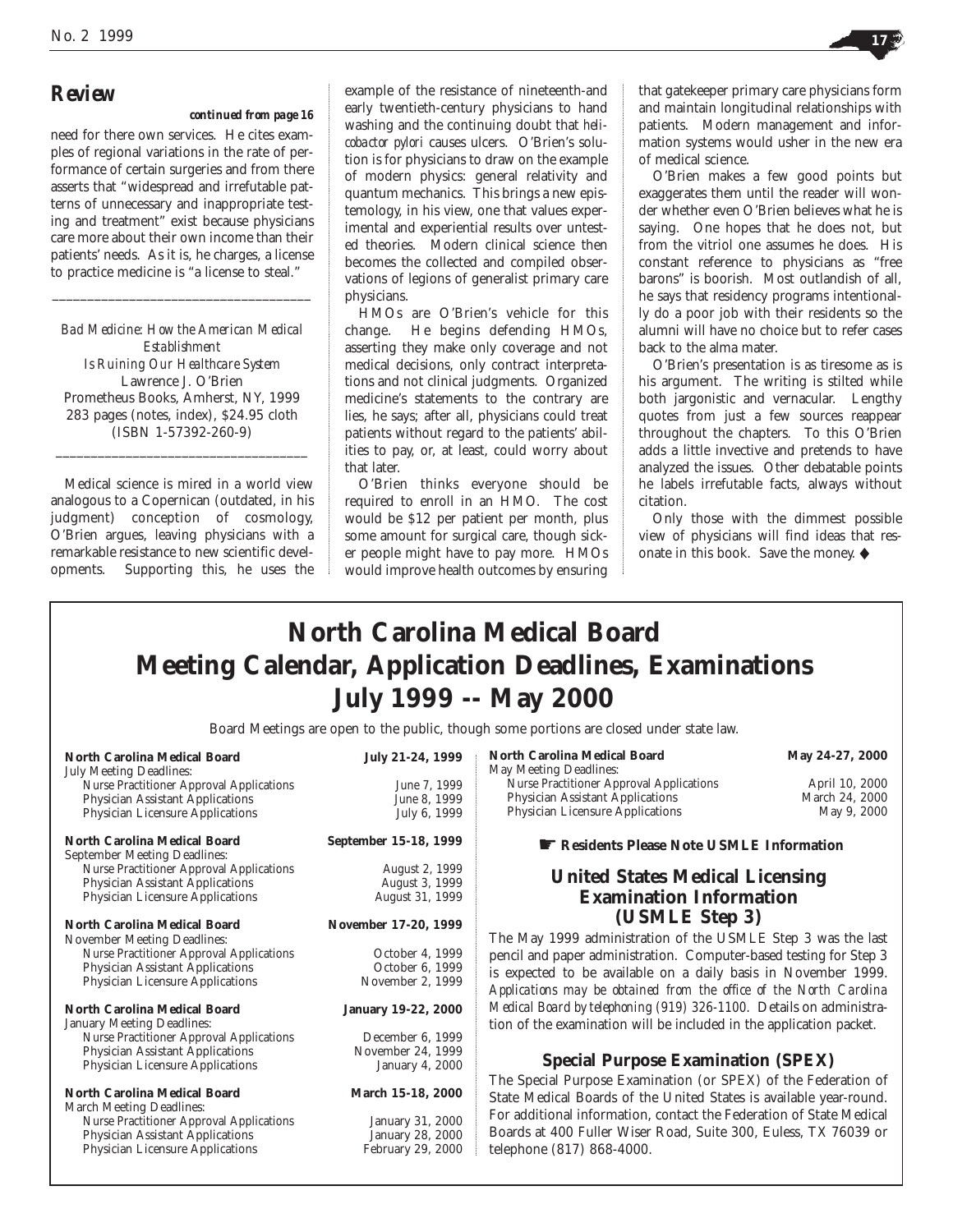**Suspension:** Temporary withdrawal of the authorization to

**Temporary/Dated License:** License to practice medicine for a specific period of time. Often accompanied by conditions contained in a Consent Order. May be issued as an element of a Board or Consent Order or subsequent to the expiration of a previously issued tem-

**Voluntary Dismissal:** Board action dismissing a contested case. **Voluntary Surrender:** The practitioner's relinquishing of the authorization to practice pending an investigation or in lieu

## **NORTH CAROLINA MEDICAL BOARD Board Orders/Consent Orders/Other Board Actions February, March, April 1999**

## **DEFINITIONS**

### **Annulment:**

Retrospective and prospective cancellation of the authorization to practice.

### **Conditions:**

A term used for this report to indicate restrictions or requirements placed on the licensee/license. **Consent Order:**

An order of the Board and an agreement between the Board and the practitioner regarding the annulment, revocation, or suspension of the authorization to practice or the conditions and/or limitations placed on the authorization to practice. (A method for resolving disputes through informal procedures.)

### **Denial:**

Final decision denying an application for practice

## *ANNULMENTS*

NONE

### *REVOCATIONS*

## **de los HEROS, Reinaldo Orlando, MD**

|                       | Location: North Andover, MA                                    |
|-----------------------|----------------------------------------------------------------|
| DOB:                  | 4/21/51                                                        |
| License #: $00-36170$ |                                                                |
|                       | Specialty: P (as reported by physician)                        |
|                       | Medical Ed: University of Puerto Rico, San Juan (1975)         |
| Cause:                | Dr de los Heros was convicted of a felony in Massachusetts,    |
|                       | which is grounds for the automatic revocation of the license   |
|                       | unless a hearing is requested within 60 days of notice by the  |
|                       | Board. No hearing was requested.                               |
| $A = 1$               | 9/17/00 Entre of Descocation topicals Duale Lan House, modical |

Action: 2/17/99. Entry of Revocation issued: Dr de los Heros' medical license was revoked by the operation of law on June 23, 1998.

### **SIDLER, Leonard Oscar, Jr, MD**

- Location: High Point, NC (Guilford Co)
- DOB: 3/08/49<br>License #: 00-23972
- License #:<br>Specialty:
- ESM/IM (as reported by physician)
- Medical Ed: Emory University (1974) Cause: Hearing following Summary Suspension of 8/10/98, based on Notice of Charges and Allegations dated 8/07/98. On 6/29/98, Dr Sidler entered into a Stipulation with the Board that stated he would refrain from the use of all controlled substances, including, but not limited to, marijuana. On 7/22/98, a Board investigator collected a urine sample from Dr Sidler. Analysis indicated the presence of opiates (Lorcet, which Dr Sidler disclosed he was taking for dental pain) and cocaine. By ingesting cocaine, he failed to comply with his Stipulation and engaged in unprofessional conduct.
- Action: 2/9/99. Order of Discipline issued: Dr Sidler's medical license is revoked effective 8/10/98, the date of his Summary Suspension.

### **SULLIVAN, Kevin Paul, MD**

Location: Puyallup, WA<br>DOB:  $10/21/51$ 

DOB:  $10/21/51$ <br>License #: 00-32178

- License #: 00-32178
- Specialty: FP/OBE (as reported by physician)
- Medical Ed: University of Illinois (1976)<br>Cause: By an order of 10/18/97. t
- By an order of 10/18/97, the Board of Medical Examiners of Colorado revoked Dr Sullivan's medical license upon findings that included grossly negligent medical practice.
- Action: 3/10/99. Order issued revoking Dr Sullivan's North Carolina medical license.

*See Consent Orders:*

**GEE, Steven Hong Nee, MD**

authorization or a motion/request for reconsideration/modification of a previous Board action. **NA:**

Information not available.

**NCPHP:**

North Carolina Physicians Health Program **RTL:**

Resident Training License.

**Revocation:**

Cancellation of the authorization to practice. **Summary Suspension:**

Immediate temporary withdrawal of the authorization to practice pending prompt commencement and determination of further proceedings. (Ordered when the Board finds the public health, safety, or welfare requires emergency action.)

## *SUSPENSIONS*

### **SAWYER, Horace Kimbrell, Jr, MD**

- Location: Tucker, GA<br>DOB:  $9/04/30$
- $9/04/30$ <br> $00-13906$

License  $\#$ 

Specialty: GP/AM (as reported by physician)

practice.

porary license.

Medical Ed: University of North Carolina School of Medicine (1963)

of disciplinary action.

- Cause: On 7/06/95, the Composite State Board of Medical Examiners of Georgia suspended Dr Sawyer's license for two years, to be followed by probation for ten years, for making untrue representations on his application for privileges at several hospitals in Georgia and for treatment and documentation that fell below the minimum standard of acceptable and prevailing practice in Georgia. Notice of Charges and Allegations issued by the North Carolina Board 9/14/98, hearing held 11/19/98.
- Action: 2/17/99. Order issued: Dr Sawyer's medical license is suspended indefinitely.

# **Suvillaga, Victor Ivan, MD**<br>Location: Wilmington, N

Location: Wilmington, NC (New Hanover Co)<br>DOB:  $10/19/48$ 

10/19/48<br>00-26877

License #:<br>Specialty:

GP/EM (as reported by physician)

- Medical Ed: Universidad El Salvador (1979)
- Dr Suvillaga engaged in unprofessional conduct by failing to comply with his 1997 and 1998 Consent Orders. He violated the 1997 order by applying to the DEA for registration to administer, prescribe, dispense, or order controlled substances. He violated the 1998 order by practicing at the Wallace Urgent Care Clinic without obtaining approval from the president of the Board and without notifying his employer of his Consent Order. Notice of Charges and Allegations issued 11/27/98, hearing held 1/21/99.<br>2/17/99.
- Action: 2/17/99. Findings of Fact, Conclusions of Law, and Order issued: Dr Suvillaga's medical license is suspended indefinitely.

*See Consent Orders:*

**BRYSON, Gary Keith, MD WHITT, John Alan, MD**

*SUMMARY SUSPENSIONS* NONE

### *CONSENT ORDERS*

## **BRYSON, Gary Keith, MD**<br>Location: Bowling Green.

Location: Bowling Green, KY<br>DOB: 11/12/51

11/12/51<br>00-25482

- License #:<br>Specialty: OBG (as reported by physician)
- 
- Medical Ed: Bowman Gray School of Medicine (1979)<br>Cause: In the U.S. District Court for the Western In the U.S. District Court for the Western District of Kentucky in March 1994, Dr Bryson pled guilty to one count of mail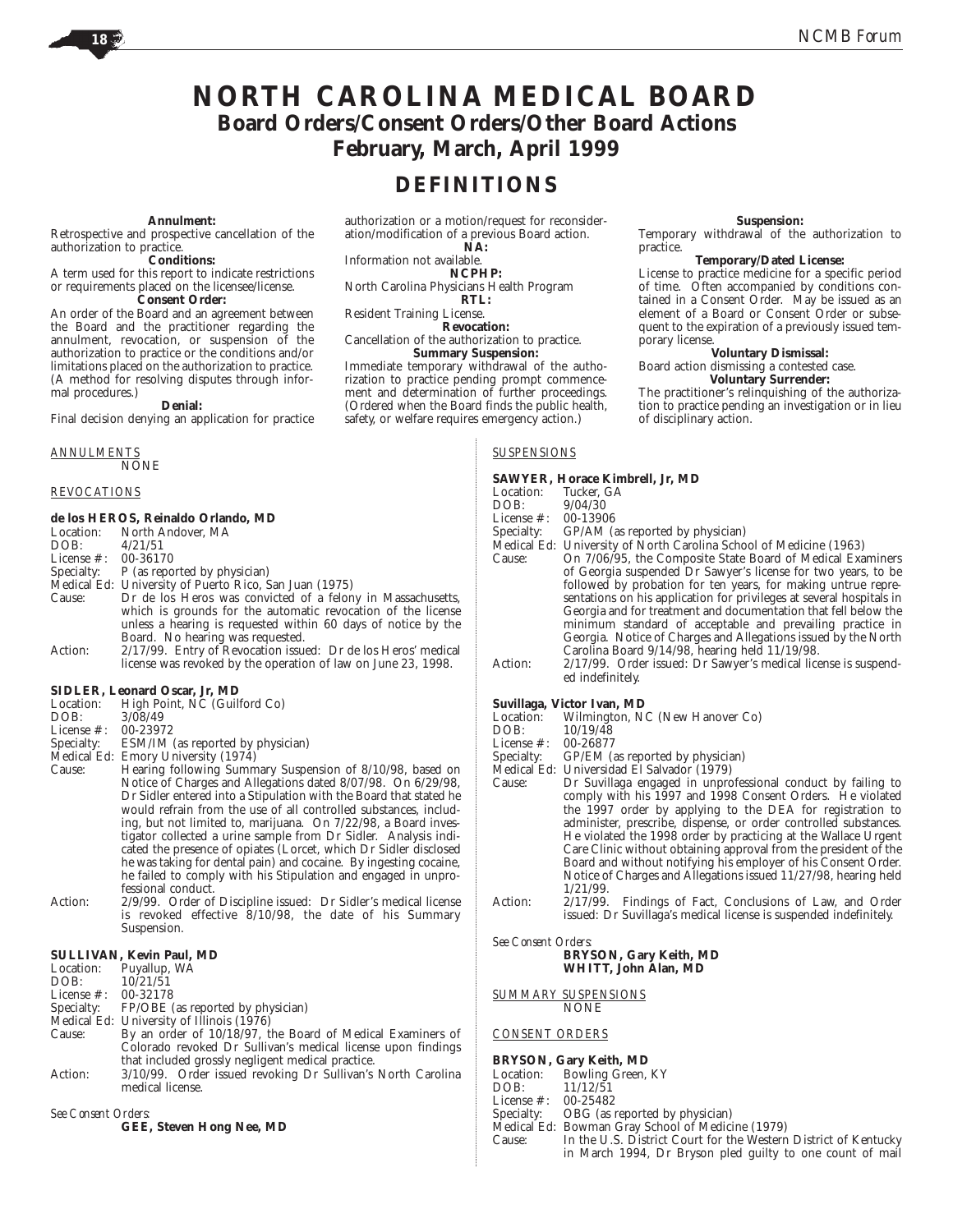fraud, a felony, for submitting claims to Blue Cross/Shield of Kentucky for a surgical assistant when no surgical assistant was present and he knew he was not entitled to make the claims; he was sentenced to three years supervised probation with a fine of \$9,341.60; in response to this, the Kentucky Board of Medical Licensure, through an Agreed Order of Probation, placed Dr Bryson's medical license on probation for five years; in 1995, following a hearing on his criminal conduct and conviction, the Tennessee Board of Medical Examiners ordered Dr Bryson's license suspended, with the suspension stayed and a period of five years of probation imposed.

Action: 3/17/99. Consent Order executed: Dr Bryson's North Carolina medical license is suspended for three years; that suspension is stayed on condition that Dr Bryson abide by the terms of his Kentucky and Tennessee probations, that he not bill, charge, or in any way ask or receive monetary payment from any person for any medical services or goods provided in North Carolina until his license probations in Tennessee and Kentucky are terminated, and that he maintain a current AMA PRA; must comply with other conditions.

## **BURSON, Jana Kaye, MD**

| Location: | Mooresville, NC (Iredell Co) |
|-----------|------------------------------|
| DOB:      | 5/14/61                      |

License #: 00-39164

- Specialty: IM (as reported by physician)
- Medical Ed: Ohio State University (1987)<br>Cause: To amend the Consent Orde To amend the Consent Order of 1/23/99. After discussing Dr Burson's status and health with her, the Board agrees to making certain changes in her Consent Order allowing her to purchase, administer, prescribe, dispense, or order controlled substances and to apply for DEA registration.
- Action: 4/14/99. Consent Order executed: the Board extends Dr Burson's license to expire on the date shown on the license; she shall practice only in settings approved in writing by the president of the Board; she shall present a copy of this Consent Order to all prospective employers and have confirmation of this fact sent to the Board before beginning such new employment; she shall refrain from the use of all mind or mood altering substances and all controlled substances unless lawfully prescribed by someone other than herself and refrain from the use of alcohol; she shall, at the Board's request, supply bodily fluids or tissue for screening to determine if she has consumed any of these substances; she shall maintain and abide by a contract with NCPHP; she shall obtain 50 hours of relevant Category I CME each year; must comply with other conditions. The numbered paragraphs of this Consent Order supersede and replace those of the 1/23/99 Consent Order.

## **GEE, Steven Hong Nee, MD**

- Location: San Leandro, CA<br>DOB:  $1/28/30$
- DOB: 1/28/30
- 
- License #: 00-11160<br>Specialty: GP/A (as GP/A (as reported by physician)
- Medical Ed: Bowman Gray School of Medicine (1958)
- Cause: Action by the California Medical Board 2/10/98. Dr Gee's California license was revoked, the revocation was stayed, and he was placed on probation for five years with terms and conditions. He admitted he failed a competency examination and engaged in repeated negligent acts in connection with two patients.
- Action: 2/08/99. Consent Order executed: Dr Gee's North Carolina medical license is revoked and the revocation is stayed for five years so long as he complies with the Order of the California Medical Board of 2/10/98; he shall obtain and document to the Board at least 50 hours of relevant Category I CME each year; must comply with other conditions.

### **GUTHRIE, John Robert, II, DO**

| Location: | Mt Pleasant, SC |
|-----------|-----------------|
| DOB:      | 3/08/42         |

- License #: 00-24770<br>Specialty: FP (as rep FP (as reported by physician)
- Medical Ed: Chicago College of Osteopathy (1979)
- Cause: In the U.S. District Court for the District of South Carolina (in U.S.A. v. John Robert Guthrie), Dr Guthrie pled guilty to 100 felony counts related to distribution of controlled substances for other than legitimate medical purposes and was subsequently convicted on these felony charges. Dr Guthrie has retired from practice.
- Action: 4/14/99. Consent Order executed: Dr Guthrie voluntarily surrenders his North Carolina medical license and the Board accepts that surrender.

### **HENDRICKS, David Martin, MD**

| Location: | Chapel Hill, NC (Orange Co) |
|-----------|-----------------------------|
|           | Durham, NC (Durham Co)      |
| DOB:      | 5/20/51                     |

License: Resident Training

Specialty: AN (as reported by physician)

Medical Ed: Medical University of South Carolina (1988)

- Cause: On the application of Dr Hendricks for a license. He admits that while practicing as an anesthesiologist in South Carolina he diverted fentanyl for his personal use; by an order dated October 28, 1998, the South Carolina Board of Medical Examiners indefinitely suspended his license but stayed the suspension so long as he complies with a number of conditions. He completed an inpatient substance abuse program in March 1998 and signed a contract with the NCPHP in February 1998; he is in compliance with his NCPHP contract and reports he has been involved in an active recovery program with AA and Caduceus since February 1998; he has been offered a fellowship by a department of the Duke University Medical Center and Health System.
- Action: 4/14/99. Consent Order executed: Dr Hendricks is issued a resident's training license to Duke University Medical Center and Health System; he shall not register with the DEA to prescribe Schedule II or II N controlled substances and shall not purchase, administer, prescribe, dispense, or order such substances; he shall refrain from the use of all mind or mood altering substances and all controlled substances unless lawfully prescribed by someone other than himself and refrain from the use of alcohol; he shall notify the Board within two weeks of his use of such medication or alcohol, identifying the prescriber and the pharmacy filling the prescription; he shall, at the Board's request, supply bodily fluids or tissue for screening to determine if he has consumed any of these substances; he shall maintain and abide by a contract with NCPHP; he shall not prescribe any drug for his own use; he shall obtain and document to the Board 50 hours of relevant Category I CME each year; must comply with other conditions.

# **KHOT, Prakash Nilkanth, MD**

- Location: King, NC (Stokes Co)
- DOB: 5/10/44
- License #: 00-19016
- Specialty: FP/EM (as reported by physician)<br>Medical Ed: Nagpur Medical College, India (1)
- Medical Ed: Nagpur Medical College, India (1967)
- Cause: Concerning the Order of Summary Suspension and Notice of Charges of 12/23/98. Dr Khot admits and the Board finds that while there is reason to believe Dr Khot needs to take specific steps to improve his fund of knowledge and medical skill, it appears that if he does so, he can continue to practice medicine with a reasonable degree of skill and safety; he has undergone evaluation of what CME might be of use to him and has begun to implement a plan for such CME.
- Action: 2/19/99. Consent Order executed: the Board lifts the Summary Suspension of Dr Khot's license; he shall exchange his current license for one issued to expire on the date shown on the license; he shall subscribe to and read Journal Watch and similar publications; he shall review a broad set of subjects in basic medical sciences in the diseases he sees commonly through the use of texts, review courses, and, at least once per week, attending a conference in internal or family medicine, auditing basic science courses with medical students, or attending grand rounds; by July 1, 1999, he shall complete a course in medical record keeping, if it is available by that time; he shall practice no more than 35 hours a week, except he may consult and treat beyond that limit in an emergency; he shall improve his knowledge of infectious diseases and antibiotic selection by October 1, 1999, through a onemonth clinical fellowship or an intensive course of self-paced study approved by the president of the Board; he shall gather, review, and implement clinical practice guidelines; practice medicine only on persons 18 years old or older; he shall learn to access medical educational resources on the Internet; he shall secure the services of a practice monitor, approved by the president of the Board, who shall report on Dr Khot's performance to the Board every other month; he shall pass the certification examination of the American Board of Emergency Medicine by March 1, 2000; must comply with other conditions.

### **McCURDY, Donald Pittard, MD**

|                         | McCURDY, Donald Pittard, MD                                        |
|-------------------------|--------------------------------------------------------------------|
|                         | Location: Birmingham, AL                                           |
| DOB: 1/29/46            |                                                                    |
| License $\#$ : 00-21824 |                                                                    |
|                         | Specialty: OPH (as reported by physician)                          |
|                         | Medical Ed: University of North Carolina School of Medicine (1977) |
| Cause:                  | Dr McCurdy executed a Stipulation and Consent Order with the       |
|                         |                                                                    |

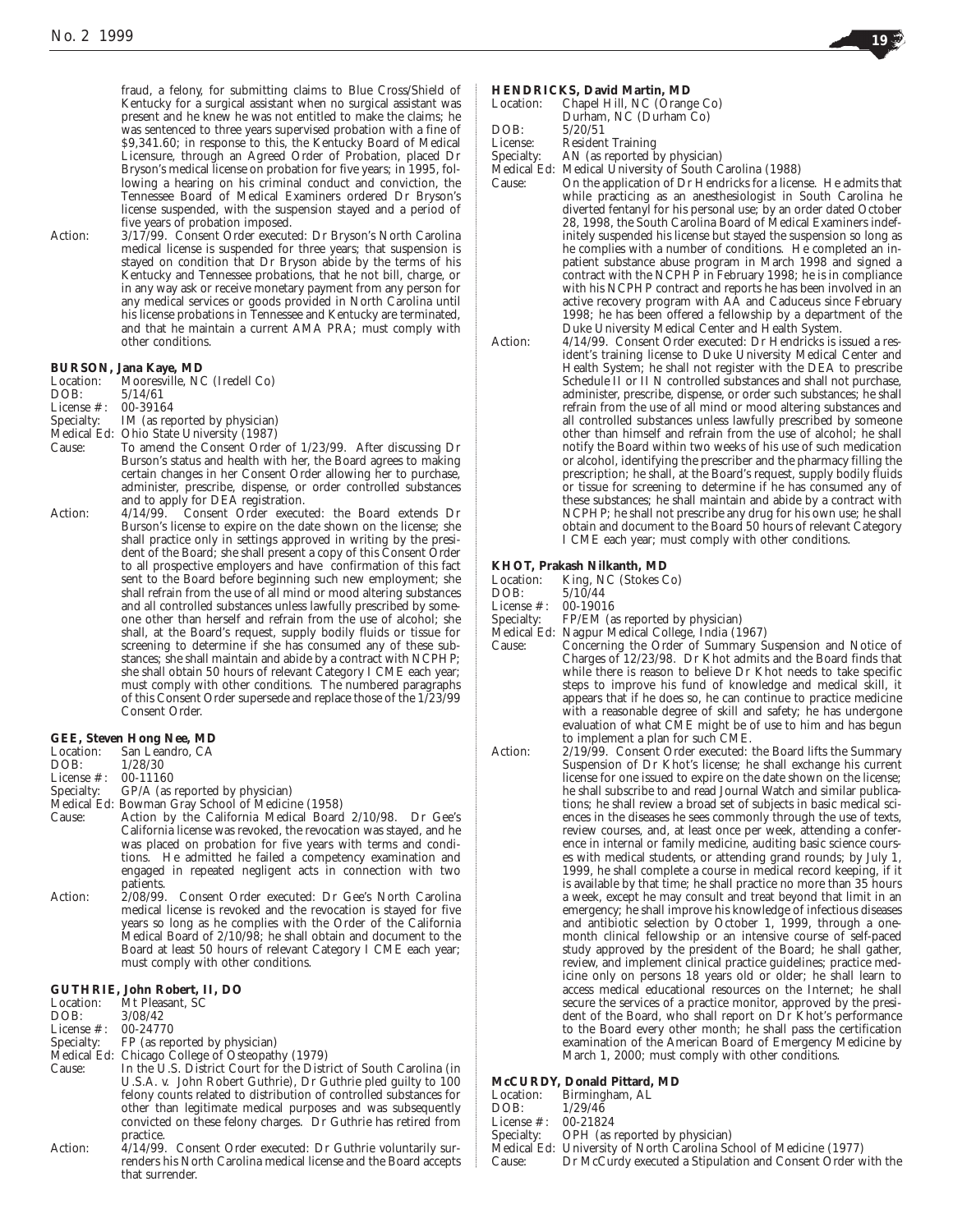Alabama Board on 2/25/98; he admits he has a history of substance abuse, including treatment for addiction to heroin and abuse of cocaine and alcohol.

Action: 3/23/99. Consent Order executed: Dr McCurdy shall comply with the terms and conditions of the Alabama Stipulation and Consent Order; he shall have the Physician Recovery Network of Alabama send copies of all medical and other reports regarding him to the North Carolina Board at the same time they are sent to the Alabama Board; if he returns to North Carolina to practice medicine, he shall practice only in settings approved in writing by the Board's president, who may restrict the number of hours Dr McCurdy works, require evaluations by his colleagues or supervising physicians, and impose other restrictions; he shall refrain from the use of all mind or mood altering substances and all controlled substances unless lawfully prescribed by someone other than himself and refrain from the use of alcohol; he shall notify the Board within two weeks of his use of such medication or alcohol, identifying the prescriber and the pharmacy filling the prescription; he shall, at the Board's request, supply bodily fluids or tissue for screening to determine if he has consumed any of these substances; he shall maintain and abide by a contract with NCPHP; and he shall maintain a detailed log of all controlled substances he prescribes, orders, or administers and submit a copy to the Board on request; he shall obtain and document to the Board 50 hours of relevant Category I CME each year; must comply with other conditions.

### **PATTERSON, Anthony Curtis, MD**

| Location:     | Concord, NC (Cabarrus Co)                     |
|---------------|-----------------------------------------------|
| DOB:          | 5/12/58                                       |
| License $#$ : | 00-34429                                      |
| Specialty:    | P (as reported by physician)                  |
|               | Medical Ed: Medical College of Ceorgia (1985) |

- Medical Ed: Medical College of Georgia (1985)
- Cause: To amend Consent Order of 7/05/98 stemming from his admission that he engaged in improper verbal boundary violations with two patients, including inappropriate sexual discussions with two patients. The Board and Dr Patterson agree that he must continue with counseling, but he may now be counseled by others beside Dr Gene Abel.
- Action: 2/17/99. Consent Order executed: Dr Patterson will maintain and abide by a contract with NCPHP; he will continue the treatment protocols established by Dr Abel; he will continue his counseling with Dr Norris or such other counselor as the Board's president may direct in writing; he shall arrange for quarterly counseling reports to the Board; the terms and conditions in this Consent Order supersede those in any prior consent order but have no effect on the public nature of that order or the suspension of Dr Patterson's license previously served and now completed; he shall complete 50 hours of Category I CME by 6/01/99, including at least 10 hours on boundary violations; must comply with other conditions.

### **STEWART-CABALLO, Charles Willy, MD**

| Location: | Fayetteville, NC (Cumberland Co) |  |  |  |
|-----------|----------------------------------|--|--|--|
|           |                                  |  |  |  |

DOB:  $2/\tilde{2}4/57$ <br>License #: 00-38215 License #:

- Specialty: OBG/OS (as reported by physician)
- Medical Ed: University of Minnesota (1985)
- 
- Cause: To amend his Consent Order of 7/22/98.<br>Action: 2/17/99. Consent Order executed: Consent Order executed: Dr Steward-Carballo's license shall be issued to expire on the date shown on the license (5/31/99); unless lawfully prescribed for him by someone other than himself, he shall refrain from the use of mind or mood altering substances and all controlled substances and from the use of alcohol; he shall inform the Board within two weeks of his use of such substances or alcohol, identifying the prescriber and the dispensing pharmacy; at the Board's request, he shall supply bodily fluids or tissue for screening to determine if he has consumed any of these substances; he shall maintain and abide by his contract with NCPHP; he shall attend AA and NA meetings as recommended by NCPHP; he shall continue to participate in the Pavilion aftercare program; he shall obtain annual neuropsychological and medical evaluations, reports by practitioners approved in writing by the president of the Board to be sent to the Board by June 1 of each year; he shall not practice surgery other than minor surgical procedures; he shall obtain and document to the Board 50 Category I hours of relevant CME each year; he shall provide a copy of this Consent Order to all prospective employers; must comply with other conditions; the numbered paragraphs of this Consent Order supersede those in the prior consent orders, except those paragraphs related to the surrender of Dr Stewart-Carballo's license and the public nature of those orders.

### **SUVILLAGA, Victor Ivan, MD**

Location: Wilmington, NC (New Hanover Co)<br>DOB:  $10/19/48$ 

10/19/48<br>00-26877

- License #:<br>Specialty:
- Specialty: GP/EM (as reported by physician)<br>Medical Ed: Universidad El Salvador (1979) Universidad El Salvador (1979)
- Cause: Request to restore Dr Suvillaga's license, which was summarily suspended in November 1998 and, following a hearing, indefinitely suspended in February 1999 due to the violation of two earlier Consent Orders. In March 1998, Dr Suvillaga met with the Board and expressed his commitment to abide by the Board's directives and his agreements with the Board.
- Action: 4/14/99. Consent Order executed: Dr Suvillaga is issued a license to expire on the date shown on the license (7/31/99); he shall practice only in a structured setting approved in writing by the Board through its president; he shall not practice in a solo, unsupervised setting under any circumstances; he shall practice no more than 45 hours a week; he shall not administer, prescribe, dispense, or order any controlled substances nor apply to the DEA for registration to do so; he shall continue his treatment and therapy with his current therapist or one approved by the Board's president and shall have that therapist report to the Board each year; he shall notify each of his employers of this Consent Order by certified mail; he shall obtain and document 50 hours of relevant Category I CME each year; must comply with other conditions.

### **WANGELIN, Robert Lester, MD**

- Location: Greensboro, NC (Guilford Co)<br>DOB:  $5/21/45$
- 5/21/45<br>00-28370
- License #:
- Specialty: P (as reported by physician)
- Medical Ed: West Virginia University (1972)<br>Cause: To modify the Consent Order
- To modify the Consent Order of 11/07/97. Dr Wangelin's's license was suspended for one year under a Consent Order of 11/18/96. Under the Consent Order of 11/07/97, that suspension was extended until 1/31/99, after which his license was restored under conditions related to his having had improper relationships with female patients. Modification entails surrender of his license, with issuance of a temporary license subject to periodic review and possible renewal.
- Action:  $\dot{4}/26/99$ . Consent Order executed: Dr Wangelin surrenders his license; he is issued a license to expire on the date shown on the license (7/31/99); he shall meet with the Board at its meeting in July; he shall continue treatment and supervision by his psychiatrist or another approved in writing by the president of the Board; he shall have his psychiatrist report to the Board monthly; he shall limit his practice to male patients; must comply with other conditions. The terms in the numbered paragraphs of this Consent Order supersede those in the prior Consent Orders, except those terms regarding the public nature of those Consent Orders; this Consent Order does not change any aspect of Dr Wangelin's license status during any prior period.

## **WARD, David Townsend, MD**

- Location: Winston-Salem, NC (Forsyth Co)<br>DOB:  $4/07/60$
- 4/07/60<br>95-00473
- License #:
- Specialty: ORS (as reported by physician)<br>Medical Ed: West Virginia University (1986)
- West Virginia University (1986)
- Cause: On application for reissuance of Dr Ward's license, surrendered on 8/26/97 as a result of a problem with substance abuse, specifically alcohol and cocaine. He has been unable to practice with reasonable skill and safety due to his impairment. He now reports to the Board that he successfully completed treatment, has been clean and sober since February 1998, and is doing well in his recovery program.

Action: 2/17/99. Consent Order executed: Dr Ward's license shall be issued to expire on the date shown on the license (7/31/99); unless lawfully prescribed for him by someone other than himself, he shall refrain from the use of mind or mood altering substances and all controlled substances and from the use of alcohol; he shall inform the Board within two weeks of his use of such substances or alcohol, identifying the prescriber and the dispensing pharmacy; at the Board's request, he shall supply bodily fluids or tissue for screening to determine if he has consumed any of these substances; he shall maintain and abide by his contract with NCPHP; he shall obtain and document to the Board 50 hours of relevant CME each year; must comply with other conditions.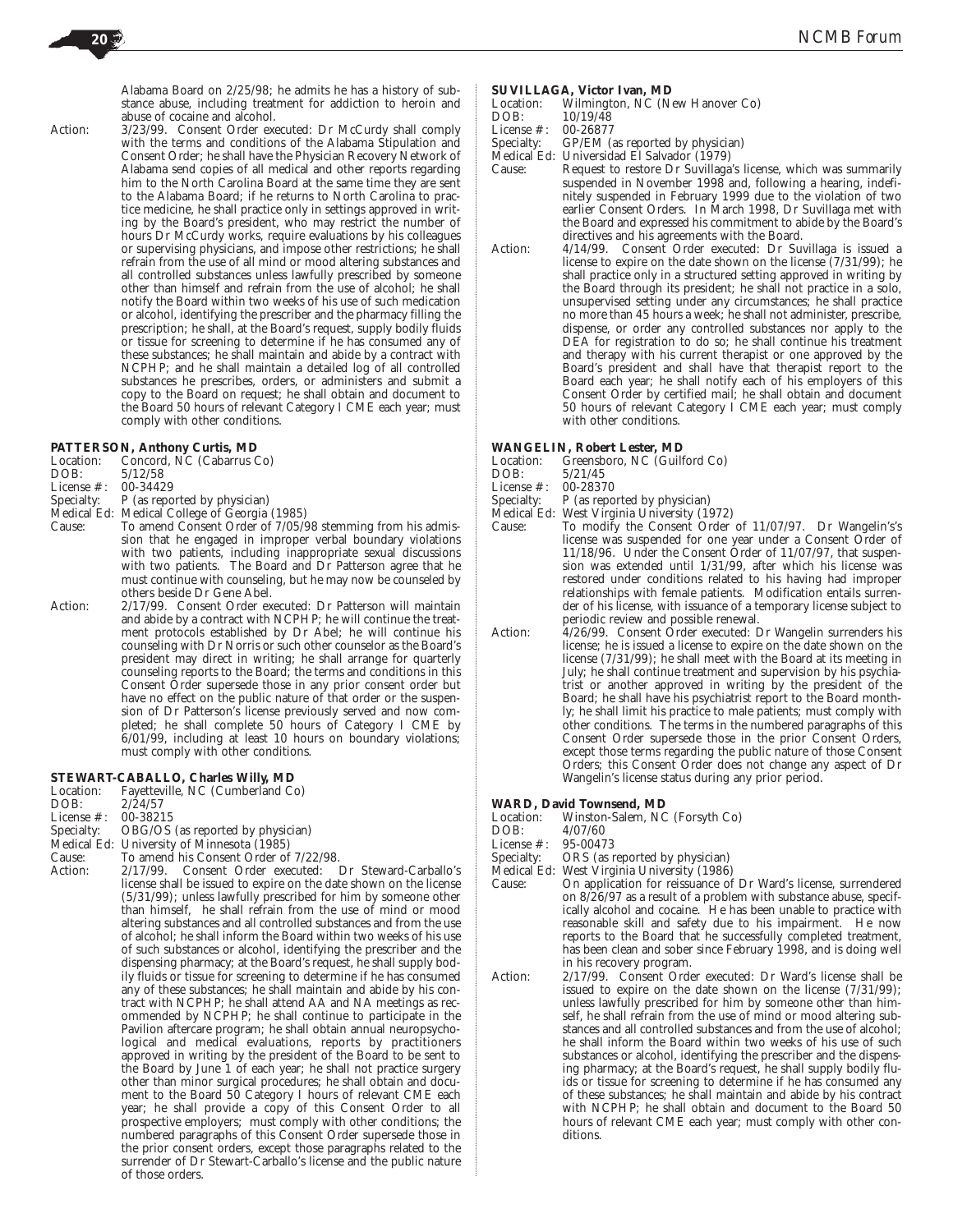## **WHITT, John Alan, MD**

| Location:          | Wilson, NC (Wilson Co)      |
|--------------------|-----------------------------|
| DOB:               | 10/21/58                    |
| License $\#$ :     | 00-31692                    |
| $C_{\text{non-1}}$ | D (as nononted by physician |

- Specialty: P (as reported by physician)
- Medical Ed: East Carolina School of Medicine (1985)
	- On 27 occasions from January 1996 to September 1997, Dr Whitt prescribed a Schedule II controlled substance to a child without examining the child in his professional capacity; he failed to maintain an appropriate record for written prescriptions of Schedule II controlled substances issued in the name of that child; though he has received treatment related to abuse of a controlled substance and has been an anonymous participant in the North Carolina Physicians Health Program, on several occasions between January 1996 and September 1997 he self-medicated with a Schedule II controlled substance. He signed a contract with NCPHP on 2/23/99.
- Action: 3/18/99. Consent Order executed: the Board suspends Dr Whitt's medical license for 45 days, beginning June 1, 1999, allowing him time to transition his patients to other medical providers; prior to the end of the 45-day suspension, he shall be interviewed by the Board and if that interview is satisfactory he shall be issued a license dated to expire on the date shown thereon. The following terms and conditions shall apply to any license issued to Dr Whitt under this Consent Order: he shall improve his keeping of medical records, following the applicable Board Position Statements; he shall maintain a detailed log of all controlled substances he prescribes, orders, or administers and submit a copy to the Board on request; he shall duplicate all prescriptions he writes for controlled substances; he shall obtain and document to the Board 50 hours of relevant Category I CME each year from 1999 through 2003; he shall refrain from the use of all mind or mood altering substances and all controlled substances unless lawfully prescribed by someone other than himself and refrain from the use of alcohol; he shall notify the Board within two weeks of his use of such medication or alcohol, identifying the prescriber and the pharmacy filling the prescription; he shall, at the Board's request, supply bodily fluids or tissue for screening to determine if he has consumed any of these substances; he shall maintain and abide by his contract with NCPHP; he shall have his physician send reports of his mental health to the Board on request; must comply with other conditions.

## *MISCELLANEOUS BOARD ORDERS* NONE

*DENIALS OF LICENSE/APPROVAL* NONE

### *DENIALS OF RECONSIDERATION/MODIFICATION* NONE

### *SURRENDERS*

### **GARTRELL, Douglas Mervyn, MD**

| Location:               | Smithfield. NC (Johnston Co)                             |
|-------------------------|----------------------------------------------------------|
| DOB:                    | 6/17/59                                                  |
| License $\#$ : 93-00471 |                                                          |
|                         | Specialty: P/CHP (as reported by physician)              |
|                         | Medical Ed: Duke University School of Medicine (1987)    |
|                         | Action: 4/19/99. Voluntary surrender of medical license. |

## **JACOBS, Kenneth Lee, MD**

| Location: Kinston, NC (Lenoir Co)                                  |
|--------------------------------------------------------------------|
| Wilkesboro, NC (Wilkes Co)                                         |
| 7/26/59                                                            |
| License #: 95-00953                                                |
| Specialty: OBG (as reported by physician)                          |
| Medical Ed: University of North Carolina School of Medicine (1992) |
| 3/26/99. Voluntary surrender of medical license.                   |
|                                                                    |

## **WHITTIER, Stephen Allen, MD**

| Location:             | Williamston, NC (Martin Co)                                    |
|-----------------------|----------------------------------------------------------------|
|                       | Kitty Hawk, NC (Dare Co)                                       |
| DOB:                  | 2/19/60                                                        |
| License #: $97-00424$ |                                                                |
|                       | Specialty: IM/EM (as reported by physician)                    |
|                       | Medical Ed: East Carolina University School of Medicine (1994) |
| Action:               | 3/19/99. Voluntary surrender of medical license.               |

### *See Consent Orders:*

## **GUTHRIE, John Robert, II, DO WANGELIN, Robert Lester, MD**

## *CONSENT ORDERS LIFTED*

### **ALEXANDER, John Eugene, MD**

|                     | Location: Charlotte, NC (Mecklenburg Co)                         |
|---------------------|------------------------------------------------------------------|
| DOB:                | 4/09/38                                                          |
| License #: 00-18385 |                                                                  |
|                     | Specialty: ORS (as reported by physician)                        |
|                     | Medical Ed: Meharry Medical College (1965)                       |
|                     | Action: 2/01/99. Order issued lifting Consent Order of 10/15/96. |
|                     |                                                                  |

## **CARMACK, Keith Keenan Kilauea, MD**

|                         | Location: Goldsboro, NC (Wayne Co)                              |
|-------------------------|-----------------------------------------------------------------|
| DOB: $11/24/49$         |                                                                 |
| License $\#$ : 00-30306 |                                                                 |
|                         | Specialty: FP (as reported by physician)                        |
|                         | Medical Ed: University of Hawaii (1983)                         |
|                         | Action: 2/01/99. Order issued lifting Consent Order of 2/27/97. |

## **FELDMAN, Rhonda Glen, Physician Assistant**

|                   | т епригал, такина сиси, т пузиши газиман                |
|-------------------|---------------------------------------------------------|
| Location:         | Ferguson, NC (Wilkes Co)                                |
|                   | Boone, NC (Watauga Co)                                  |
| DOB:              | 10/26/63                                                |
| License #: -01966 |                                                         |
|                   | Education: Duke University (1995)                       |
| Action:           | 2/01/99. Order issued lifting Consent Order of 3/02/98. |
|                   |                                                         |

## **HUBBARD, Karl Winsor, MD**

| Location:           | Elizabeth City, NC (Pasquotank Co)            |  |
|---------------------|-----------------------------------------------|--|
| DOB:                | 10/15/54                                      |  |
| License #: 95-00291 |                                               |  |
|                     | Specialty: ORS/OSM (as reported by physician) |  |
|                     | Medical Ed: University of Louisville (1982)   |  |
|                     |                                               |  |

Action: 2/01/99. Order issued lifting Consent Order of 3/09/95.

## **MARSHALL** John Everett, MD

|                     | ми познати по станителей. Мар                                    |
|---------------------|------------------------------------------------------------------|
|                     | Location: Lincolnton, NC (Lincoln Co)                            |
| DOB: 7/13/54        |                                                                  |
| License #: 00-39646 |                                                                  |
|                     | Specialty: OBG (as reported by physician)                        |
|                     | Medical Ed: Universidad Del Noreste, Mexico (1981)               |
|                     | Action: 2/01/99. Order issued lifting Consent Order of 12/31/97. |
|                     |                                                                  |

## **NELSON, Mark Theodore, MD**

|                       | Location: Sanford, NC (Lee Co)                                  |
|-----------------------|-----------------------------------------------------------------|
| DOB: $11/24/61$       |                                                                 |
| License #: $93-00251$ |                                                                 |
|                       | Specialty: EM/AN (as reported by physician)                     |
|                       | Medical Ed: University of Kansas (1989)                         |
|                       | Action: 2/01/99. Order issued lifting Consent Order of 2/08/96. |

### **SCHEUTZOW, Mark Howard, MD**

| Location:             | Charlotte, NC (Mecklenburg Co)                                   |
|-----------------------|------------------------------------------------------------------|
|                       | Matthews, NC (Mecklenburg Co)                                    |
| DOB:                  | 8/19/57                                                          |
| License #: $97-00166$ |                                                                  |
|                       | Specialty: PM (as reported by physician)                         |
|                       | Medical Ed: Ohio State University (1993)                         |
| Action:               | $2/01/99$ . Order issued lifting Consent Orders of $2/19/97$ and |
|                       | $9/04/97$ .                                                      |
|                       |                                                                  |
|                       | TEMPORARY/DATED LICENSES:                                        |
|                       | ISSUED. EXTENDED. EXPIRED. OR REPLACED BY FULL LICENSES          |
|                       |                                                                  |

### **BENTLEY, Steven Edmunds, MD**

|                     | вытавна окуспечници, пр                                      |
|---------------------|--------------------------------------------------------------|
| Location:           | Raleigh, NC (Wake Co)                                        |
| DOB:                | 9/01/53                                                      |
| License #: 00-23676 |                                                              |
|                     | Specialty: EM (as reported by physician)                     |
|                     | Medical Ed: Medical College of Georgia (1978)                |
| Action:             | 3/19/99. Temporary/dated license extended to expire 9/30/99. |
|                     |                                                              |

## **BURSON, Jana Kaye, MD**

| Location:     | Davidson, NC (Mecklenburg Co)            |
|---------------|------------------------------------------|
|               | Mooresville, NC (Iredell Co)             |
| DOB:          | 5/14/61                                  |
| License $#$ : | 00-39164                                 |
| Specialty:    | IM (as reported by physician)            |
|               | Medical Ed: Ohio State University (1987) |

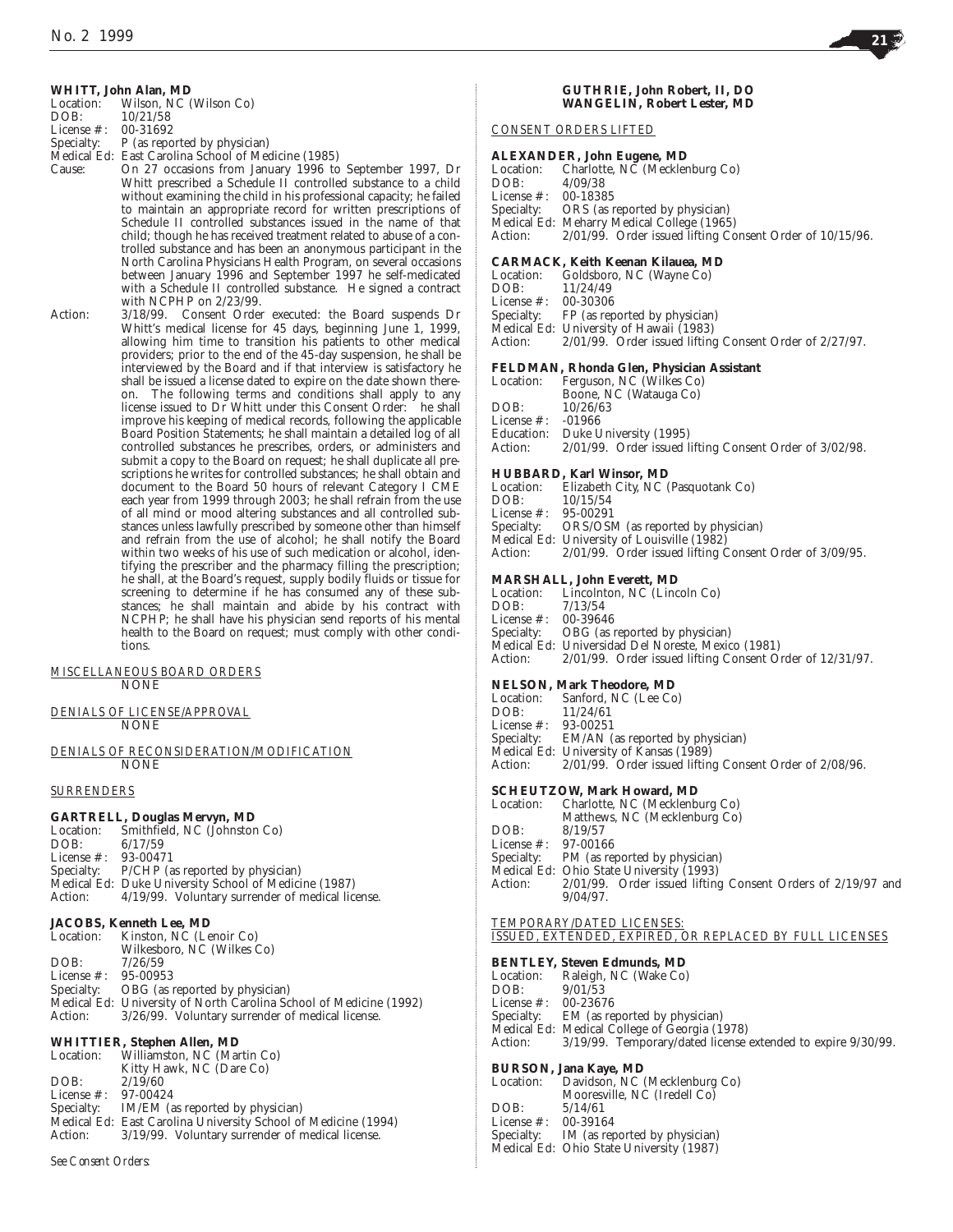Action:  $3/19/99$ . Temporary/dated license extended to expire  $7/31/99$ .

**COYNE, Mark Dennis, MD** Location: Stoney Creek, NC (Guilford Co)<br>DOB:  $8/12/49$ 8/12/49<br>00-33493 License #: Specialty: EM/OS (as reported by physician) Medical Ed: Chicago Medical School (1983)<br>Action: 3/19/99. Temporary/dated licen  $3/19/99$ . Temporary/dated license allowed to expire.

## **ENGLEMAN, James Donald, Jr, MD**

Location: Greenville, NC (Pitt Co) Vanceboro, NC (Craven Co) DOB: 4/05/60<br>License #: 00-32696 License #:<br>Specialty: FP (as reported by physician) Medical Ed: University of Louisville (1985)<br>Action: 3/19/99. Temporary/dated lice 3/19/99. Temporary/dated license extended to 9/30/99.

## **FORD, Stephen Mitchell, MD**

|                         | Location: Durham. NC (Durham Co)                                     |
|-------------------------|----------------------------------------------------------------------|
| DOB:                    | 12/05/52                                                             |
| License $\#$ : 00-29570 |                                                                      |
|                         | Specialty: P (as reported by physician)                              |
|                         | Medical Ed: East Tennessee State (1984)                              |
|                         | Action: 3/19/99. Temporary/dated license extended to expire 9/30/99. |
|                         |                                                                      |

## **FULGHUM, Thomas Grady, MD**

Location: Sanford, NC (Lee Co) Erwin, NC (Harnett Co) DOB: 6/29/57<br>License #: 00-31987 License #:<br>Specialty: EM/IM (as reported by physician) Medical Ed: Duke University School of Medicine (1983) Action: 3/19/99. Temporary/dated license extended to expire 3/31/00.

## **GLENN, Robert Alan, Physician Assistant**

| Asheville, NC (Buncombe Co)                                  |
|--------------------------------------------------------------|
| 3/13/59                                                      |
| License $\#$ : 1-01972                                       |
| Education: George Washington University (1989)               |
| 3/19/99. Temporary/dated license extended to expire 9/30/99. |
|                                                              |

### **GORSKI, Karen, Physician Assistant**

| Location:              | Huntersville, NC (Mecklenburg Co)                            |
|------------------------|--------------------------------------------------------------|
| DOB:                   | 1/08/57                                                      |
| License $\#$ : 1-02145 |                                                              |
| Education:             | State University of New York, Stonybrook (1982)              |
| Action:                | 3/19/99. Temporary/dated license extended to expire 3/31/00. |

### **GREGORY, Ginger Dobbins, Physician Assistant**

Location: Angier, NC (Harnett Čo) DOB: 8/30/63<br>License #: 1-01410 License #:<br>Education: Bowman Gray School of Medicine (1991) Action: 3/19/99. Temporary/dated license extended to expire 9/30/99.

## **McCALL, Michael Alvin, MD**

Location: Atlanta, GA<br>DOB: 11/04/61 DOB: 11/04/61<br>License #: 00-36569 00-36569 Specialty: OBG (as reported by physician) Medical Ed: University of Florida College of Medicine (1989) Action: 3/19/99. Temporary/dated license extended to expire 9/30/99.

### **MORRIS, Robert Harry, Physician Assistant**

| Location:              | Fayetteville, NC (Cumberland Co)                             |  |  |  |
|------------------------|--------------------------------------------------------------|--|--|--|
|                        | Lumberton, NC (Robeson Co)                                   |  |  |  |
| DOB:                   | 11/18/50                                                     |  |  |  |
| License $\#$ : 1-00110 |                                                              |  |  |  |
|                        | Education: Howard University (1975)                          |  |  |  |
| Action:                | 3/19/99. Temporary/dated license extended to expire 3/31/00. |  |  |  |
|                        |                                                              |  |  |  |

## **PAINE, Karen Nicholson, MD**

Location: Raleigh, NC (Wake Co) Garner, NC (Wake Co) DOB: 7/07/46<br>License #: 00-20834 License #:<br>Specialty: FP/OM (as reported by physician) Medical Ed: New York University (1971) Action: 3/19/99. Temporary/dated license extended to expire 3/31/00.

### **POWELL, Thomas Edward, MD**

Location: Durham, NC (Durham Co)<br>DOB:  $7/11/64$ 7/11/64<br>98-00439 License #:<br>Specialty: GP (as reported by physician) Medical Ed: University of Texas, San Antonio (1995) Action: 3/19/99. Temporary/dated license extended to expire 3/31/00. **RIDDLE, William Mark, MD** Location: Greenville, NC (Pitt Co)<br>DOB:  $3/20/56$ 3/20/56<br>00-39871 License #:<br>Specialty: FP/EM (as reported by physician) Medical Ed: East Carolina University School of Medicine (1985) Action: 3/19/99. Temporary/dated license extended to expire 9/30/99. **SCONTSAS, George John, MD** Location: Kinston, NC (Lenoir Co)<br>DOB:  $12/17/48$ 12/17/48<br>00-32852 License #:<br>Specialty: ADD/N (as reported by physician) Medical Ed: University of Virginia (1977)<br>Action: 3/19/99. Temporary/dated lic 3/19/99. Temporary/dated license extended to expire 3/31/00. **SHIVE, Robert Macgregor, MD** Location: Charlotte, NC (Mecklenburg Co)<br>DOB: 11/02/33  $11/02/33$ <br> $00-13226$ License #:<br>Specialty: P (as reported by physician) Medical Ed: University of North Carolina School of Medicine (1961)<br>Action: 3/19/99. Temporary/dated license extended to expire 3/3 3/19/99. Temporary/dated license extended to expire 3/31/00.

*DISMISSALS* NONE

## **"END-OF-LIFE DECISIONS" AUDIO TAPE AVAILABLE**

## **Order Directly from the North Carolina Medical Board**

## **End-of-Life Decisions Forum** [4 hours; 1998]:

Transcription of a conference developed by the staffs of the North Carolina Medical Board, the North Carolina Board of Nursing, and the North Carolina Board of Pharmacy. Held in Raleigh on October 23, 1998, the conference provided a forum for health care regulators, professionals, and policy makers to explore the ethical, legal, and other issues surrounding end-of-life decisions. Presenters included Lawrence O. Gostin, JD, LLD (Hon), Co-Director of the Johns Hopkins University and Georgetown University Program on Law and Public Health; George C. Barrett, MD, Vice President of the Federation of State Medical Boards and Past President of the NCMB; Anne Dellinger, JD, Prof of Public Law and Government at UNC; Bill Campbell, PhD, Dean of the UNC School of Pharmacy; Nancy M.P. King, JD, Assoc Prof of Social Medicine at UNC; and eight other distinguished speakers. Question and answer periods and reports of small-group discussions are included. **On two 120-minute audio cassettes. Available from the NCMB's Public Affairs Office for \$10.00 (which includes mailing charge.) (Inquire for costs if requesting shipping outside the U.S.)**

*(See article How We Die in North Carolina on page 4 of this number of the* Forum*.)*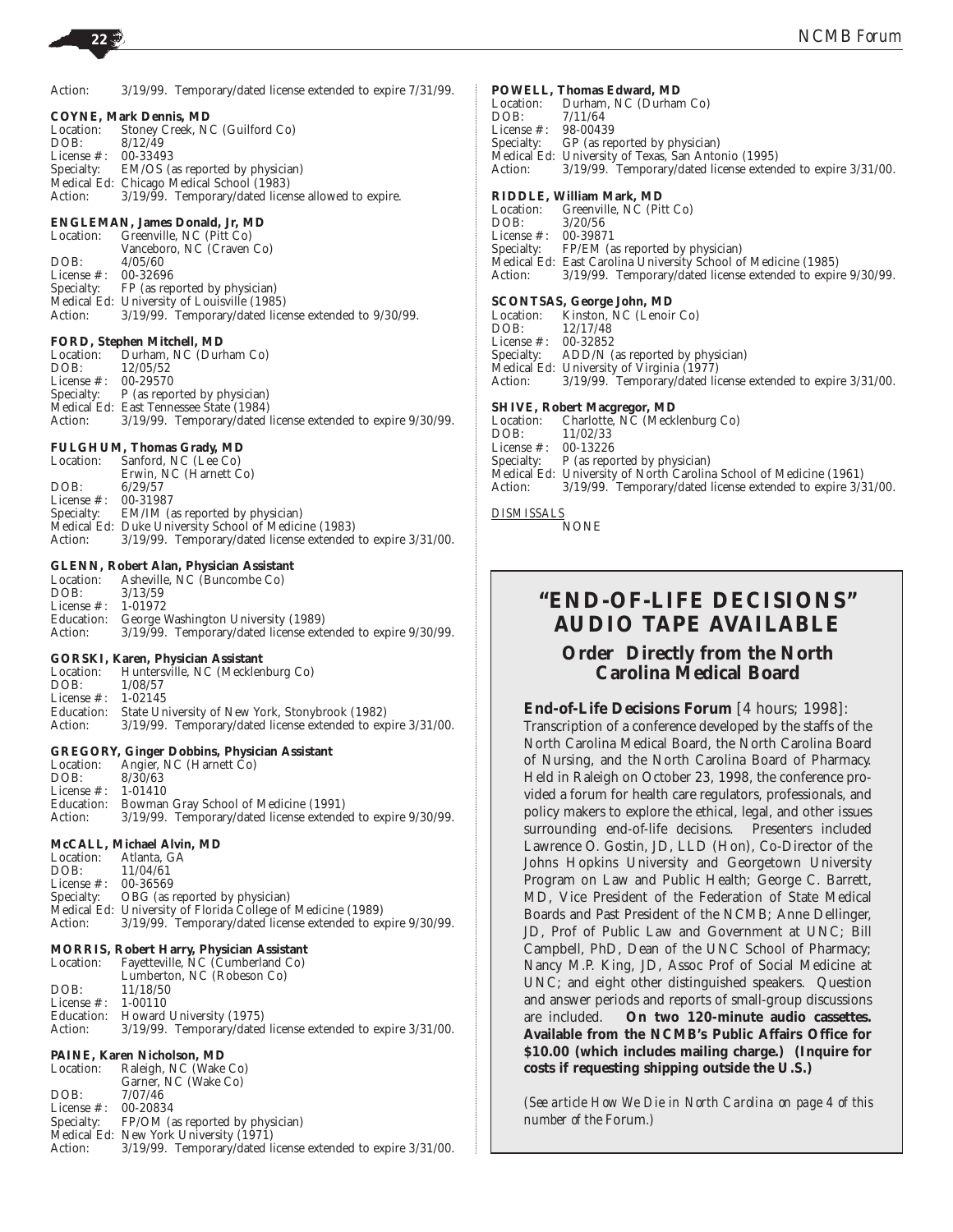Crouch, Fred Michael 00-32353<br>D'Agnese. Gerard Saverio 00-39782 D'Agnese, Gerard Saverio 00-39782 Dalton, James David 00-17943 Davis, David Albert 96-01586



## **LICENSES RECENTLY MADE INACTIVE (Results from Failure to Register)**

## **DECEMBER 1998**

| Name (alphabetical)                                       | License #            | Name (alphabetical)                                | License #            | Name (alphabetical)                          | License #            | Name (alphabetical)                              | License #            |
|-----------------------------------------------------------|----------------------|----------------------------------------------------|----------------------|----------------------------------------------|----------------------|--------------------------------------------------|----------------------|
| Abbott, Martin Keith                                      | 93-00002             | Flood, William Augustus, Jr.                       | 00-36349             | Latham, William Carson                       | 00-13485             | Reid, Charles Hamilton, Jr.                      | 00-07087             |
| Adams, William Wesley                                     | 00-09742             | Floro, Teresita                                    | 93-00698             | Lee, Daniel Chong-Moo                        | 00-21066             | Rindani, Arun Bhaskerrao                         | 00-21858             |
| Adjare-Sefa, Akwasi                                       | 93-00642             | Fork, Heather Elizabeth                            | 00-36098             | Leigh, Ralph Geffrey                         | 00-29135             | Roman, Richard Michael                           | 00-36416             |
| Agbogu, Bob Nwachukwu                                     | 96-05147             | Foushee, John Caldwell                             | 00-06081             | Lester, Mitchell Norman                      | 97-00318             | Rookstool, Douglas Wayne                         | 96-00103             |
| Alexander, Jamile Yasmin                                  | 94-00187             | Francis, Gail Joan                                 | 96-01315             | Letendre, Scott Lee                          | 94-00895             | Roque, Augustine L.                              | 00-15751             |
| Amatya, Sudha Shrestha                                    | 94-00700             | Fry, Richard Joseph                                | 00-24650             | Levy, Susan Rae                              | 00-26949             | Rose, William Chandler                           | 00-36813             |
| Amin, Mayank S.                                           | 97-01217             | Gallemore, Ron Paul                                | 96-00539             | Linatoc, Cheryl Ann                          | 00-32263             | Ruenes, Albert, Jr.                              | 00-34149             |
| Amling, Christopher Lee                                   | 94-00011             | Garabedian, Vicken                                 | 94-00500             | Lyday, William Davie, II                     | 96-01389             | Saglik, Metin                                    | 00-20194             |
| Ammons-King, Valeria                                      | 00-34647             | Gilbert, Brian Wayne                               | 00-20725             | Madani, Mohamad Ali                          | 00-21421             | Sallee, Donald Eugene                            | 00-38839             |
| Atkinson, Sharon Joy                                      | 97-00456             | Giuffra, Loretta Joan                              | 00-33367             | Malin, Jonathan Adam                         | 95-01321             | Sams, Mary Couch                                 | 93-00580             |
| Baig, Nighat Mughal                                       | 95-01484             | Glasgow, Sandra Rozanna                            | 96-01324             | Mammino, Jere Joseph                         | 00-34671             | Savoca, Paul Eugene                              | 00-35743             |
| Ballenger, Claude Newton, Jr.                             | 00-11633             | Gold, Herman Kalman                                | 00-14664             | Marchuk, Jerome Michael                      | 00-18800             | Schmieg, Anthony Luke                            | 00-39882             |
| Ballentine, Noel Hudson                                   | 00-24573             | Goldwasser, Harry David                            | 00-38954             | Markham, Juliet Kirwan                       |                      | Sellers, Gladstone Arnold                        | 00-32572             |
| Barton. John Homer. Jr.                                   | 00-32625             | Goodwin, Timothy Brian                             | 00-39943             | Maur, Gurpreet Singh                         | 97-00325             | Sen, Sreeroop                                    | 96-00155             |
| Bell, Robert Matthew                                      | 00-23005             | Gornet, Michael Kenneth                            | 00-35128             | May, Dean Francis                            | 95-00139             | Shafai, Mandana                                  | 96-00725             |
| Betsill, William Lafayette, Jr.                           | 00-29826             | Gray, David Maxwell                                | 00-28037             | May, Philip Bessom, Jr.                      | 00-16908             | Shealy, Clyde Norman                             | 00-10579             |
| Biggers, Robert David                                     | 00-18847             | Green, Bruce Quinton                               | 00-14453             | McAlvany, William Price                      | 00-33866             | Sheesley, Daniel Patrick                         | 94-01031             |
| Bingham, Marcel Daniel                                    | 94-00723             | Grice, Kathryn Ashton                              | 00-30277             | McCarthy, James Andrew                       | 00-31173             | Sheth, Lalit Ratilal                             | 00-22878             |
| Borowitz, Michael Joseph                                  | 00-24892             | Groat, Richard Arnold                              | 00-09082             | McNair, Hal Harris                           | 00-15829             | Siegman, Ira Lowell                              | 94-01335             |
| Boss, Nathan Craig                                        | 00-35272             | Gulley, Margaret Lynn                              | 00-34985             | McPhail, Althea Hill                         | 00-36571             | Singer, Jeffrey Harris                           | 00-36269             |
| Boutros, Rafik Helmy                                      | 00-32198             | Hainsworth, Dean Parrish                           | 94-00261             | Merrell, Dale Ernest                         | 00-24464             | Sinopoli, Walter Anthony                         | 93-00813             |
| Bowen, William Jarvis                                     | 00-39764             | Hall, Frenesa Kaye                                 | 00-35081             | Merrell, Matthew McDonald                    | 96-00821             | Skovron, Elizabeth Horan                         | 00-32041             |
| Bressler, Rubin                                           | 00-13062             | Hardee, Michael Shaun                              | 96-01625             | Miglani, Jasjeet Kaur                        | 98-01717             | Snow, David Michael                              | 00-32963             |
| Brinton, Eliot Ashby                                      | 00-24744<br>00-19674 | Healy, Grant Fletcher                              | 00-20914             | Miller, Debra Rose                           | 94-01271             | Solomon, Morton                                  | 98-01066             |
| Burger, Peter Corson                                      |                      | Hearne, Steven Edward                              | 00-35364             | Min, John Ki-Ho                              | 94-00586             | Soriano, Ariel Fernando                          | 95-01666             |
| Burgess, John Buchanan, Jr.                               | 00-38020             | Hedgepeth, Bruce Llewellyn                         | 94-00833             | Mitchell, Edmund Mansfield                   | 95-01607             | Speckman, Jerry Michael                          | 00-25441             |
| Butler, Larry Stephen<br>Calton. Thomas Farrell           | 00-26736             | Hildebrand, Stephen Ward<br>Hill. Matthew Richard  | 00-35921             | Moore, Curtis Alan                           | 00-31179             | Spivak, Kitty Shimoni                            | 00-20576             |
|                                                           | 95-00530             | Hill. Trafford. Jr.                                | 00-35662             | Moreau, Christina Lynn                       | 96-00163<br>94-01276 | Starling, Charles Ray                            | 00-09144             |
| Camrud, Marissa Ann                                       | 96-00476             | Himmelwright, Gabel G.                             | 00-19607             | Morton, Jeffery Douglas                      |                      | Stickel, Delford Lefew<br>Stoner, Bradley Philip | 00-11271             |
| Caple, Phillip Maurice, Sr.<br>Carbone, Anthony Joseph    | 00-22898             | Hood, Bold Robin, III                              | 00-05571             | Muthusamy, V. Raman                          | 97-00112             |                                                  | 00-39108             |
| Chantry, Caroline Jean                                    | 95-00317             |                                                    | 00-31147             | Nayer, Muhammad Abu Saleh                    | 94-01459<br>94-01282 | Stose, Willis Gilson                             | 00-30738             |
| Chen, Richard Wumin                                       | 00-27578<br>96-01265 | Hood, William Plexico, Jr.<br>Howell. Howard Scott | 00-15244             | Niehus, Douglas Richard                      |                      | Talangbayan, Reuel Vergara                       | 00-28702             |
| Cherry, Ronald Robert                                     | 98-01204             | Howell, Scott Thomas                               | 00-38779<br>00-31726 | Novak, Joseph Stephen, Jr.                   | 97-00686             | Tannehill, Robert Bruce                          | 00-13392             |
| Churchill, Carol Ann                                      | 00-39508             | Hrehorovich, Victor R.                             | 94-00529             | Oakley, Anne Dennison<br>Orandi, Yasmin Anne | 00-39657<br>00-35031 | Taylor, William Joseph                           | 00-35056<br>96-01748 |
| Cox, Raymond Lorenzo, Jr.                                 | 00-33491             | Hutchins, Earl Curtis                              | 00-35927             | Ortiz, Donald Joseph                         | 00-35178             | Theis, James Oliphant<br>Titus, Anthony Forsythe | 00-32588             |
| CriddleVFrank Jefferson, Jr.                              | 00-20253             | Iglesias, Octavio E.                               | 00-17872             | Overstreet, Lathan Wyatt                     | 94-00960             | Todd, Nevins Woodcock, III                       | 00-33760             |
| Cross, Brian Gregory                                      | 95-01211             | Jain, Mukesh                                       | 94-01222             | Page, Edwin Leonard                          | 00-35816             | Via, Dan Forrest                                 | 96-00396             |
| Cruz, Jose Rafael                                         | 95-01212             | Jimenez, John Lawrence                             | 95-01552             | Pai, Sung-Yun                                | 97-01839             | Vigil, Kirk Samuel                               | 00-39708             |
| Curry, Charles Lorenza                                    | 00-11461             | Kang, Joon                                         | 00-21667             | Pastorelle, Dominic Joseph, Jr.              | 00-20057             | Westerfield, Byron Thomas                        | 00-24957             |
| Davidson, James Joseph                                    | 96-00023             | Kashuk, Jeffry Lee                                 | 00-39835             | Patterson, Lisa Fay Chancey                  | 95-01473             | White, Robert LeeJr.                             | 94-00672             |
| De Trane, Frank Joseph                                    | 00-35319             | Keller, Sarah Lynn                                 | 00-36370             | Pearsall, Albert Washington, IV              | 95-01051             | White, William NicholsII                         | 94-00673             |
| Desai, Sanjay Arvind                                      | 94-00776             | Kellogg, Aurora Gozum                              | 00-32002             | Peeler, Robert George                        | 00-10197             | Wiggins, Mark Walton                             | 96-01108             |
| Diem, Susan Joanne                                        | 94-01400             | Kirchner, Arthur Burtnett                          | 93-00736             | Pham, Khoi Duy                               | 00-34704             | Wilson, Carolyn Scott                            | 00-32912             |
| DinoffVArthur Addison                                     | 00-30325             | Klein, Jonathan David                              | 00-32750             | Phillips, Paul Bruce                         |                      | Wimbish, Kathryn Jo                              | 00-28383             |
| Dotters, Deborah Jean                                     | 00-28175             | Koehler, Susan Lynn                                | 96-00083             | Piatek, Lee Joseph                           | 98-01014             | Winer, Eric Paul                                 | 00-31697             |
| Downer, Merry                                             | 95-01227             | Kreegel, Drew Alan                                 | 00-38114             | Pipkin, Nicky Lynn                           | 00-32418             | Wolff, Bryan Christopher                         | 00-35553             |
| Ellis, Scott Joseph                                       | 00-39416             | Kurowski, Cameron John                             | 96-01160             | Pool, Robert Smithwick                       | 00-10200             | Woolfitt, Sandra Smith                           | 00-31939             |
| Ende, Michael Ephraim                                     | 00-21946             | LaMonica, Debora Ann                               | 94-00552             | Porubsky, Gary Lee                           | 00-27726             | Woollcott, Philip, Jr.                           | 00-09935             |
| Erdman, John Paul                                         | 00-39937             | Lafyatis, Robert Alan                              | 00-28996             | Quigley, Robert Lawrence                     | 00-34133             | Yasmin, Vida Rashidfarokhi                       | 00-36020             |
| Filly, Anthony Latham                                     | 96-01311             | Laster, Dan Wayne                                  | 00-21065             | Reddy, Jayapal Aragonda                      | 94-00986             | Yenal, Kem                                       | 95-00780             |
|                                                           |                      |                                                    |                      |                                              |                      |                                                  |                      |
|                                                           |                      |                                                    |                      | <b>JANUARY 1999</b>                          |                      |                                                  |                      |
| Amory, David William                                      | 94-01374             | Eachempati, Soumitra Ramagopal 96-01295            |                      | Litwicki, Daniel Joseph                      | 97-01808             | Schactman, Brian Howard                          | 96-01466             |
| Baluyot, Noreen Ann                                       | 97-01239             | Eckard, Donald Alan                                | 97-01742             | Matre, Jeffrey John                          | 97-01051             | Sekhon, Arjinderpal Singh                        | 00-25078             |
| Barton, Kari Lyn                                          | 97-00184             | Eloi, Emmanuel                                     | 94-01180             | McPherson, Samuel Dace, Jr.                  | 00-07962             | Shea, Richard PaulJr.                            | 93-00313             |
| Bennett, John Arthur                                      | 00-32085             | Evans. Eric Alan                                   | 96-00187             | Merritt. James Milton                        | 00-35986             | Silber. Robert                                   | 00-36430             |
| Benson, Elizabeth Wray                                    | 96-01226             | Findeiss, James Clifford                           | 00-22566             | Miller. Raymond Nicholas                     | 00-21589             | Soulsby, David Leon                              | 00-31205             |
| Berend, Michael Edward                                    | 94-00020             | Gleason, William Lounsbery                         | 00-11492             | Munson. Barbara Jean                         | 00-31601             | Theodoridis, Dimitrios                           | 00-19412             |
| Bowens, Clifford, Jr.                                     | 94-00728             | Glover, John Snow                                  | 00-11493             | Nasir. Ma'an Aziz                            | 94-00593             | Thompson, James CarolJr.                         | 97-01174             |
| Boyle, James Edward                                       | 00-35278             | Gruber, Michael Paul                               | 00-34336             | O'Brien, Mark Edward                         | 00-36788             | Tomski, Steven Michael                           | 97-00409             |
| Chartier, Stanley Earl                                    | 00-17096             | Hamilton, Bonnie Carol                             | 00-34027             | Patterson, Harold Calvin                     | 00-07181             | Trantham, Joey Lee                               | 00-26605             |
| Christensen, Christian Paul                               | 96-00885             | Hatt, Jeannine                                     | 00-23030             | Patton, Robert Gray                          | 00-09866             | Webb, Michael David                              | 00-29050             |
| Citron, David Sanford                                     | 00-08899             | Iselin-Chaves, Irene Anne                          | 97-01210             | Perez-Limonte, Leonel                        | 00-35722             | Williams, Linda Morgan                           | 97-00810             |
| Cohan, Robert Henry                                       | 00-17326             | Kanj, Souha Sami                                   | 00-34523             | Puckett, James Dean                          | 00-15997             | Wuest, Julie Ann                                 | 94-00678             |
| Cousar, George Richard, Jr.                               | 00-11820             | King, Daniel Denoon, Jr.                           | 00-11397             | Reddy, Radha Thiruvengadam                   | 94-00987             | Young, William Daniel                            | 00-17054             |
| Cummings, James Francis                                   | 98-00034             | Lane, Carl Edward                                  | 00-21486             | Richard, Mark Steven                         | 93-00295             |                                                  |                      |
| Doshi, Vasant Narottam                                    | 00-29736             | Lasswell, William Lonzo, Jr.                       | 94-01435             | Rizwan, Syed Ali                             | 97-00379             |                                                  |                      |
|                                                           |                      |                                                    |                      |                                              |                      |                                                  |                      |
|                                                           |                      |                                                    |                      | <b>FEBRUARY 1999</b>                         |                      |                                                  |                      |
| Allison, Adolphus Reid, Jr.                               | 00-10752             | Dennis, Robert Glenn                               | 00-09408             | McKillion, Patrick Charles                   | 97-00663             | Scowcroft, James Andrew                          | 97-01587             |
| Attkisson, Sallie Ann                                     | 95-01478             | Diaz, Lazaro Andres                                | 96-01291             | McLean, Malcolm                              | 00-10539             | Shane, Lois Bryna                                | 00-26055             |
| Bates, Brian Anthony                                      | 95-00015             | Farrell. Stella Bridget                            | 97-00944             | Meares, Ben Miller                           | 00-14838             | Skansi, Viviana Karlovac                         | 00-38559             |
| Batra, Rajnish Kumar                                      | 00-34248             | Filla, Rebecca Dawn                                | 94-00790             | Melvin, James Henry, III                     | 00-39855             | Smith, Jerry Edward                              | 00-13233             |
| Becknell, George Franklin                                 | 00-08971             | Finch, Derel                                       | 97-00241             | Moskal, Michael Joseph                       | 98-00336             | Templeton, David Wesley                          | 94-00158             |
| Bringaze, Virginia Anne                                   | 94-00733             | Harrington, George David                           | 94-00826             | Mushet, George Richmond                      | 94-00109             | Tomassoni, Gery Foster                           | 95-01442             |
| Buchanan, John Terrance                                   | 98-00202             | Hilton, Amy Beth Renee                             | 93-00489             | Olson, Craig Byron                           | 00-32411             | Ward, James Singleton                            | 00-19899             |
| Byrd, William Carey, Jr.<br>Chandler, Gilbert Sewell, III | 00-08474<br>00-34273 | Johnson, Richard Eric<br>Johnson, Thomas Gary      | 00-36744<br>00-27699 | Patel, Alpa Ashok<br>Philp, Lorraine Barbrea | 97-01099<br>96-00056 | Wilson, Mary Calanthe<br>Yow, Daniel Eugene,     | 00-32599<br>00-46249 |
| Cory, John Ward                                           | 98-01624             | Johnston, Paul Edward                              | 00-34638             | Powell, John Gary                            | 00-14750             | Zimmer, Christopher A.                           | 94-01369             |

Painer, Robert Oscar and 193-00286<br>
Rich, Alan Martin, Jr. 00-15166 Rich, Alan Martin, Jr. 00-15166 Rowan, Patrick Jerome 00-19281 Sandell, Sharon Rae 93-00307

Jones, Jason Daniel 98-01324 Larson, Lawrence Oliver 00-32132 Levy, Louis Ira 00-18120 Lou, Lily Joan 96-00988